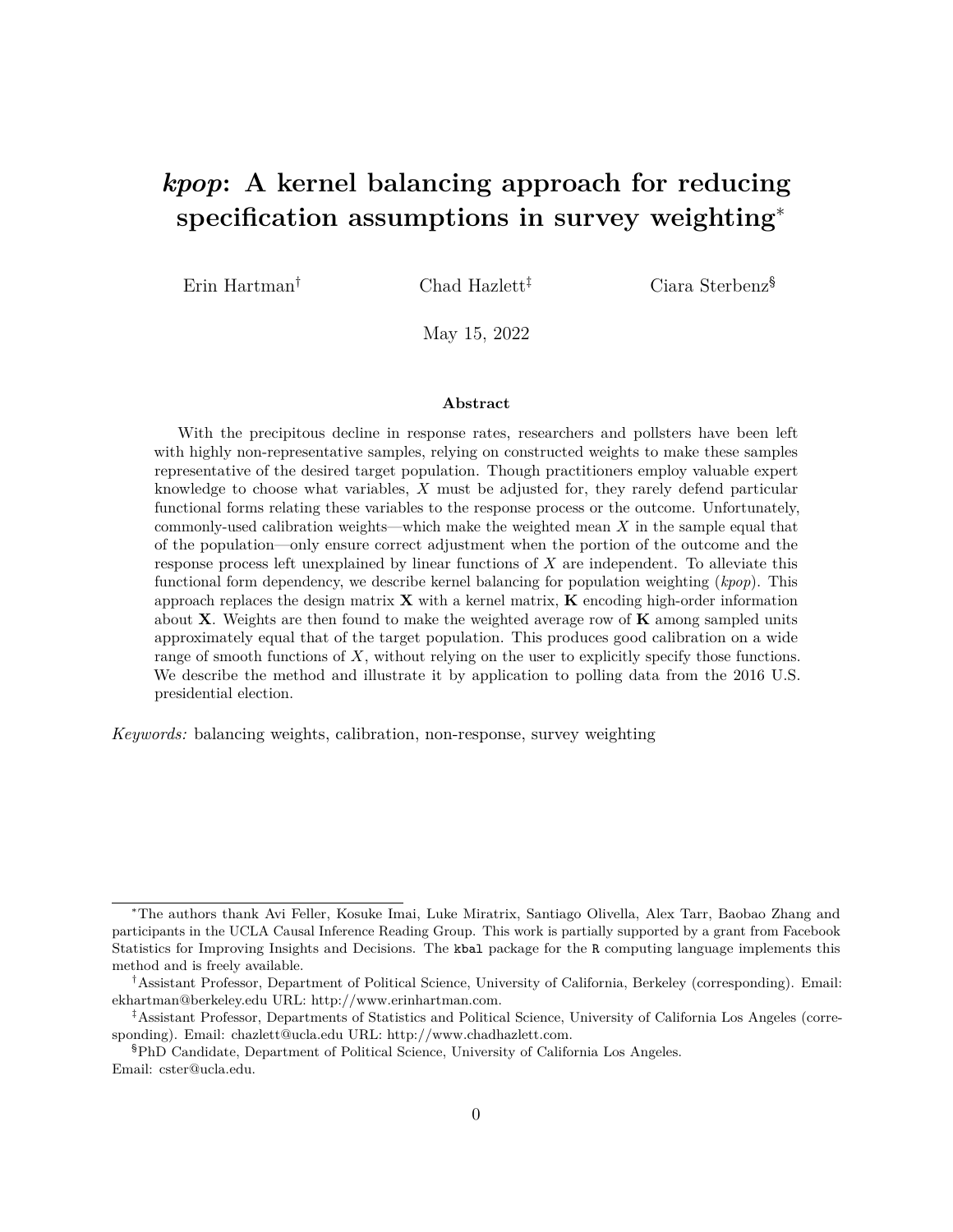## **1 Introduction**

In an era of decreasing response rates, social scientists must rely on methods to adjust for the non-representative nature of survey samples. For example, Pew Research Center saw response rates to live-caller phone surveys decline from nearly one third of respondents in the late 1990s, to only 6% in 2018 [\(Kennedy and Hartig, 2019\)](#page-33-0). The non-random nature of this "unit non-response" poses serious challenges for survey researchers and has led to greater use of non-probability sampling methods, such as panel, quota, or river sampling for online surveys [\(Mercer et al., 2017\)](#page-33-1). The concern, whether due to non-response or non-probability sampling, is that the resulting survey respondents are not representative of the target population about which a researcher aims to draw an inference, leaving the potential for significant bias in estimates of target outcomes. Survey researchers address this concern through the use of survey design and analysis methods, and particularly, survey weighting.

Consequently, it is not so much a matter of *if* but rather *how* researchers will employ survey weights. To construct these weights, researchers must answer two important questions: (1) what variables will the researcher account for in their weighting procedure, and (2) how will they incorporate these variables in the construction of survey weights? For example, researchers have determined pollsters' failure to account for education level in survey weighting resulted in inaccurate predictions leading up to the 2016 U.S. Presidential election. Even those that did account for education level often failed to account for low levels of Midwestern, white voters with lower levels of educational attainment, i.e. the interaction of region, race, and education level [\(Kennedy et al., 2018\)](#page-33-2). We return to this issue in our application and demonstrate how our proposed method can address these concerns.

In the survey calibration framework, which we work within, we observe multivariate covariates *X* and choose a feature mapping (e.g. expansion),  $\phi(X)$ . The calibration weights for the sampled units are chosen such that the weighted average of  $\phi(X)$  in the sample equals the average in the desired target population. These weights are then applied to the outcome of interest in the sample in order to estimate the expected average outcome in the target population. It has long been known that the unbiasedness of the resulting estimates depend on assumptions regarding the linearity of the outcome or the response process in the terms  $\phi(X)$  (see e.g. [Särndal and Lundström, 2005;](#page-34-0) [Kott and Chang, 2010\)](#page-33-3), with analogous results in the causal inference setting (see e.g. [Zhao and](#page-34-1)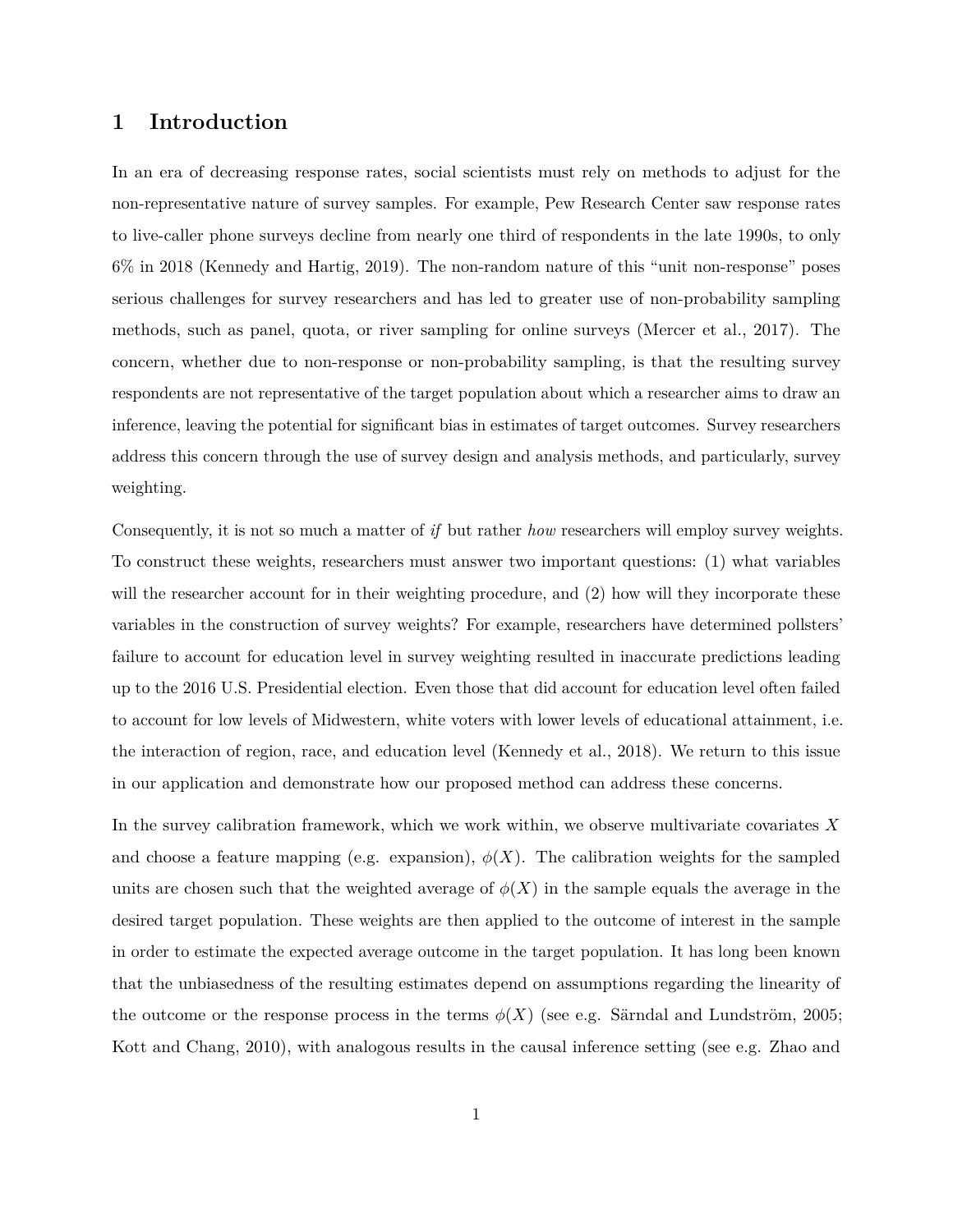Percival,  $2016$  $2016$  $2016$ .<sup>1</sup> In practice, only simple feature mappings are typically employed, such as mean calibration on the observed covariates, which uses  $\phi(X) = X$ , or post-stratification which uses binary indicators for intersectional strata membership defined by *X*. Unfortunately, except in the case of full saturation (i.e. every combination of *X* values can be represented by an indicator), investigators are not generally in a position to argue that the outcome or response process are indeed linear in  $\phi(X)$ , leaving little reason to expect that such approaches would produce unbiased results. Further, though the careful investigator may be concerned that *X* alone may not be rich enough to support the linearity assumption and seek to explicitly include higher-order functions of *X*, the number of possibly important higher-order terms is typically far too large to accommodate. Leaving the choice of what higher-order terms to include in the hands of investigators, however, allows almost unlimited researcher degrees of freedom.

How then can researchers correctly choose what functions of covariates, i.e. the mapping  $\phi(\cdot)$ , they should use for calibration? Answering this question requires first clarifying the conditions for survey weights to unbiasedly estimate the desired outcome among the target population. We formulate the "linear ignorability" assumption, which states that survey weights unbiasedly estimate the desired outcome among the target population only when the part of the outcome not explained by a linear combination of the  $\phi(X)$  is independent of the part of the sampling process not explained linearly by  $\phi(X)$  within a suitable link function. This is similar in spirit to, though more general than, existing results that call for both non-parametric ignorability of selection and linearity of the outcome (or selection model) in  $\phi(X)$ .

Second, we propose kernel balancing population weighting (*kpop*) for weighting samples to match target populations. Delaying technical details, this approach uses a kernel to replace the original design matrix (**X**) with a higher-dimensional kernel representation (**K**), whose linear span captures a wide range of smooth, non-linear functions. We then find calibration weights such that the weighted average row of **K** in the sample is approximately equal to the average row of **K** in the target population. Weights chosen in this way can be understood as those that make the weighted distribution of **X** in the survey, as would be estimated by a kernel density estimator, approximately equal to that of the population. The *kpop* procedure thus offers one reasoned approach

 ${}^{1}$ By "response" we mean that a participant was both sampled and responded, hence the "response process" regards the probability that a unit is in the observed sample.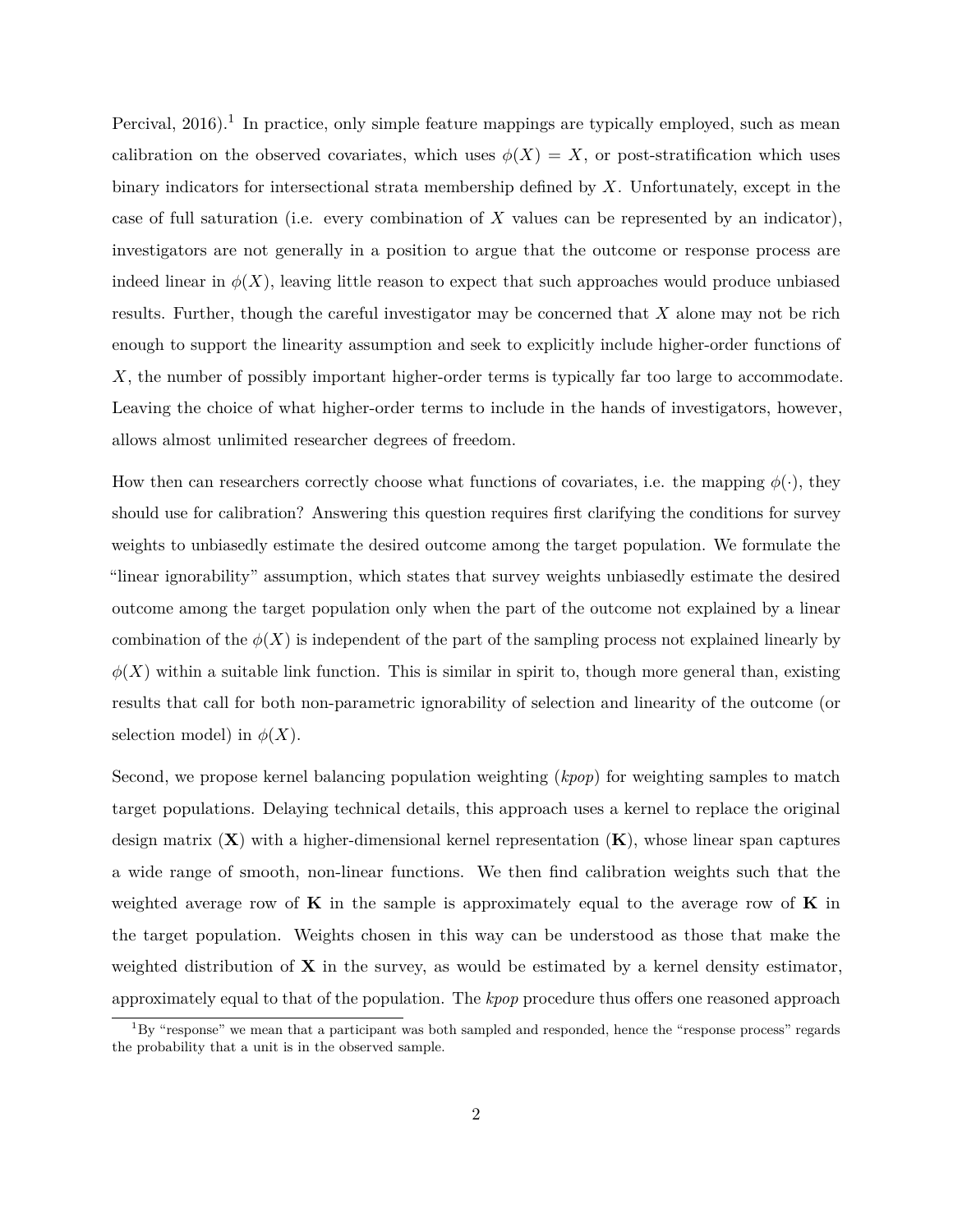to automatically account for important higher-order terms, but with minimal user intervention.

This approach builds on a long history of related work survey weighting. The challenges we seek to manage regarding common survey weighting techniques, particularly post-stratification and mean calibration, are well-known in the survey weighting literature (e.g. see [Kalton and Flores-Cervantes,](#page-33-4) [2003,](#page-33-4) [Berinsky, 2006,](#page-32-0) [Hartman and Levin, 2019\)](#page-32-1). Recent methods aim to parsimoniously address trade-offs between these approaches, as well as the relationship between mean calibration and inverse propensity score weighting [\(Linzer, 2011;](#page-33-5) [Ben-Michael et al., 2021\)](#page-32-2). Variable selection for weighting has addressed one aspect of feature selection [\(Chen et al., 2019;](#page-32-3) [McConville et al., 2017;](#page-33-6) [Caughey](#page-32-4) [and Hartman, 2017\)](#page-32-4). Here we desribe an approach that helps to reduce user discretion in the related problem of deciding what features and functions of observed covariates must be made to look similar in the sample and target population.

Finally, survey methodology and causal inference face closely related challenges: adjusting a control group to match a treated group on observables (causal inference), or adjusting a survey sample to match a target population (survey weighting). Consequently, both have benefited from the exchange of ideas and techniques. Analogous to work on survey weighting discussed below (e.g. [Särndal](#page-34-0) [and Lundström, 2005;](#page-34-0) [Kott and Chang, 2010\)](#page-33-3), recent work on calibration in the context of causal inference (i.e. covariate balancinng weights) has explored double robustness properties whereby results may be unbiased if either the outcome or selection (treatment assignment) model is (link) linear in the calibrated **X** [\(Zhao and Percival, 2016\)](#page-34-1). We further describe a sufficient condition for unbiasedness of calibration weights in surveys, related to these ideas. Further, our approach adapts kernel-based estimation procedures that have analogously been deployed to weight control groups to treated groups in the causal inference literature to survey weighting [\(Wong and Chan, 2018;](#page-34-2) [Yeying](#page-34-3) [et al., 2018;](#page-34-3) [Hazlett, 2020;](#page-32-5) [Kallus, 2020;](#page-32-6) [Tarr and Imai, 2021\)](#page-34-4).

In what follows, Section [2](#page-4-0) establishes notation, overviews our proposal, provides background on related approaches, and discusses assumptions. Section [3](#page-13-0) offers our proposal in full, with our application to the 2016 U.S. Presidential election in Section [4](#page-22-0) in which we show *kpop* effectively addresses concerns about important interactions in survey weights without requiring foreknowledge of these interactions from researchers. Simulation evidence is left to Appendix D. Section [5](#page-30-0) discusses and concludes with limitations and future work.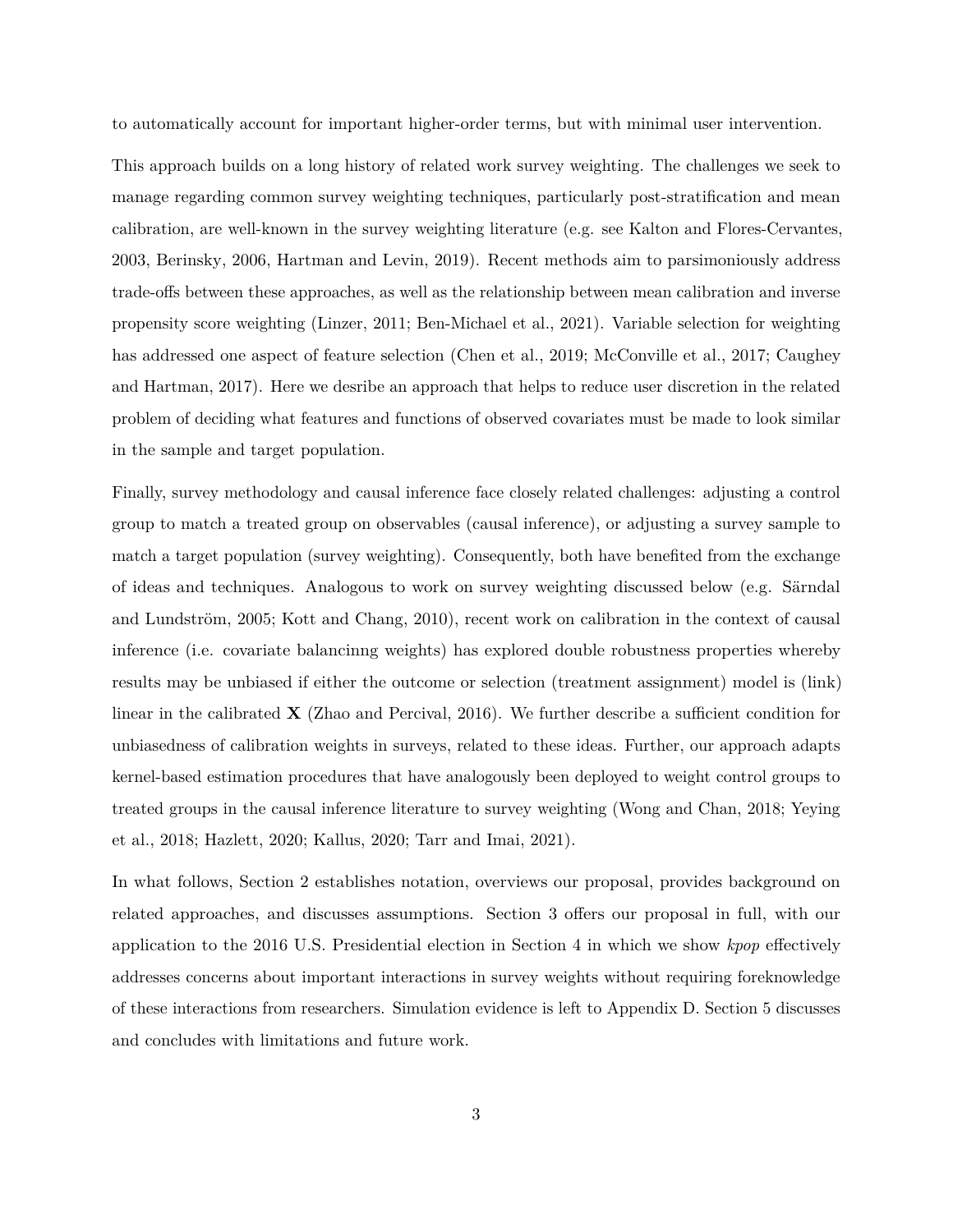## <span id="page-4-0"></span>**2 Background**

#### **2.1 Notation**

We consider a finite target population of  $N_{pop}$  units index by  $i = 1, 2, \ldots, N_{pop}$  and a smaller sample of survey respondents drawn (potentially with bias) from this target population consisting of only  $N_s \ll N_{pop}$  units.<sup>[2](#page-0-0)</sup> The indicator  $R_i$  is equal to 1 for units in the survey sample and zero otherwise. The outcome,  $Y_i$ , is available for the  $N_s$  units in the survey sample, but not for units in the target population. By contrast, the *P* auxiliary variables encoded in *X* are available for all units. When describing potential biases we will also make use of an *unobserved* factor *Z*. The finite target population is a collection of the form  $\{X_i, Z_i, Y_i, R_i\}_{i=1}^{N_{pop}}$ , with each tuple drawn independently from a common joint density  $p(X, Z, Y, R)$  describing the data generating process or super-population. The auxiliary data initially encoded as X may be mapped to a richer feature expansions  $\phi(X)$ , with  $X \mapsto \phi(X)$  from  $\mathbb{R}^P \mapsto \mathbb{R}^{P'}$ . In the survey setting, typically many or all dimensions of *X* are categorical, as in education levels, party identification, etc. We will consider such cases here, though the methods described are equally natural for continuous variables.

While inferences about  $p(\cdot)$  (such as  $E[Y]$ ) may be of ultimate interest, because the target population is of finite size (e.g. all registered voters in a country), in our setting the quantity of usual interest is the mean outcome among the  $N_{pop}$  units in the target population,  $\mu = \frac{1}{N_p}$  $\frac{1}{N_{pop}}\sum_i Y_i$ . In expectation across the finite sample populations that may be drawn,  $\mathbb{E}[\mu] = \mathbb{E}[Y]$ . Nevertheless in a given case the goal is to estimate  $\mu$  over the finite target population by taking a weighted average of the outcomes observed among the survey respondents using weights *w* to account for non-representative sampling.<sup>[3](#page-0-0)</sup>

<sup>&</sup>lt;sup>2</sup>In [A](#page-35-0)ppendix A we also consider the case in which the smaller survey sample is drawn separately, with bias, from the super-population, rather than as a subset of those already drawn in the fixed target population. This makes little difference analytically or practically.

<sup>3</sup>Much of the survey literature focuses on estimating the target population total of *Y* . Estimating the mean, however, is often of direct interest, such as in the examples here regarding vote choice. Thus we focus on mean estimation, which only slightly changes the expressions we use by introducing a factor of 1*/Npop* or expressing the target moments differently. Note that we drop the subscript *i* in some cases to reduce notation, since each *X<sup>i</sup>* (for example) is a random variable drawn from the same distribution  $(p(X))$ .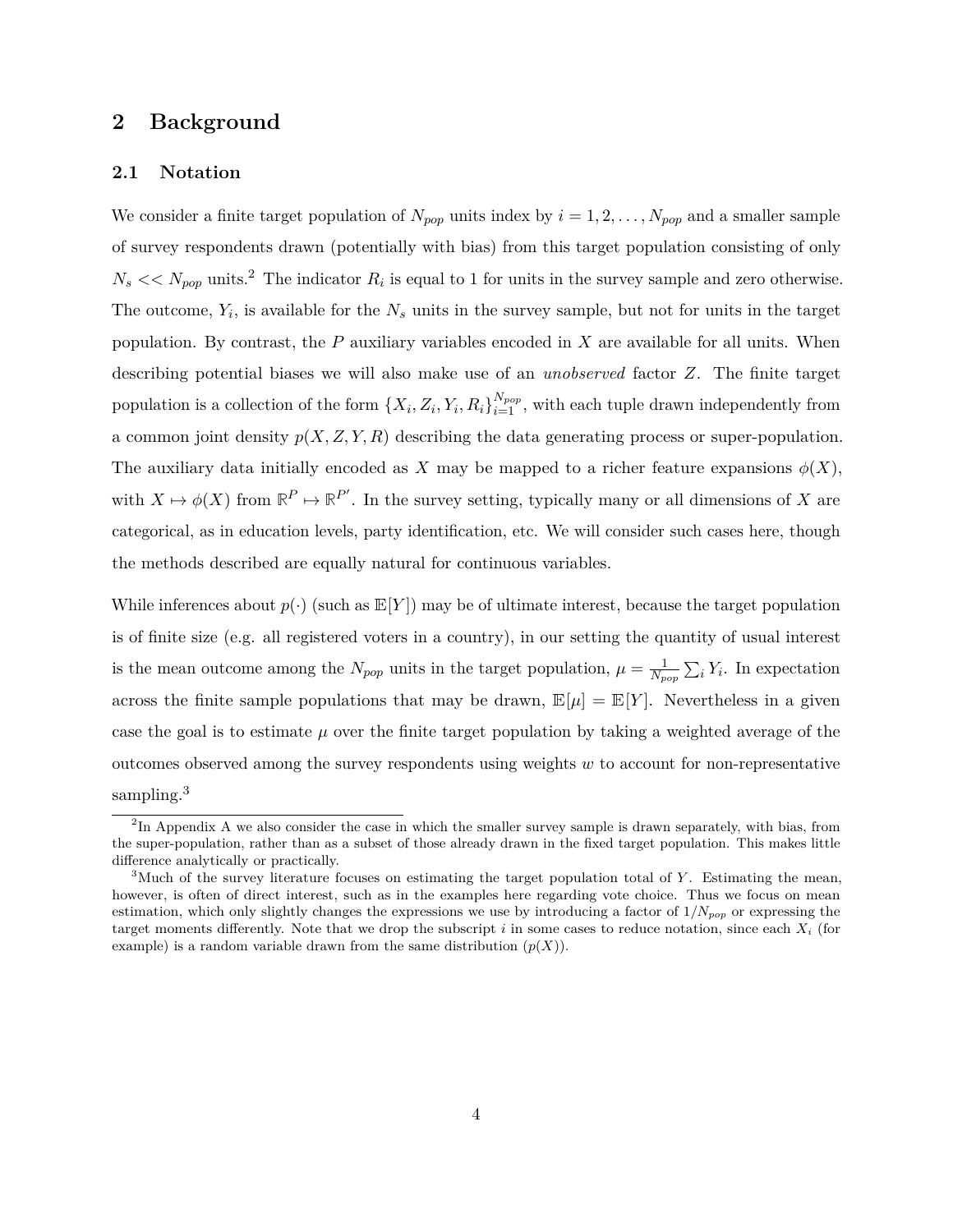## **2.2 Overview of the proposal**

Here we offer a brief overview of our proposal and its motivating logic, after which the remainder of the paper develops these ideas with greater detail and rigor.

When there are too many unique values of *X* to allow fully non-parametric adjustment (see *poststratification*, below), the usual alternative is to choose functions of the data,  $\phi(X)$ , and find weights that equate the sample to the target on the means of these features (see *calibration* below). The sufficiency of these weights for unbiasedness depends upon the choice of  $\phi(\cdot)$ . As we will describe (see *linear ignorability*), unbiasedness requires that the part of the outcome and response models that cannot be systematically explained by linear functions of  $\phi(X)$  be independent of each other. The defensibility of such assumptions is greater when the functions linear in  $\phi(X)$  capture a wide range of flexible, plausible forms. To this end, kernel balancing for population weights (*kpop*) employs a kernel-based expansion corresponding to a choice of  $\phi(\cdot)$  whose linear span includes a very wide range of smooth, flexible, non-linear function surfaces. Practically, this replaces the covariate data for unit  $i, X_i$ , with an  $N_s$ -dimensional representation,  $K_i$ , formed using a Gaussian kernel. Approximate calibration is then conducted to obtain weights on the sample units that make the weighted average *K<sup>i</sup>* among the sample nearly equal to that among the population,

$$
\sum_{i: R=1} w_i K_i \approx \frac{1}{N_{pop}} \sum_j K_j, \ s.t. \ \sum_i w_i = 1, \ w_i > 0, \ \forall i
$$

Our approach notes that the worst-case bias resulting from approximation can be decomposed as the remaining imbalance (difference-in-means after weighting) on each (left) singular vector of **K**, scaled by its singular value, where **K** is the matrix whose rows contain  $K_i$  for every unit in the sample and population, repeating those that appear in both. Thus, the top singular vectors of **K** are most important to calibrate precisely. In light of this result, we achieve approximate overall balance by seeking nearly exact balance on the first *r* singular vectors of **K**, choosing *r* so as to minimize the worst-case approximation bias.

## **2.3 Non-parametric ignorability and post-stratification**

One route to addressing unit non-response requires asserting that the observed covariates that will be used for adjustment (*X*) are *sufficient*, meaning that conditionally on *X*, units that do and do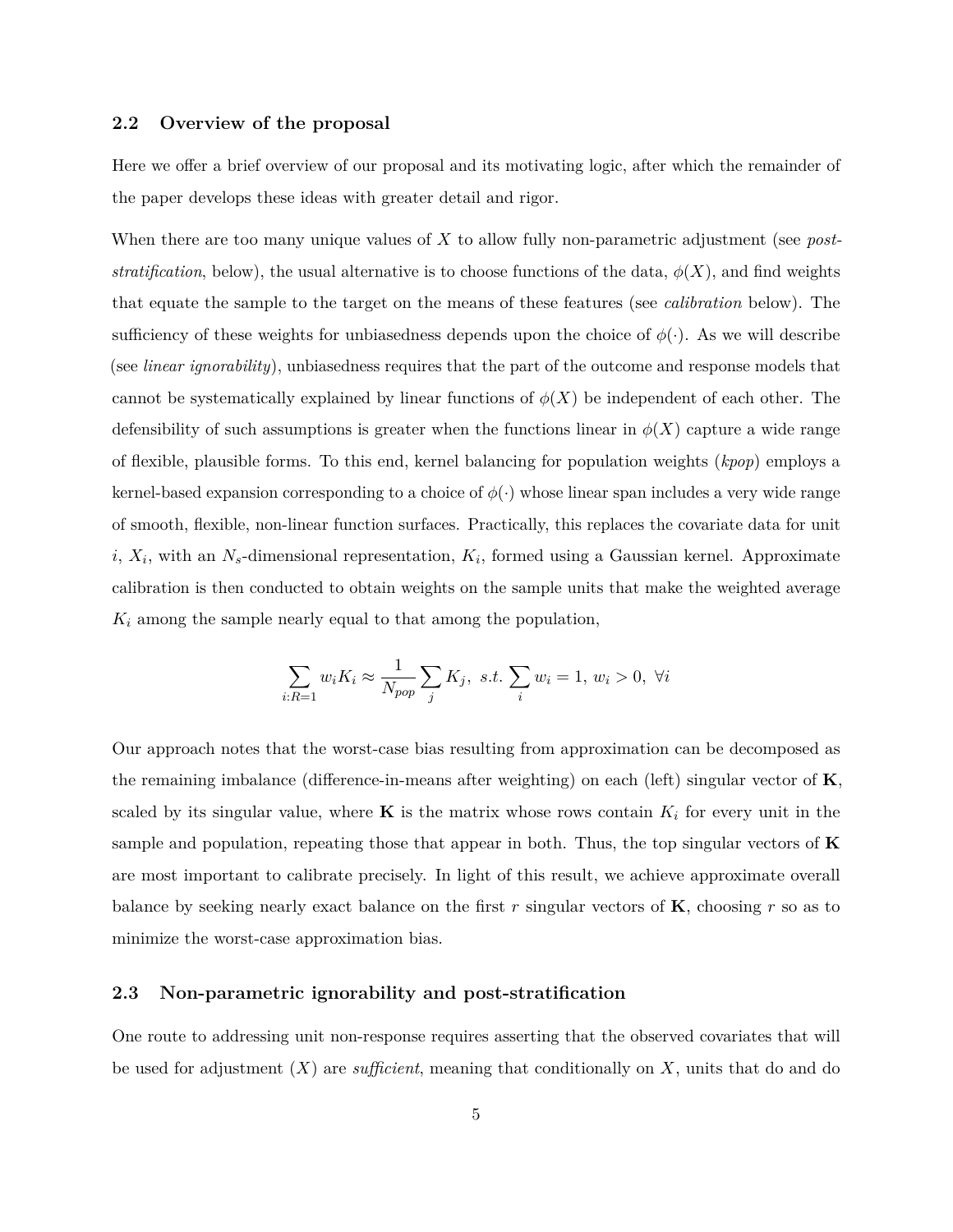not respond have the same distribution of *Y* . We will refer to this assumption as non-parametric ignorability of the response conditionally on the observed covariates used for adjustment [\(Little and](#page-33-7) [Rubin, 2019\)](#page-33-7),

<span id="page-6-0"></span>Assumption 1 (Non-parametric ignorability of response)

## *Y* |<sup>=</sup>*R* | *X*

Assumption [1](#page-6-0) is valuable because it asserts that within each stratum defined by  $X = x$ , the mean of *Y* for sample units is an unbiased estimator of the mean of *Y* for the target population among units. All that remains is to average these strata-wise means together according to how often each stratum of X was found in the target population. That is, while interest is in  $\mu$ , ignorability allows us to identify  $\mathbb{E}[\mu] = \mathbb{E}[Y]$  for a discrete-valued X using the observed sample according to

$$
\mathbb{E}[Y] = \sum_{x \in \mathcal{X}} \mathbb{E}[Y|X=x]p(X=x) = \sum_{x \in \mathcal{X}} \mathbb{E}[Y|X=x, R=1]p(X=x)
$$
 (1)

This is the *post-stratification estimand*, which can be estimated analogously by replacing the conditional expectations with conditional means and the population proportions  $(p(X = x))$  with the proportion of the finite target population having  $X = x$ . Note that [A](#page-35-0)ppendix A considers how the finite nature of the target population and difference between  $\mu$  and  $\mathbb{E}[\mu] = E[Y]$  affects the total error and our definition of bias, with slightly different implications when the sample is nested in the target population than when it is drawn separately.

While post-stratification is attractive because it is fully justified by non-parametric ignorability, its feasibility is severely limited by the (one-sided) *positivity* assumption, namely  $Pr(R = 1 | X = x) > 0$ for all *x* found in the target population. It is thus undefined when non-empty strata in the population are empty in the sample. This becomes especially problematic when *X* contains any continuous variable or many multi-level categorical variables. We demonstrate such a limitation in our applied example below.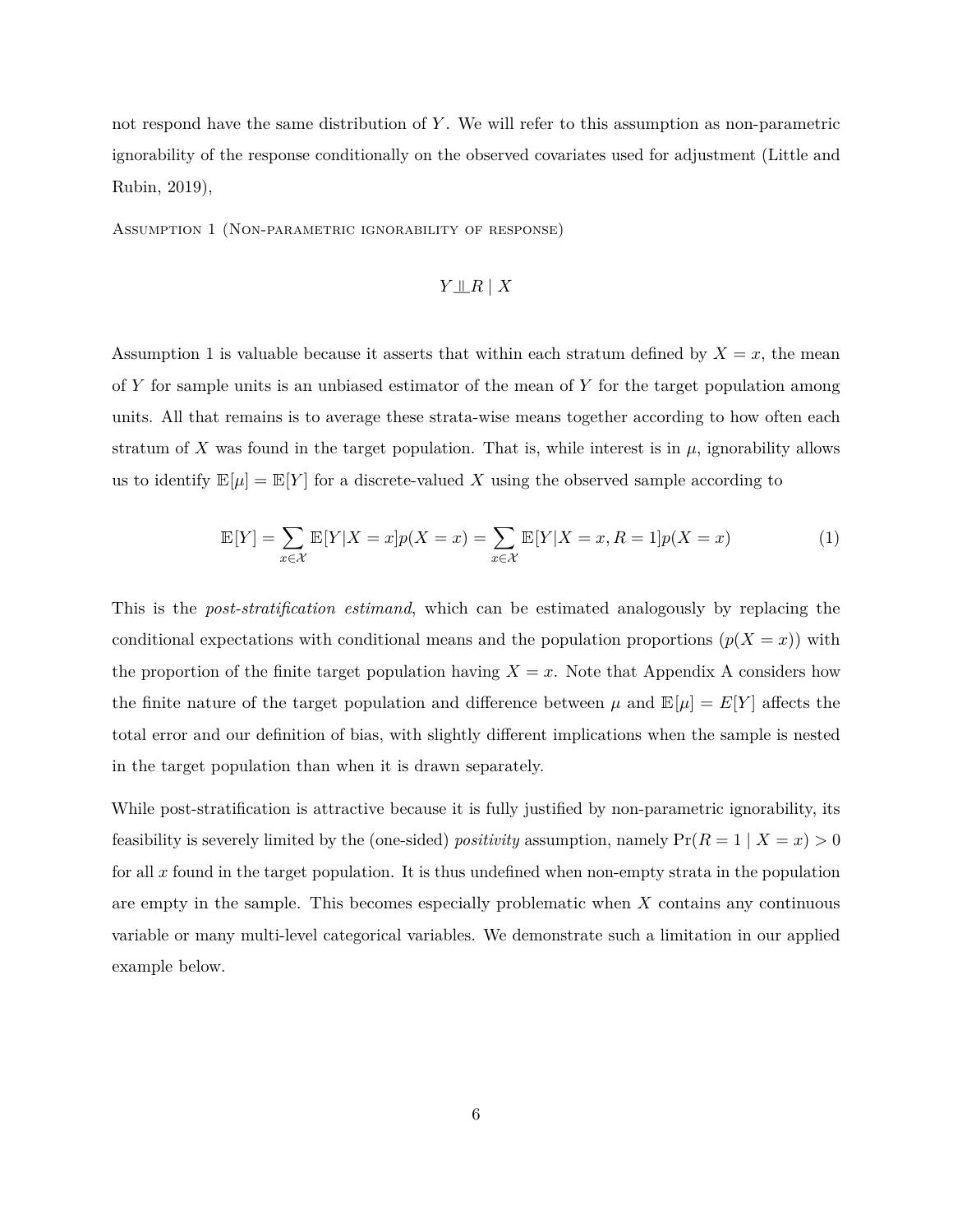## **2.4 Calibration**

When post-stratification is infeasible, investigators most often turn to calibration estimators, which construct weights on the sampled units such that the weighted mean of  $\phi(X)$  among the sample equals the mean of  $\phi(X)$  among the target population. In general form, calibration weights are defined as:

$$
\min_{w} \qquad D(w, q) \tag{2}
$$

subject to 
$$
\sum_{i: R_i=1} w_i \phi(X_i) = T,
$$
 (3)

<span id="page-7-0"></span>
$$
\sum_{i: R_i = 1} w_i = 1, \text{ and } 0 \le w_i \le 1.
$$
\n(4)

where  $q_i$  refers to a reference or base weight,  $D(\cdot, \cdot)$  corresponds to a distance metric, typically greater for weights that diverge more severely from  $q_i$ <sup>[4](#page-0-0)</sup>. The vector  $T$  describes target population moment constraints based on the mapping  $\phi(X)$  – typically (and in our case), this is an average of  $\phi(X)$  in the target population.

Common types of survey weighting correspond to different distance metrics  $D(\cdot, \cdot)$ , and are closely related to generalized regression estimation [\(Särndal, 2007\)](#page-34-5). We use  $D(w, q) = \sum_{i: R=1} w_i log(w_i/q_i)$ , commonly employed in "raking" methods and variably known as exponential tilting [\(Wu and Lu,](#page-34-6) [2016\)](#page-34-6), maximum-entropy weighting, or entropy balancing [\(Hainmueller, 2012\)](#page-32-7). Where available, researchers should let *q<sup>i</sup>* be the design weight defined by the survey sampling scheme. This will ensure that the weights are chosen to deviate as little as possible from the initial design weights.<sup>[5](#page-0-0)</sup> Other distance metrics may also be used. For example,  $D^{el}(w, q) = \sum_{i: R=1} \{q_i log(q_i/w_i) - q_i + w_i\},\$ corresponds to the generalized pseudo empirical likelihood maximization [\(Wu and Lu, 2016\)](#page-34-6). For broader reviews of calibration, see [Särndal](#page-34-5) [\(2007\)](#page-34-5), [Caughey et al.](#page-32-8) [\(2020\)](#page-32-8), or [Wu and Lu](#page-34-6) [\(2016\)](#page-34-6). The constraints in Equation [\(4\)](#page-7-0) jointly ensure the weights fall on the simplex. We make this choice here as we wish to regard the weights as being probability-like. Relaxing this constraint allows for "extrapolation" beyond the support of the respondent sample, which increases the possibility

<sup>&</sup>lt;sup>4</sup>More properly  $D(\cdot, \cdot)$  is a divergence, not a distance, since it is often not symmetric in its arguments. For convenience of language we nevertheless refer to it as a distance metric, particularly since the choice of *q* is almost always fixed while we vary only the choice of *w*.

<sup>5</sup>Often the design weights for the sampling strategy are unknown or unavailable, in which case we typically let  $q_i = 1/N_s$  be the uniform base weight for units in the respondent sample.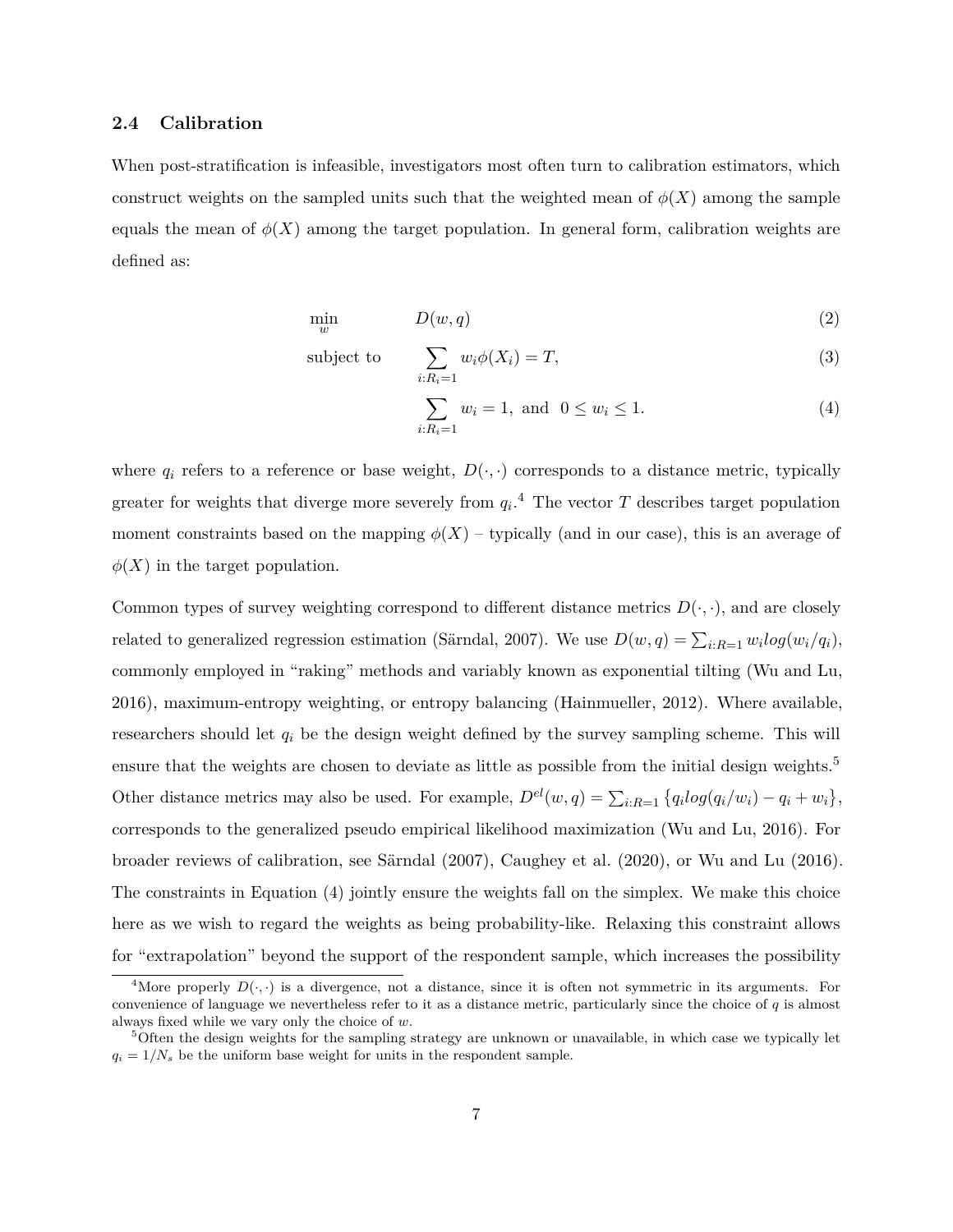of severe model dependency but is employed in some techniques such as generalized regression estimators [\(Deville and Särndal, 1992\)](#page-32-9).

The condition to be met by calibration weights is,

CONDITION 1 (MEAN CALIBRATION CONSTRAINTS ON  $\phi(X)$ ) *Weights are constructed such that* 

<span id="page-8-0"></span>
$$
\sum_{i: R=1} w_i \phi(X_i) = \frac{1}{N_{pop}} \sum_{j=1}^{N_{pop}} \phi(X_j).
$$

An additional assumption, which we will violate, regards the feasibility of weights that meet Condition [1.](#page-8-0) While our results are general to different choices of  $D(\cdot, \cdot)$ , feasibility may depend on this choice. We therefore continue under the specific case of maximum entropy weights. The *feasibility* assumption is then,

<span id="page-8-1"></span>ASSUMPTION 2 (FEASIBILITY OF MEAN CALIBRATION ON  $\phi(X)$ ) *A set of weights that are non-negative*, *sum to one (i.e. Equation [\(4\)](#page-7-0) holds), and minimize*  $D(w, q) = \sum_{i: R=1} w_i log(w_i/q_i)$ , exist subject to *the moment constraints defined in Condition [1.](#page-8-0)*

Assumption [2](#page-8-1) can fail if the sample and target population are so different that balance cannot be achieved by weights with these constraints.<sup>[6](#page-0-0)</sup> This concern is exacerbated as the dimensionality of  $\phi(X)$  increases, a concern that will shape the strategy we propose.

Finally, the average outcome among the target population,  $\mu = \frac{1}{N}$  $\frac{1}{N_{pop}}\sum_i Y_i$ , is then estimated as Estimator 1 (Calibration Estimator for Target Population Mean of *Y* )

$$
\hat{\mu} = \sum_{i: R_i = 1} w_i Y_i
$$

*with weights chosen subject to Condition [1](#page-8-0) and Assumption [2.](#page-8-1)*

In principle, calibration is a general and powerful tool given the flexibility of the choice of  $\phi(X)$ . In practice, however, most applications of calibration simply seek to match the means of *X* in the sample to that of the population, i.e.  $\phi(X) = X$ . We refer to this below as *mean calibration*. Such

<sup>6</sup>We note that Assumption [2](#page-8-1) replaces the positivity assumption above required with non-parametric ignorability. This is clarifying, for example, when we have continuous variables in *X*, and common support is at best a theoretical proposition.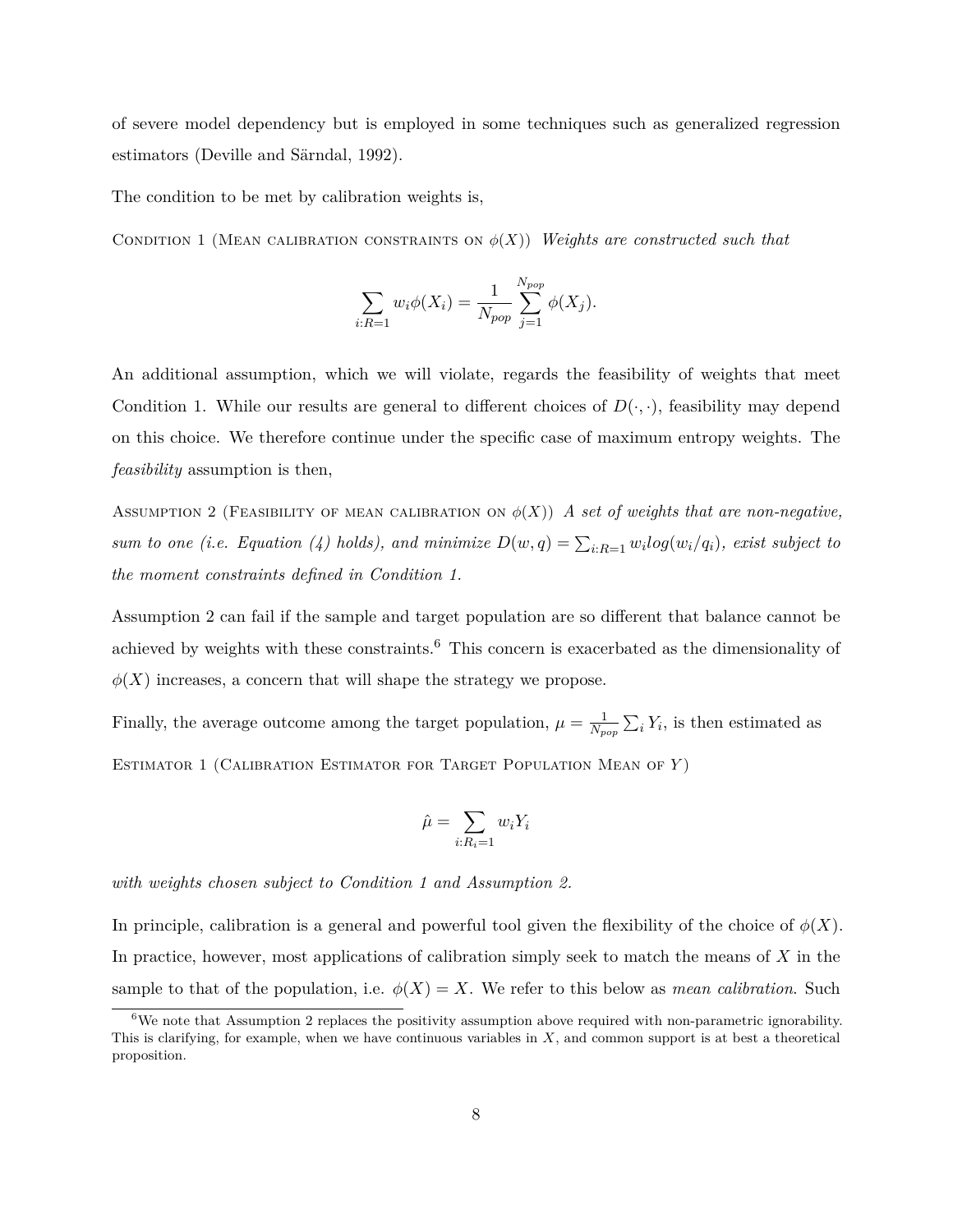an approach holds intuitive appeal since, at minimum, pollsters and investigators seek to adjust a sample to closely match a target population on the margins, particularly on variables such as the proportion falling in some demographic or partisan group.[7](#page-0-0)

## **2.5 Sufficiency of** *φ*(·)**: Linear ignorability**

While no statistical method can make up for a poor choice of *X*, the choice of  $\phi(\cdot)$  remains of great consequence (e.g. [Särndal and Lundström, 2005;](#page-34-0) [Pew Research Center, 2018\)](#page-34-7). What is required of  $\phi(\cdot)$ ? In broad terms, [Särndal and Lundström](#page-34-0) [\(2005\)](#page-34-0) note that a good feature mapping is one that (1) predicts patterns of non-response, (2) explains variation in the outcome, and (3) accounts for subgroups of interest in the data. Here we ask more precisely what is necessary of  $\phi(\cdot)$  to reduce or eliminate bias. To answer this, we introduce the linear ignorability assumption, special cases of which correspond to existing forms that may be more convenient to reason about.

When non-parametric conditioning (i.e. post-stratification) is not an option and we are forced to adopt other estimation strategies (i.e. calibration), non-parametric ignorability (Assumption [1\)](#page-6-0) is no longer enough to ensure unbiasedness; we must import additional or different assumptions in keeping with the parametric nature of calibration. The approach we take replaces the initial non-parametric ignorability assumption with a parametric one we refer to as linear ignorability,

<span id="page-9-0"></span>Assumption 3 (Linear ignorability in  $\phi(X)$ ) *Let*  $Y_i = \phi(X_i)^\top \beta + \epsilon_i$  and  $Pr(R_i = 1|X_i)$  =  $g(\phi(X_i)^\top \theta + \eta_i)$  where  $g(\cdot): \mathcal{R} \mapsto [0,1]$ *. Linear ignorability holds when*  $\epsilon_i \perp \!\!\!\perp \eta_i$ *.* 

In words, this requires the part of *Y* not linearly explainable by (i.e. orthogonal to)  $\phi(X)$  to be independent of the part of the response process not linearly explained by  $\phi(X)$  via a suitable link function.<sup>[8](#page-0-0)</sup> This can be understood as an exclusion restriction: no part of the (residual) explanation for the response process can appear in (the residual part of) the outcome process.

Our first result states that under the linear ignorability assumption, mean calibration is unbiased for the target population mean.

<span id="page-9-1"></span><sup>7</sup>We note also that where post-stratification is feasible, mechanically it can be implemented either by constructing strata-wise probabilities  $\frac{p(x)}{p(x|R=1)}$ , or as a special case of calibration in which we (i) construct  $\phi(X)$  to contains indicators for every intersectional stratum of *X*, then (ii) calibrate the survey sample to the target population using the distance metric  $D^{\chi^2}(w, q) = \sum_{i: R=1} (w_i - q_i)^2 / (q_i)$ .

<sup>&</sup>lt;sup>8</sup>Note that in our usage,  $\epsilon$  is simply the component of *Y* orthogonal to  $\phi(X)$ , whereas in other settings it may represent "influences on *Y* other than those linear in  $\phi(X)$ ." Accordingly, we state  $Y_i = \phi(X_i)^\top \beta + \epsilon_i$  without loss of generality, simply decomposing *Y* into what can be linearly explained by  $\phi(X)$  and a residual, orthogonal component.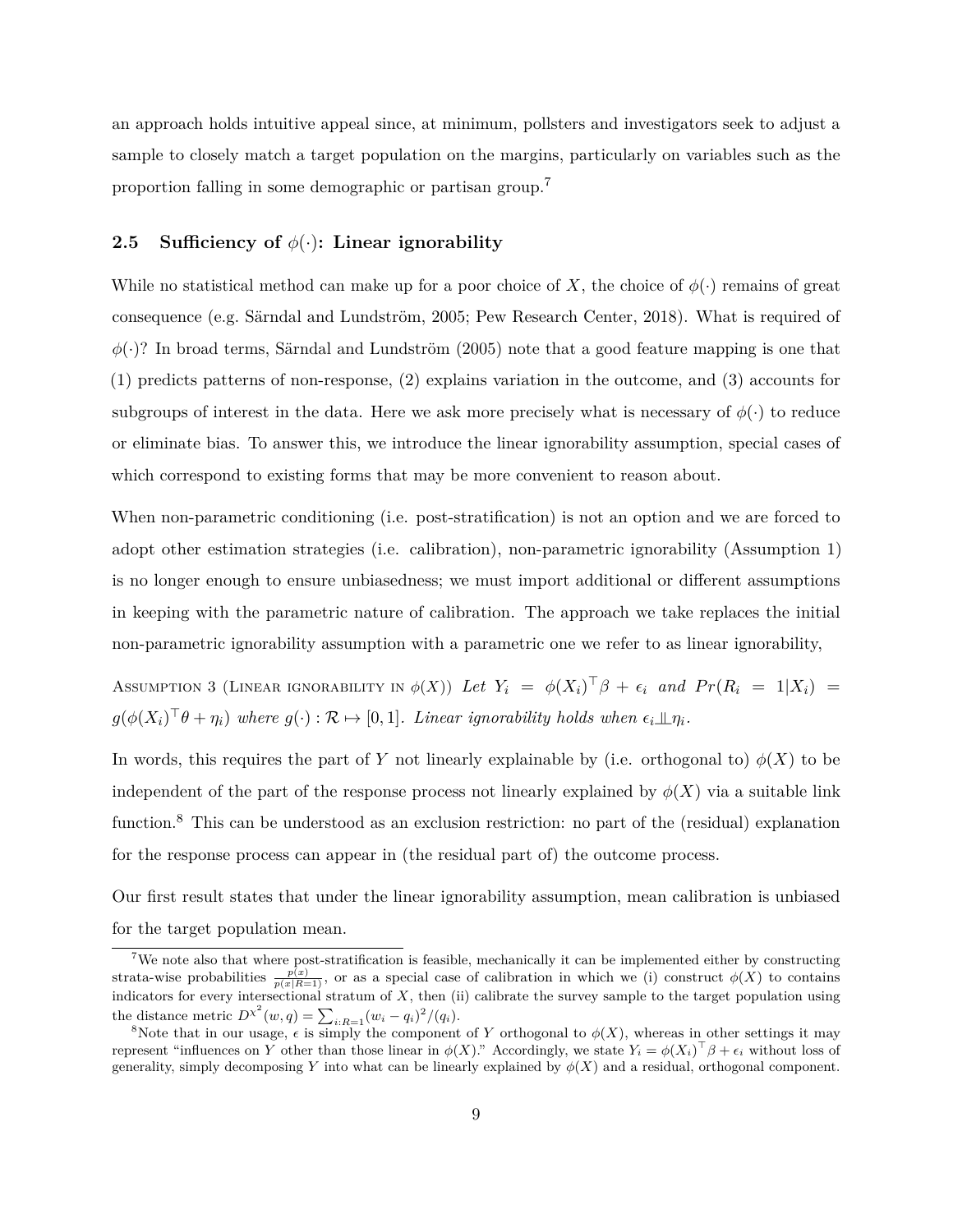Proposition 1 (Unbiasedness Mean Calibration under Linear Ignorability) *Under linear ignorability in*  $\phi(X)$  *(Assumption [3\)](#page-9-0)* and feasibility of mean calibration on  $\phi(X)$  *(Assumption [2\)](#page-8-1), the calibration estimator*  $(\sum_i w_i Y_i)$  *will be unbiased for the target population mean,*  $\mu$ *, where the w are constructed using constraints described in Condition [1](#page-8-0) for mean calibration on*  $\phi(X)$ *.* 

Proof of Proposition [1](#page-9-1) can be found in Appendix [A.](#page-35-0)

## **Remarks and special cases**

Linear ignorability replaces non-parametric ignorability with a statement of the "parametric ignorability" sufficient for unbiasedness, imposing a requirement on the relationship of the residuals from a selection and outcome model.

The main intuition for linear ignorability is that if calibration provides us with the same mean values of  $\phi(X)$  in the sample and target population, then the part of the outcome Y that can be explained linearly by  $\phi(X)$  will have the same mean regardless of the choice of  $\beta$ . The question is then whether the residual part of  $Y$ ,  $\epsilon$ , is related to the response process. If  $\epsilon$  is independent of the response indicator,  $R$ , that is sufficient. Further,  $\epsilon$  need not be independent of "all of  $R$ ", but only the part not linearly "explainable" by  $\phi(X)$ , given by *η*. Note that *η* can be understood as the component of  $g^{-1}(Pr(R = 1|X))$  orthogonal to  $\phi(X)$ .

This brings us to two special cases, each requiring non-parametric ignorability plus parametric conditions on either the outcome or response process. First, is *linearity of the outcome*: if the outcome is linear in  $\phi(X)$ , then under non-parametric ignorability, *ε* is independent of *η* (and even *R*). Second is *link-linearity of the response model*: if  $g^{-1}(Pr(R = 1|X))$  is linear in  $\phi(X)$  such that the residual *η* is random noise, then under non-parametric ignorability, *η* is independent of  $\epsilon$  (and even *Y*). While either case alone is slightly stronger than linear ignorability, these are useful cases for investigators to reason with. Such assumptions are found in prior work on calibration such as [Särndal and Lundström](#page-34-0) [\(2005\)](#page-34-0); [Kott and Chang](#page-33-3) [\(2010\)](#page-33-3); [Zhao and Percival](#page-34-1) [\(2016\)](#page-34-1), though the choice of link functions in these is sometimes more restrictive than the general case we show here (see Appendix [A.1\)](#page-35-1).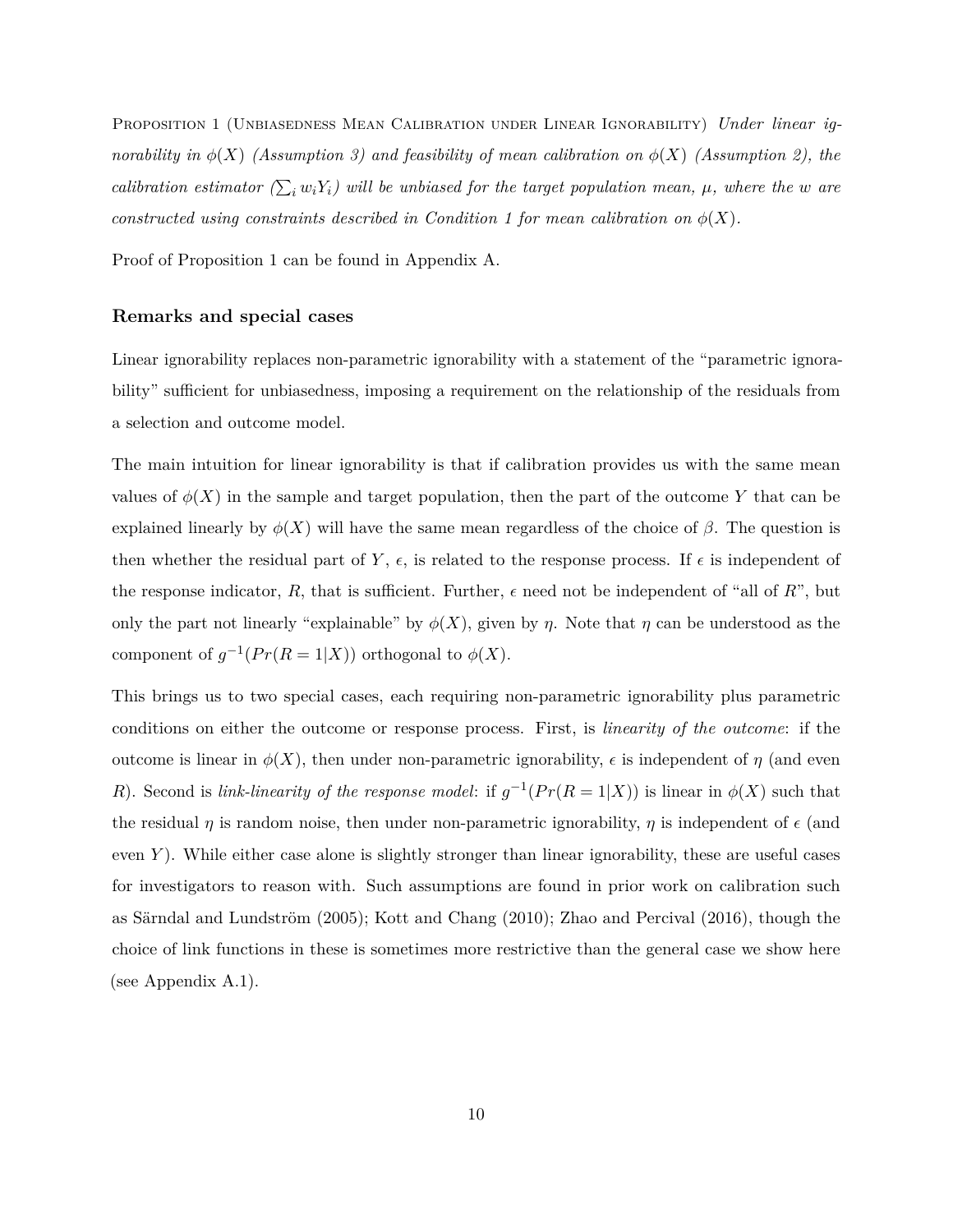### <span id="page-11-0"></span>**2.6 Counterexample and bias**

To clarify the commitments one makes by subscribing to the linear ignorability assumption, we illustrate how it might be violated. Consider the decomposition of *Y* as  $\phi(X)^\top \beta + Z + \nu$  in which  $\nu$  is random noise, i.e. independent of  $\{X, Z, R\}$ . *Z* is unobserved and, without loss of generality, orthogonal to  $\phi(X)$  because it could equivalently be replaced by the residual from projecting *Z* onto  $\phi(X)$ . Whether linear ignorability holds is determined by *Z*'s role in the selection process. If *Z* has variance zero or is random noise (independent of all other variables), then  $\epsilon = Z + \nu$  will be independent of *R*, satisfying Assumption [3.](#page-9-0) By contrast, if *Z* is associated with *R*, then excepting knife-edge cases,  $\epsilon = Z + \nu$  is also associated with *R*, violating Assumption [3.](#page-9-0)

More specifically, [A](#page-35-0)ppendix A shows that the bias due to any *Z* is given by  $\mathbb{E}[wZ \mid R=1] - \mathbb{E}[Z]$ , i.e. *the difference between the weighted average of Z in the respondent sample and the average of Z in the target population.*[9](#page-0-0) If *Z* is associated with *R*, then this bias is non-zero. However if *Z* is independent of *R* (and *η*) then (i)  $\mathbb{E}[wZ|R=1] = \mathbb{E}[Z|R=1]$  because the weights are a function of *X* and *R*, they will be independent of *Z*, leaving  $\mathbb{E}[Z|R=1] = \mathbb{E}[Z]$ . Hence the bias of the mean calibration estimator for  $\mu$  will be zero.

Problematic variables *Z* could take on two forms. First, there could be important omitted variables. Unobserved factors outside of  $\phi(X)$  could be relevant to both *R* and to *Y*, thus entering into both  $\epsilon$ and  $\eta$ , causing them to be correlated. Such a case would also violate non-parametric ignorability (Assumption [1\)](#page-6-0). For example, an individual's general level of interest in politics is predictive of many policy positions, and the strength of those preferences, in American politics. It is also highly predictive of response probability to political surveys, with those interested in politics over represented in respondent samples. Because political interest is not measured in many datasets used to define target populations, such as those defined by administrative records, it is an example of an unmeasured confounder *Z* that could violate both non-parametric ignorability and linear ignorability.[10](#page-0-0) No adjustment technique fully eliminates bias in this scenario, but sensitivity analyses

 $9^9$ Appendix [A](#page-35-0) describes the difference when the sample is drawn (non-randomly) from the super-population without being a subset of the target population. This does not change the bias expression; only the finite sample performance and the scaling defined into the weights.

<sup>&</sup>lt;sup>10</sup>We emphasize that it is only the part of political interest orthogonal to the linear relationship with the included auxiliary variables in  $\phi(X)$ . To the degree that the included auxiliary covariates also adjust for imbalance in political interest, and mitigate bias from an unobserved  $Z$ , it is only the remaining part of bias from such an omitted confounder that is of concern.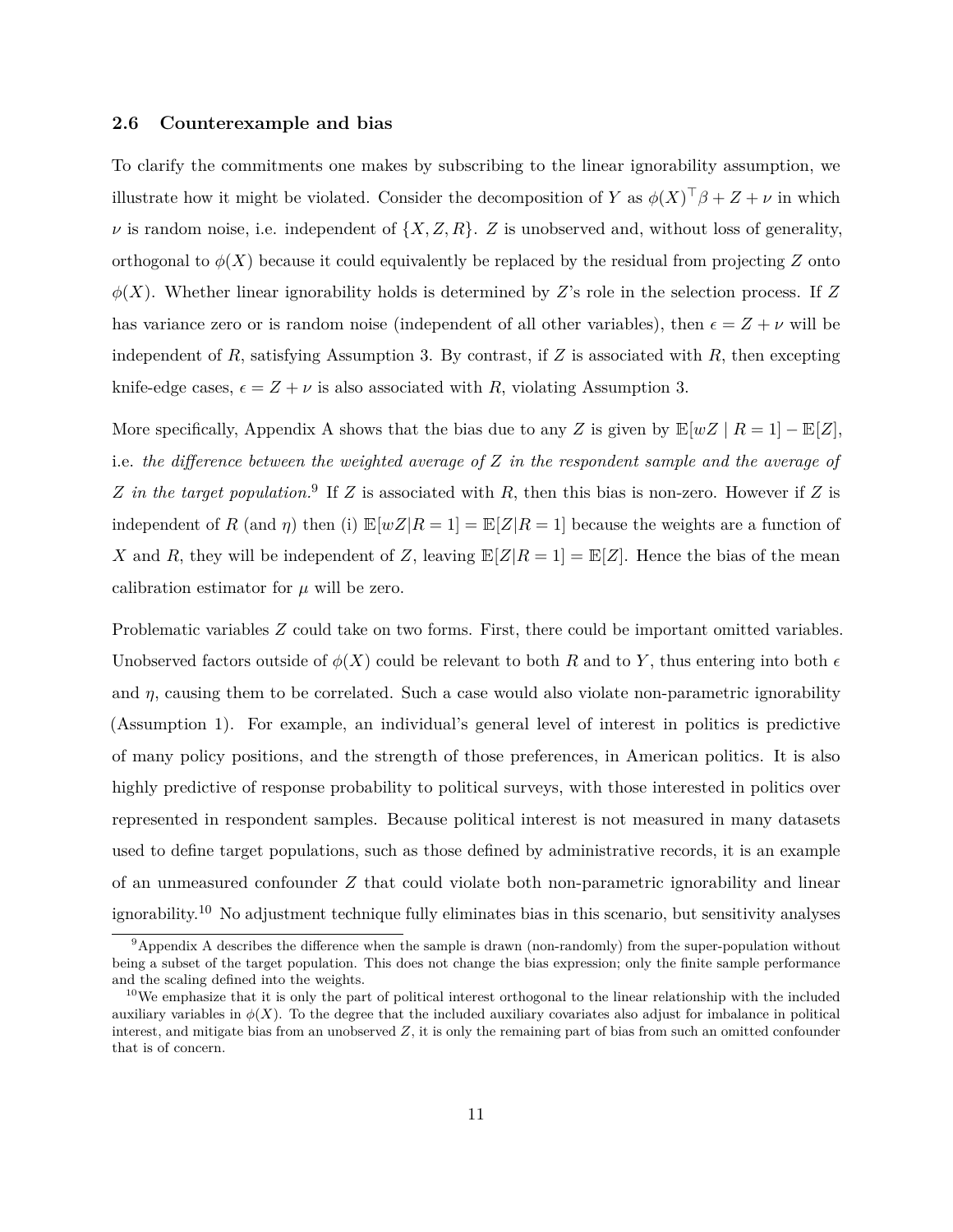provide a natural approach to addressing potential remaining bias from such confounders (e.g. [Soriano et al., 2021\)](#page-34-8).

Second, and our focus here, *Z* could simply represent a non-linear function of  $\phi(X)$  that is relevant to both *Y* and *R*. *Z* would then appear in both  $\epsilon$  and  $\eta$ , driving their association. This is of particular concern for the commonly used mean calibration in which  $\phi(X) = X$ , not accounting for higher-order interactions. This form of *Z* is difficult to rule out: investigators may suspect the outcome to "involve" *X*, but can rarely make strong arguments for the functional relationship to *R* and *Y* , or justify a particular link function for *R*. It is this concern, and the importance of selecting a sufficiently complex  $\phi(X)$ , that motivates the *kpop* method.

**Example.** We provide a simple example to illustrate the biasing potential of such a *Z*. Suppose a target population of interest consists of four groups in equal shares based on college education and self-identified gender: college-educated female, non-college-educated non-female, college-educated non-female, and non-college-educated non-female. A given policy happens to be supported by 80% of college-educated females, but only 20% of those in the other groups. Thus, the mean level of support in the target population should be  $0.25(0.8)+0.75(0.2) = 35\%$ . Further suppose that the sample is designed to carefully quota on gender and education, obtaining 50% female and 50% college-educated respondents. Thus, the sample already matches the target population exactly on these two margins.[11](#page-0-0) Because attention was not given to the joint distribution of these two variables, however, among sampled females, three-quarters were college-educated (rather than half) and similarly among non-females, again three quarters were college-educated (rather than half) as displayed in Table [1.](#page-13-1) Consequently, the average level of support for this policy in the sample appears to be  $42.5\%$  rather than  $35\%,$ <sup>[12](#page-0-0)</sup> generating a biased estimate despite perfectly matching the target population on both margins.

To meet Assumption [3,](#page-9-0) we would require  $\phi(X) = \text{[female, college, female & college]}$ . If we instead use only  $\phi(X) = X =$  [female, college], the problematic *Z* is the omitted interaction term. In this case, sampling occurred such that the two variables in *X* already have the same mean in the sample

<sup>&</sup>lt;sup>11</sup>We use quota sampling in this example for simplicity as it allows us to have a sample already matched to the target population on the margins. The same considerations would apply, however, in a convenience sample or more generally if weighting were required to achieve mean calibration. See [Caughey et al.](#page-32-8) [\(2020\)](#page-32-8) for more details.

<sup>12</sup>College educated females would be three quarters of one half (3*/*8) of the sample and support the policy at 80%. Everybody else supports it at 20%. Mean support in the sample is thus  $(3/8)(0.8) + (5/8)(0.2) = 42.5\%$ .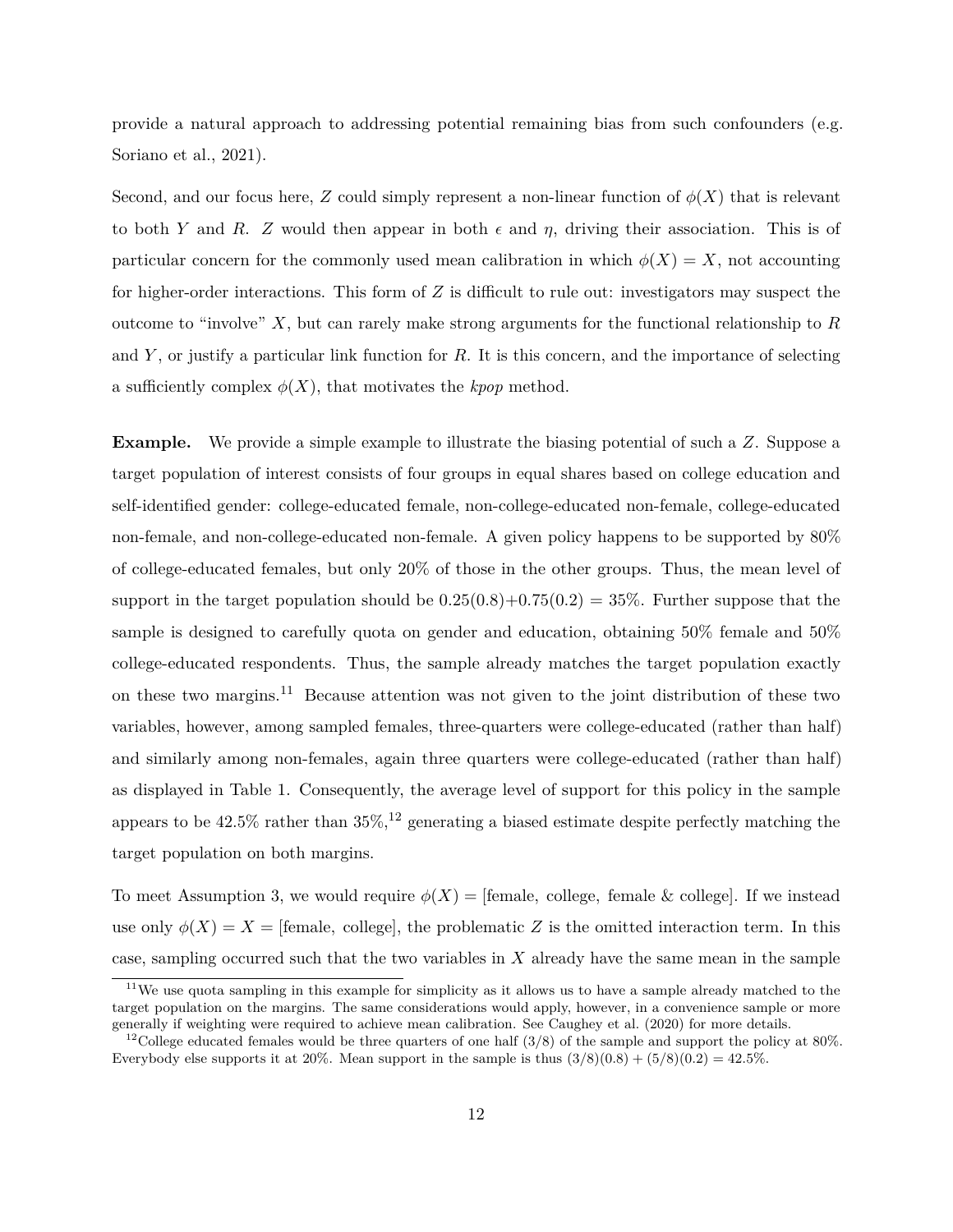as in the target population making the calibration weights simply  $1/N_s$  for all units. The response probability, even within gender, depends on college education, which influences the probability of response through  $\eta_i$ . These strata also have different mean levels of support  $(Y)$  indicating this *Z* remains a part of  $\epsilon_i$ . This shows how the interaction is an example of a *Z* that violates linear ignorability, driving an association of  $\epsilon$  and *R*.

Table [1](#page-13-1) compares the post-stratification weights using all four categories of female  $\times$  college as strata. These weights can be constructed simply as the population proportion of each stratum divided by the sample proportion. We compare this to mean calibration on *X*. For illustrative purposes, we have designed this example with only two binary categories so that post-stratification is feasible and therefore yields an unbiased estimate. The challenge we seek to address is that they are infeasible in many or most practical scenarios with many more intersectional strata. If successful, *kpop* would produce weights similar to those generated here by post-stratification, while also handling situations in which post-stratification is infeasible or where investigators cannot be expected to know *ex ante* what interactions or other non-linear functions of the original *X* are essential to include in  $\phi(X)$ .

<span id="page-13-1"></span>

|                            | Characteristics | Proportions       |        | Outcome                   | Weights (times $N_s$ ) |           |                |
|----------------------------|-----------------|-------------------|--------|---------------------------|------------------------|-----------|----------------|
| female                     | college         | target population | sample | Pr(support)<br>unweighted |                        | mean cal. | post-strat     |
|                            |                 | 1/4               | 3/8    | 0.80                      |                        |           | 2/3            |
|                            | 0               | 1/4               | 1/8    | 0.20                      |                        |           | 2              |
| $\theta$                   | $\theta$        | 1/4               | 1/8    | 0.20                      |                        |           | $\overline{2}$ |
| $\theta$                   |                 | 1/4               | 3/8    | 0.20                      |                        |           | 2/3            |
| Target Population Average: |                 |                   |        | 0.35                      |                        |           |                |
| Weighted Average:          |                 |                   |        | 0.425                     | 0.425                  | 0.35      |                |

Table 1: Comparison of common choices of  $\phi(X)$ . Quota sampling ensured the sample was representative on the means of college and female. College-educated respondents are over-represented in the sample both among females and non-females, leading to a failure of mean calibration on *X*.

# <span id="page-13-0"></span>**3 Proposal: Satisfying linear ignorability through kernel-based population weights (***kpop***)**

The goal of *kpop* is to reduce the risk and magnitude of violating linear ignorability, with minimal userintervention, by replacing the design matrix  $\bf{X}$  with a kernel matrix  $\bf{K}$  that represents a rich choice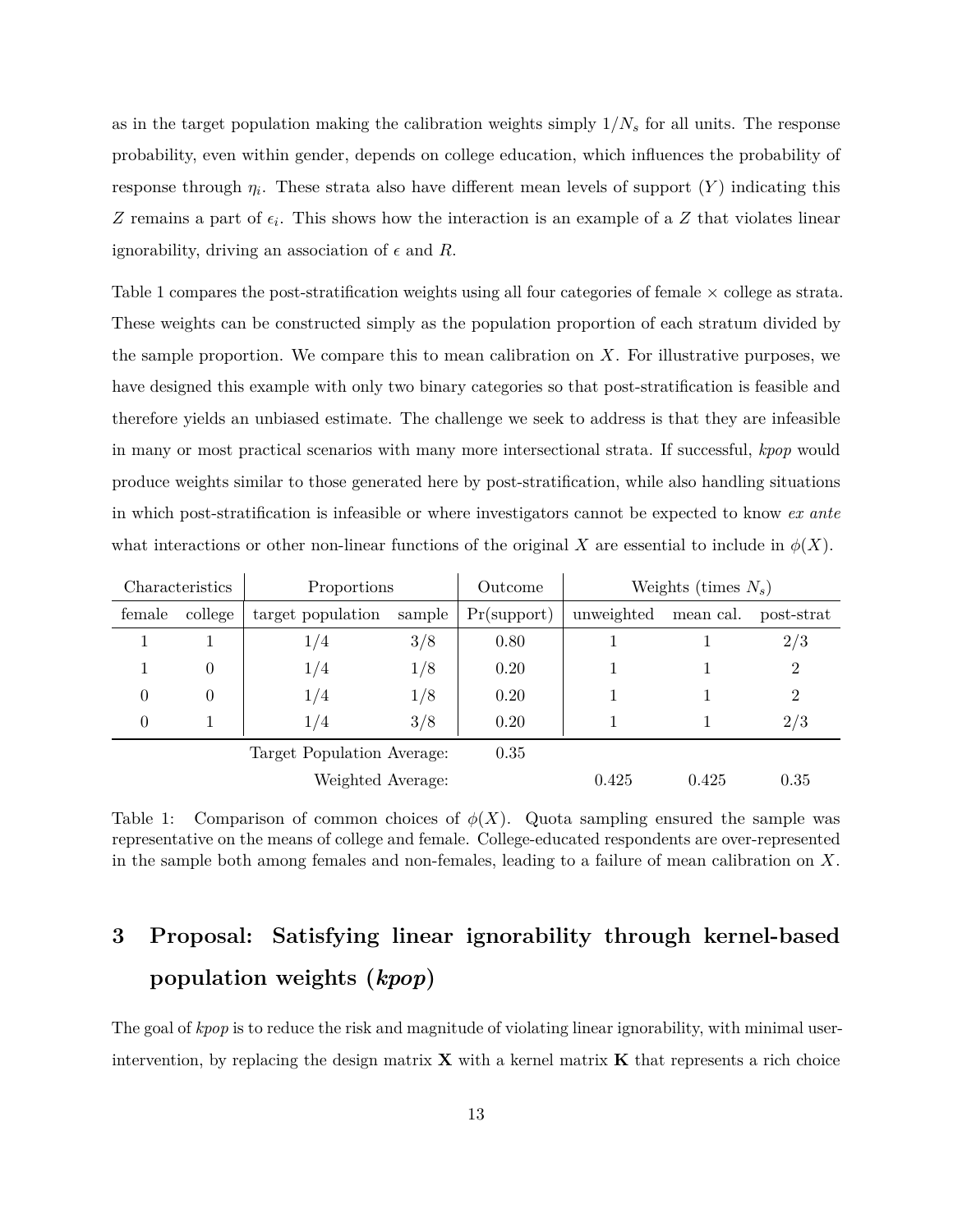of  $\phi(\cdot)$ . The non-linear functions balanced by this approach will be higher-order transformations or interactions between covariates which might be explanatory of both *Y* and  $Pr(R = 1|X)$ , including *Z* of the non-linear type postulated above. For example, in our previous example, the goal is to have  $\phi(X)$  account for much or all of the Z that was unaccounted for by mean calibration on X, i.e. the interaction between female and college. In a setting with continuous variables, a non-linear function of one or several of the observed covariates could play a similar role. Importantly, even if such a missing function of *X* is not entirely captured by a linear combination of  $\phi(X)$ , the residual variance left unexplained may be greatly reduced, shrinking the remaining bias.

## **3.1 A** kernel-based choice of  $\phi$ : **K**<sub>*i*</sub>

Many reasonable proposals are possible for how to choose  $\phi(X)$  so as to achieve linear ignorability or at least reduce bias as far as possible. In plain terms, we want  $\phi(X)$  to capture any (potentially non-linear) relationship between *Y* and *X* and/or *R* and *X*. With the *X* well accounted for in either model by a good choice of  $\phi(X)$ , we expunge problematic "Z" variables from  $\epsilon$  and/or  $\eta$ , so that such a *Z* does not drive an association of  $\epsilon$  with  $\eta$ .

The role of kernels in choosing  $\phi(\cdot)$  emerges in the context of regularized, linear models. We could thus proceed by considering linear functions of  $\phi(X)$  that explain either the outcome or the response probability (transformed as  $g^{-1}(Pr(R = 1|X))$ ) to be linear in  $\phi(X)$ . For simplicity we consider the outcome. Concretely, consider the notional regularized regression problem:

<span id="page-14-0"></span>
$$
\underset{\theta \in \mathbb{R}^{P'}}{\arg \min} \sum_{i} (Y_i - \phi(X_i)^{\top} \theta)^2 + \lambda \theta^{\top} \theta \tag{5}
$$

This model is notional because it will not actually be estimated – it is simply a problem statement that allows us to arrive at the kernel based approach to building basis functions,  $\phi(X)$ . Ideally our choice of  $\phi(X)$  would be one that includes very general, high-dimensional, non-linear expansions of *X<sup>i</sup>* . Fortunately, certain choices of *φ*(*X*) can be high- or infinite-dimensional, yet admit an *Ns*dimensional representation of the data that can then be employed in calibration. Specifically, kernel functions "compare" two observations,  $X_i$  and  $X_j$ , with the function of  $k(X_i, X_j) : \mathbb{R}^P \times \mathbb{R}^P \mapsto \mathbb{R}$ . For kernels that are known as "positive semi-definite",<sup>[13](#page-0-0)</sup> the value of  $k(X_i, X_j)$  corresponds to

<sup>&</sup>lt;sup>13</sup>A kernel function  $k(\cdot, \cdot)$  is positive semi-definite if the kernel matrix it creates, **K**, satisfies  $a^{\top}$ **K** $a \ge 0$  for all real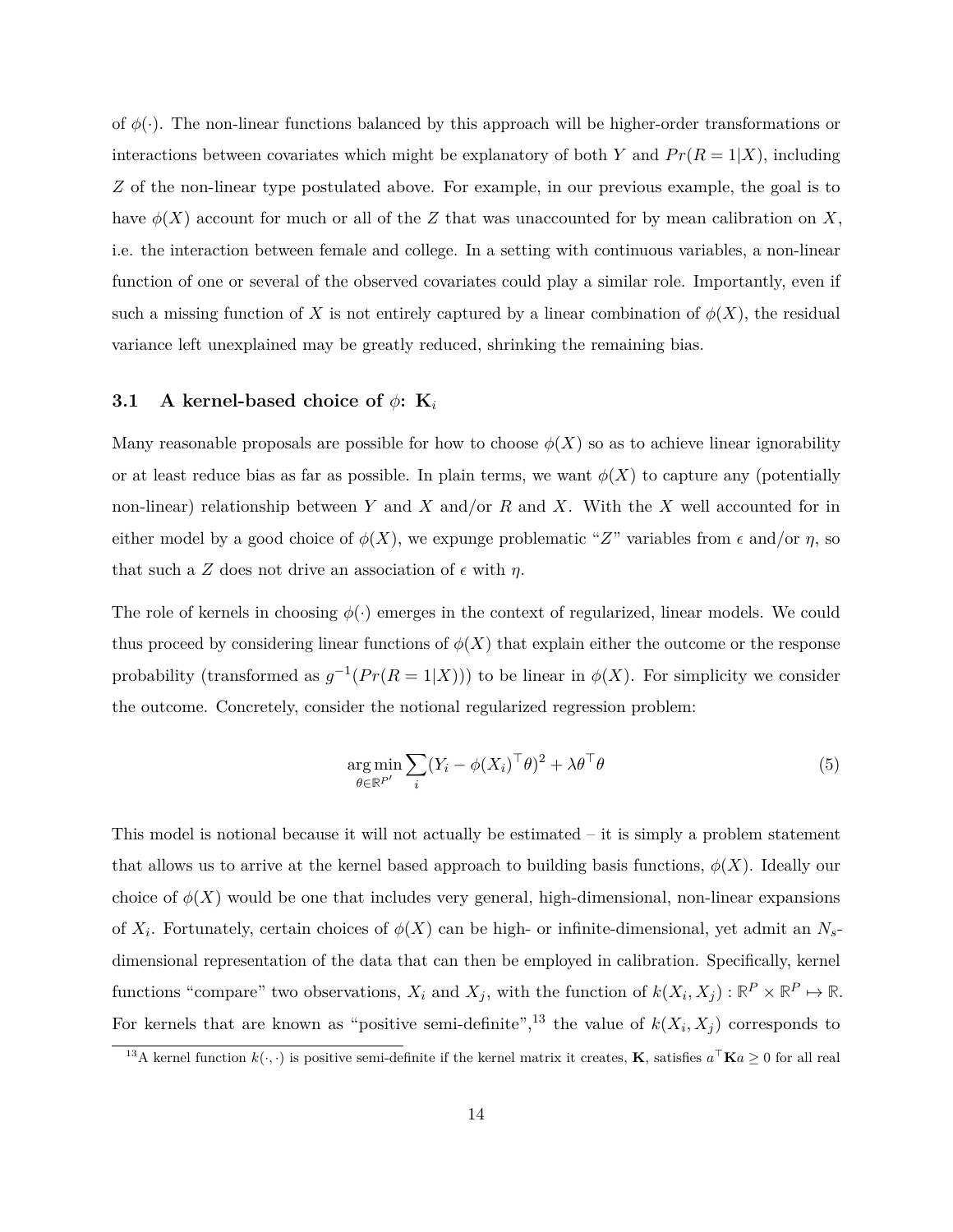choices of  $\phi(X_i)$  through the relationships  $k(X_i, X_j) = \langle \phi(X_i), \phi(X_j) \rangle$ . The Gaussian kernel, which we use, corresponds to an infinite-dimensional choice of  $\phi(\cdot)$ , such that as the number of sample points goes to infinity, every continuous function will be linear in these features [\(Micchelli et al.,](#page-33-8) [2006\)](#page-33-8).

The connection between a kernel function,  $k(\cdot, \cdot)$ , that compares pairs of observations, and feature map  $\phi(\cdot)$  such that  $k(X_i, X_j) = \langle \phi(X_i), \phi(X_j) \rangle$  may seem irrelevant at first. This linkage is greatly beneficial, however, in that, for such kernels, the solution to the loss minimization problem in [\(5\)](#page-14-0) is also the minimizer of

$$
||Y - \mathbf{K}c||^2 + \lambda c^\top \mathbf{K}c \tag{6}
$$

where *c* is a vector of choice coefficients, and **K** is the kernel matrix with entries  $\mathbf{K}_{i,j} = k(X_i, X_j)$ . While this model is notional, we can understand this matrix to be constructed using the sample data, producing an *N<sup>s</sup>* by *N<sup>s</sup>* kernel matrix, whose columns represent a one-dimensional similarity measure between each row observation and each sample unit in the columns. When we move to apply this kernel approach toward weighting purposes, we create additional rows representing target population units over the same set of bases, again capturing similarity with sample units in the columns .

The vital feature of this result is simply that *the functions linear in*  $\phi(X_i)$  *have been replaced with those linear in*  $K_i$ , regardless of the dimensionality of  $\phi(\cdot)$ . Thus, to gain all the benefits of  $\phi(\cdot)$  – whether for modeling or calibration purposes – one need only work with its kernel transformation *K<sup>i</sup>* . Here we employ a Gaussian kernel,

$$
k(X_i, X_j) = exp(-||X_i - X_j||^2/b)
$$

where  $||X_i - X_j||$  is the Euclidean distance. This kernel, like many others, is readily interpretable as a distance or similarity measure between the two inputs it compares. Note that  $k(X_i, X_j)$  will equal 1 only when  $X_i = X_j$ , i.e. two observations have the same covariate profile, and  $k(X_i, X_j)$ approaches zero only as  $X_i$  and  $X_j$  differ on many covariates. The rate at which the distance approaches zero is dictated by the choice of *b*, which we discuss below. A linear combination of

vectors *a*.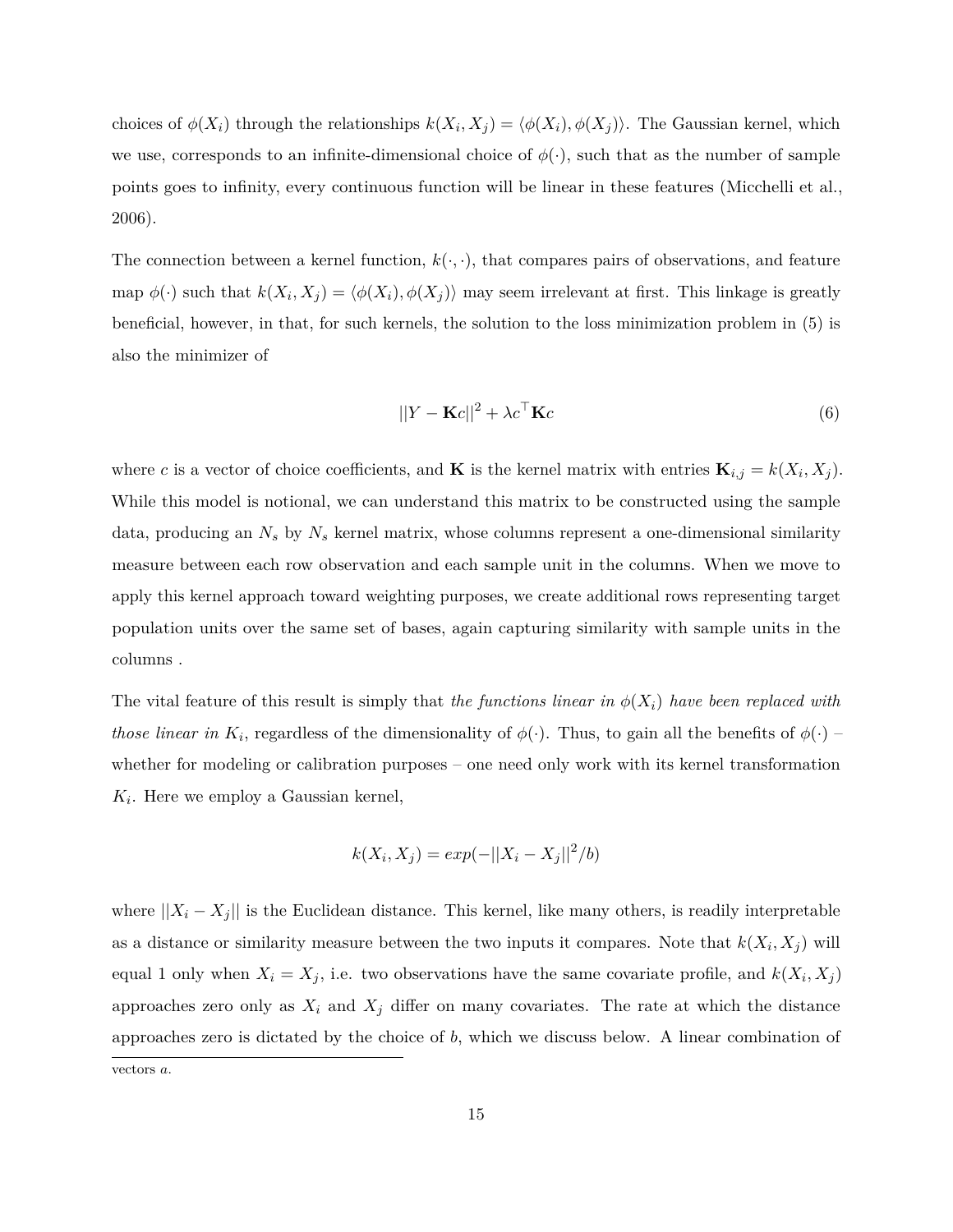the elements of  $K_i$  is thus a weighted sum of unit *i*'s similarity to every other unit *j* in the sample, where similarity is measured by centering a Gaussian kernel over each  $X_j$  and measuring its height at *X<sup>i</sup>* . [Hainmueller and Hazlett](#page-32-10) [\(2014\)](#page-32-10) provides further description and illustration of this function space. The take home point is that functions linear in **K** form a flexible, powerful space of functions. Thus, in a wide variety of cases, the outcome is more likely, or much more nearly, linear in **K** than in **X**. Accordingly, the linear ignorability assumption is more credible, and the potential violations smaller.

## **3.2 The infeasible** *kpop* **estimator**

Replacing  $\phi(X_i)$  with  $K_i$ , we now seek to satisfy Condition [1](#page-8-0) by choosing weights that achieve,

<span id="page-16-0"></span>
$$
\sum_{i:R=1} w_i K_i = \frac{1}{N_{pop}} \sum_{j=1}^{N_{pop}} K_j, \ s.t. \ \sum_i w_i = 1, \ w_i \ge 0, \ \forall i
$$
 (7)

Note that every  $K_i$  here is a transformation of  $X_i$  that compares unit *i* to each of the units in the survey sample. The matrix  $\bf{K}$  has a row for every unit in the sample and in the target population, yielding dimensions  $N_s + N_{pop}$  by  $N_s$ .<sup>[14](#page-0-0)</sup> The term on the right gives an (unweighted) average row of  $K_j$  for units in the target population. Note that each  $K_j$  is an  $N_s$ -vector, with the  $i^{th}$  element indicating how similar unit *j* in the target population is to unit *i* in the survey sample, i.e.  $k(X_j, X_i)$ . The term on the left is a weighted average of  $K_i$  over the survey sample. Here too each  $K_i$  is an  $N_s$ -vector, with the  $l^{th}$  element indicating how similar unit *i* in the survey sample is to unit *l* in the survey sample, i.e.  $k(X_i, X_l)$ .

In cases where (known) weights  $w^{(pop)}$  are used to adjust the target population itself—as in our application below—then *kpop* would instead seek weights that bring the weighted means of *K<sup>i</sup>* among the sampled units to approximately equal the  $w^{(pop)}$ -weighted means of  $K_i$  in the target

 $14$ In this present setting we rely only on the observation in the sample to formulate the columns of a kernel matrix. This is because (i) if there are millions of observations in the target population, constructing a matrix with that many rows would be infeasible, and (ii) the representation of each unit based on its similarly to other units in the sample is most relevant to how we reweight members of the sample; if there were members of the population that are very different from members of the sample, then no weighting of the sample will account for this. By contrast, the original kernel balancing formulation [\(Hazlett, 2020\)](#page-32-5) is designed for causal inference setting in which the target and reweighted groups were the treated and control (respectively). Since these groups are often of similar and more manageable sizes, in those cases it is also possible to include the observations from the target groups when formulating the columns of **K**.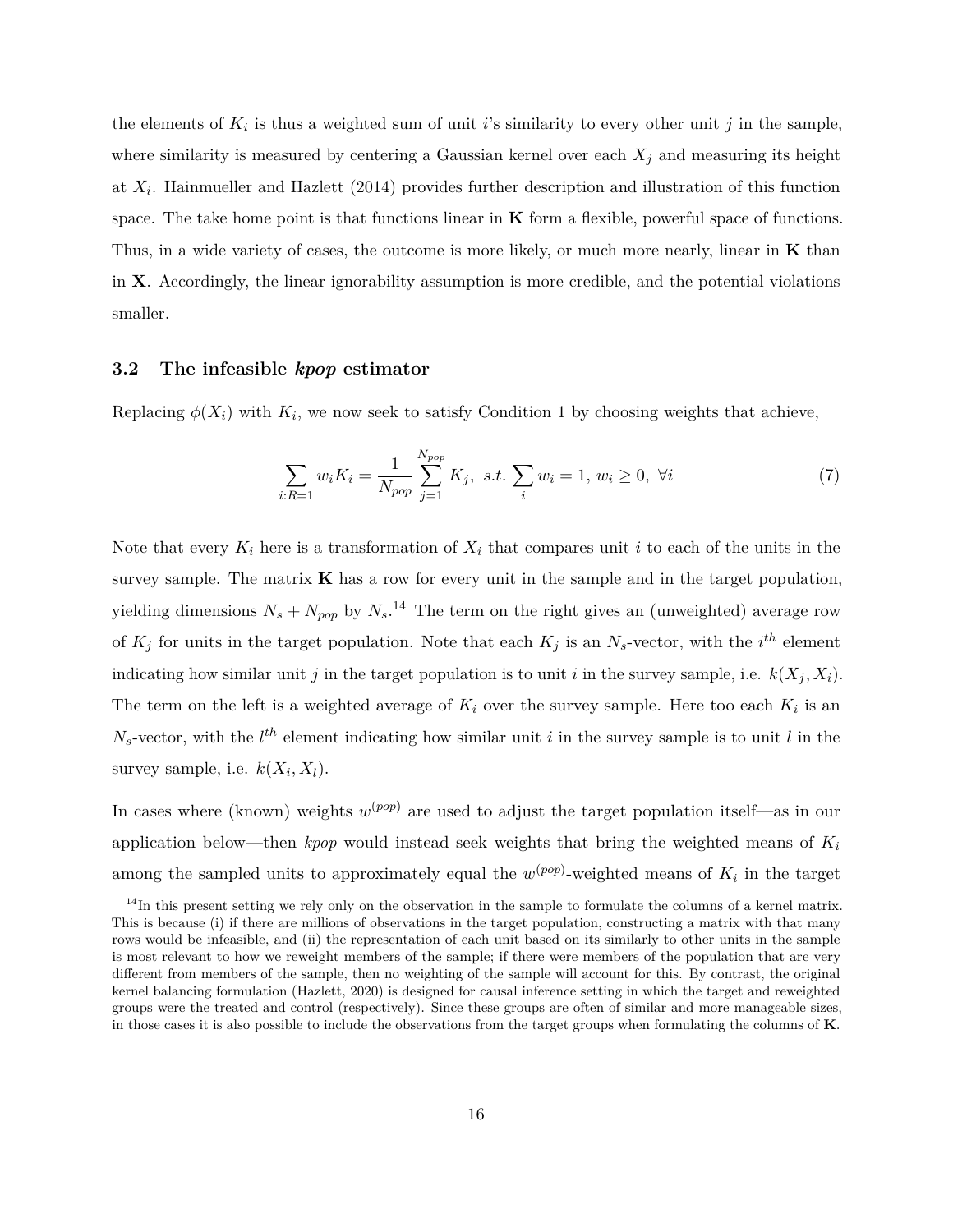population. Thus the weighting condition in [7](#page-16-0) becomes

$$
\sum_{i:R=1} w_i K_i = \sum_{j=1}^{N_{pop}} w_j^{(pop)} K_j, \ s.t. \ \sum_i w_i = 1, \ w_i \ge 0, \ \forall i
$$
 (8)

Calibrating through this kernel transformation achieves balance on a wide range of non-linear functions of *X*, without requiring the researcher to pre-specify them. For example, as we will show in Section [4,](#page-22-0) *kpop* achieves balance on the interaction of education level, region, and race in a 2016 U.S. Presidential survey without requiring the researcher to have foreknowledge of its importance, much less requiring specific knowledge that Midwestern, white voters with lower levels of educational attainment must be accounted for in the survey weights to yield accurate national predictions.

A further intuition for this approach in a survey weighting framework follows from this logic of similarity: to replace  $X_i$  with  $K_i$  (and thus **X** with **K**) is to describe each observation not with its covariate coordinates but with a measure of its similarity to a number of "landmarks" in the covariate space, one for each observation in the sample. Choosing weights that produce equal means of *K<sup>i</sup>* for the sample and target population thus implies that the average distance of observations to sample member  $j$  is made the same in the sample and target population, for all  $j$ . For a review of this approach, see [Hazlett](#page-32-5) [\(2020\)](#page-32-5), which also discusses how approximate balance on a kernel transformation approximately equates the multivariate distribution of *X* in the two groups, *as it would be estimated by a corresponding kernel density estimator*. We also note closely related work on kernel-based balancing and imbalance metrics including [Wong and Chan](#page-34-2) [\(2018\)](#page-34-2); [Yeying et al.](#page-34-3) [\(2018\)](#page-34-3); [Kallus](#page-32-6) [\(2020\)](#page-32-6). [Tarr and Imai](#page-34-4) [\(2021\)](#page-34-4) consider a related approach implemented by interpreting the Lagrange coefficients estimated in a support vector machine with such a kernel as weights.

### **3.3 The feasible** *kpop* **estimator: approximate balance**

Weights that achieve equal means on every element of  $K_i$ , i.e. every column of  $\mathbf{K}$ , are often infeasible. Even where this can be achieved within numerical tolerance, such calibration could lead to extreme weights. Instead, we use approximate calibration weights designed to minimize the worst-case bias due to remaining miscalibration. While numerous approximation approaches are possible, we use a spectral approximation. Specifically, **K** has singular value decomposition  $\mathbf{K} = \mathbf{V} \mathbf{A} \mathbf{U}^{\top}$ , where the columns of **V** are left-singular vectors. Even granting that the linear ignorability assumption holds,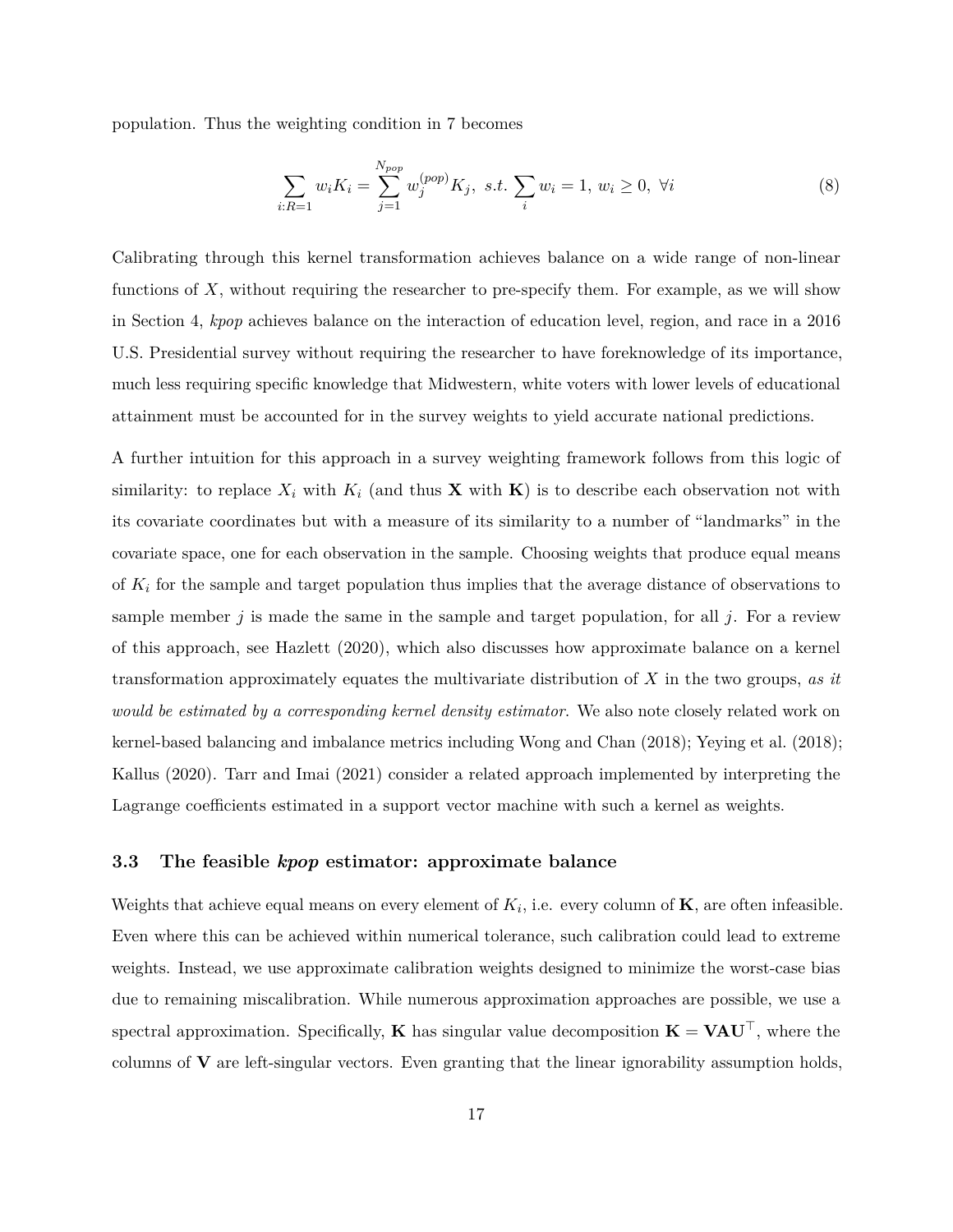approximate balance means the calibration step is not complete, which can introduce *additional* approximation bias. The worst-case bound on this approximation bias is given by [Hazlett](#page-32-5) [\(2020\)](#page-32-5)

<span id="page-18-0"></span>
$$
\sqrt{\gamma}|| (w^{(pop)\top} \mathbf{V}_{pop} - w_s^{\top} \mathbf{V}_s) \mathbf{A}^{1/2}||_2 \tag{9}
$$

where  $V_{pop}$  is the matrix containing the rows of V corresponding to target population units,  $V_s$ contains the rows of **V** corresponding to sampled units, and **A** is the diagonal matrix of singular values. In this bias bound,  $w^{(pop)}$  denotes the (optional) known weights for adjusting the target population itself. The scalar  $\gamma$  is the (reproducing kernel Hilbert) norm on the function, equal to  $c^{\top}$ **K***c* effectively describing how complicated or "wiggly" the chosen function is. This is an unknown constant that need not be estimated during the optimization we describe below.

We make three remarks on the form of this worst case approximation bias [\(9\)](#page-18-0). First, the  $L_2$  norm of the regression function (√*γ*) controls the overall scale of potential bias. Second, the imbalance on the left singular vectors of **K** after weighting,  $(w^{(pop)\top} \mathbf{V}_{pop} - w_s^{\top} \mathbf{V}_s)$ , enters directly. Third, the impact of imbalance on each singular vector is scaled by the square root of the corresponding singular value.

The third point in particular suggests the approximate balancing approach we use: calibrate to obtain nearly exact balance on the first *r* singular vectors (columns of **V**), leaving the remaining  $(r+1)$  to  $N_s$ ) columns uncalibrated. The choice of r is then chosen to minimize the bias bound (Equation [9\)](#page-18-0).[15](#page-0-0) In practice, the singular values of a typical matrix **K** decrease very rapidly (see Appendix [B](#page-39-0) for an illustration from the application below). Thus, balance on relatively few singular vectors achieves much of the goal, though the procedure continues beyond this to minimize the worst-case bias bound in Equation [9](#page-18-0) directly.

<sup>&</sup>lt;sup>15</sup>Note that if calibration on the first  $r$  singular vectors was numerically perfect, then the bias bound in [\(9\)](#page-18-0) would be equal to a modified version that omits the first *r* columns from **V**, or sets the corresponding elements of **A** to zero. However, even if we demand calibration on the first *r* columns of **V**, small mean imbalances may exist within the tolerance set by the software employed. Further, as noted belwo we may also calibrate on the first *r* columns of **V** without requiring the algorithm to converge (according to some user-chosen tolerance), leaving potentially larger imbalances. In either case these imbalances can add to the approximation bias bound, and so we retain these columns of **V** and **A** in the bias expression.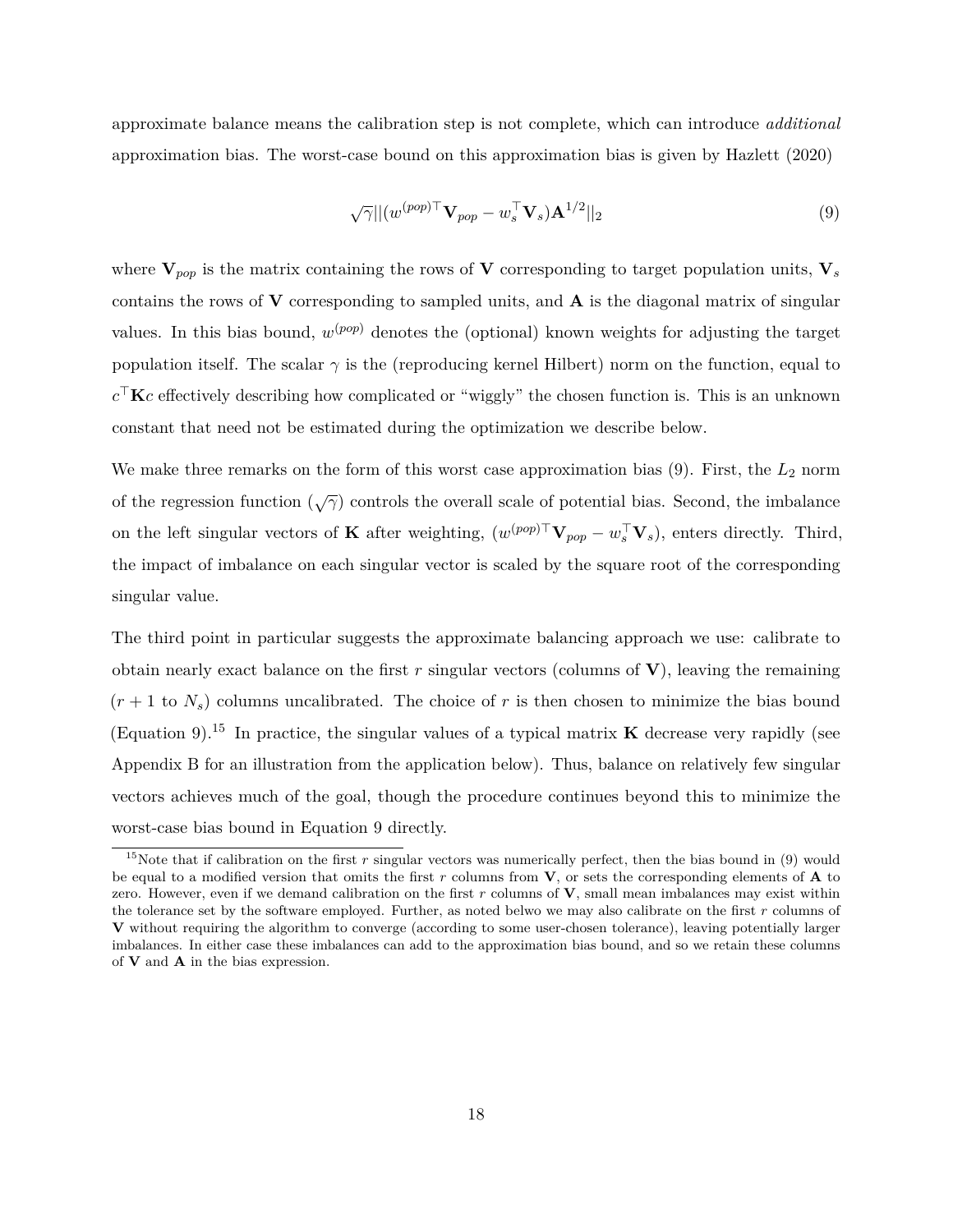<span id="page-19-0"></span>

|        | Characteristics $(X)$     |           | Kernel matrix $(K)$ | Outcome |        |           |             |
|--------|---------------------------|-----------|---------------------|---------|--------|-----------|-------------|
| female | college                   | k(0,1)    | k(0,2)              | k(0,3)  | k(0,4) | (repeats) | Pr(support) |
|        |                           |           | .14                 | .02     | .14    | .         | 0.80        |
|        | 0                         | .14       | 1                   | .14     | .02    | .         | 0.20        |
| 0      | $\Omega$                  | .02       | .14                 | 1       | .14    | .         | 0.20        |
| 0      |                           | .14       | .02                 | .14     | -1     | .         | 0.20        |
|        |                           | $\bullet$ |                     |         |        |           |             |
|        | Target Population Average | 0.33      | 0.33                | 0.33    | 0.33   |           | 0.35        |
|        | Sample Average            | 0.42      | 0.23                | 0.23    | 0.42   |           | 0.425       |

Table 2: Kernel matrix representing each of four unique types of individuals in the sample. Each element  $k(X_i, X_j)$  is equal to  $exp(-||X_i - X_j||^2/1)$ , where the numerator in the exponent will be equal to two times the number of features on which  $i$  and  $j$  differ. The columns provide new bases for representing the data. Because the sample over-represents both female and non-female college degree holders, the columns of **K** representing "similarity" to each of these  $(k, 1)$  and  $k(0, 4)$  has too high a mean among the sample. *kpop* chooses weights to make the sample means of each of these columns the same.

## **3.4 Example with** *kpop* **weights**

We return to our simple example of a problematic *Z* in section [2.6](#page-11-0) to demonstrate *kpop*. Table [2](#page-19-0) presents the **K** for our example. Note that the entire sample could be represented (without weights) by eight unique observations: three in the female $\times$ college stratum, three in the nonfemale×college stratum, and one in each of the other two. We first encode categorical data with one-hot encoding resulting in four total covariates (see Section [3.5](#page-20-0) for details and explanation). For any two units *i* and *j* with the same values on the covariates,  $k(X_i, X_j) = 1$ . Choosing  $b = 1$  for illustrative purposes, individuals that differ on one trait but not the other will have  $k(X_i, X_j) =$  $e^{-((1-0)^2 + (0-1)^2 + (0-0)^2 + (0-0)^2)} = e^{-2} \approx 0.14$ . Individuals who differ on both characteristics will have  $k(X_i, X_j) = e^{-((1-0)^2 + (0-1)^2 + (1-0)^2 + (0-1)^2)} = e^{-4} \approx 0.02$ . Table [2](#page-19-0) shows one corner of the resulting kernel matrix.

Since there are equal numbers of individuals of each type in the target population, the average observation is equally "similar to" individuals of all types. By contrast, the over-representation of the first and fourth categories in the sample leads the average observation to be "too similar to" observations of the over-represented types and insufficiently similar to the under-represented types. Providing *kpop* with only the matrix **X** for the sample and target population, it will construct such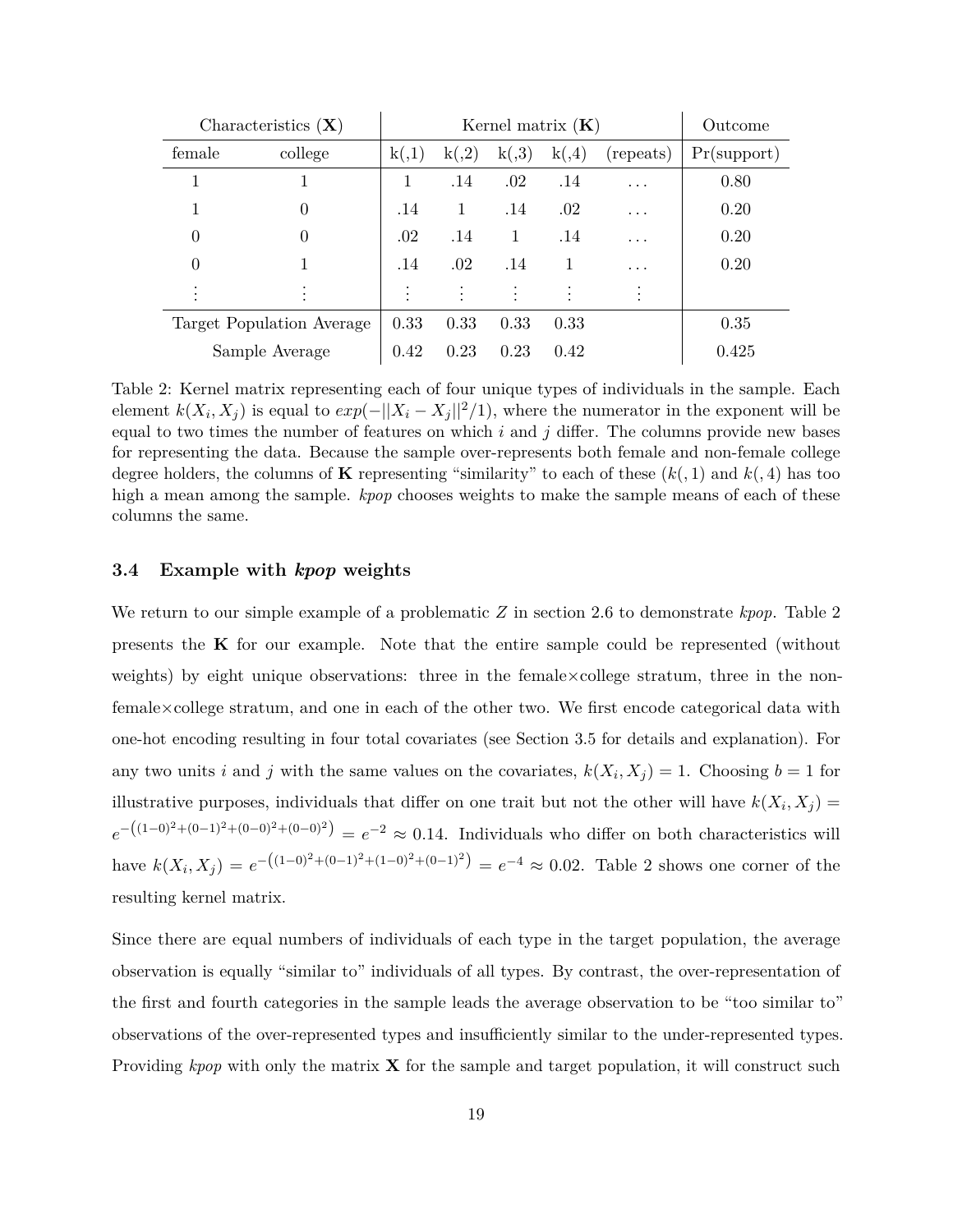a kernel matrix and find weights on the sample units to make the average values of  $K_i$  equal those in the target population. This produces a weight of  $2/3$  for each of these units in the female  $\times$ college and non-female $\times$ college category, and a weight of 2 for each unit in the other two categories, identical to the post-stratification weights. Consequently, the *kpop* weighted mean level of support (35%) matches that in the target population, while mean calibration remains biased (42.5%).

#### <span id="page-20-0"></span>**3.5 Additional details**

#### **Choice of kernel and** *b*

Note that any calibration approach can be seen as implicitly assuming a kernel. For example, mean calibration is equivalent to balancing on the dimensions of the linear kernel,  $\mathbf{K} = \mathbf{X}\mathbf{X}^{\top}$ . The *kpop* approach offfers an explicit and reasoned choice of kernel given the requirement for linear ignorability in the corresponding  $\phi(X)$ .

We employ the Gaussian kernel throughout and in our software implementation. Users could reasonably choose other kernels that form function spaces more suitable to their purposes. The Gaussian kernel, however, is a useful default choice for several reasons. The choice of  $\phi(\cdot)$  corresponding to the Gaussian kernel is infinite dimensional, and the Gaussian is one of several "universal" kernels, able to fit any continuous function given enough observations (see e.g. [Micchelli et al., 2006\)](#page-33-8). More importantly, in a given finite sample scenario, the functions that are fitted by Gaussian kernels—those that can be built by rescaling and adding Gaussian curves over all the observations in the sample—form an appealing range of smooth, flexible functions suitable for many applications.

In estimating survey weights using *kpop*, several data pre-processing decisions must be made. We provide default recommendations to reduce the number of user-driven decisions. For continuous variables, we recommend rescaling so that all variables have variance one. This avoids unit-of-measure decisions from affecting the relative influence of different variables in the similarity measure between units. In our application, however, for comparability to other approaches, we focus on categorical variables. Gaussian kernels remain appropriate with categorical variables, as demonstrated in the running example, but require different data pre-processing decisions. For categorical cases we use dummy or "one-hot encoding" of categorical variables *without dropping any levels*, and we do not rescale the resulting binary variables by their standard deviations. Under these choices, the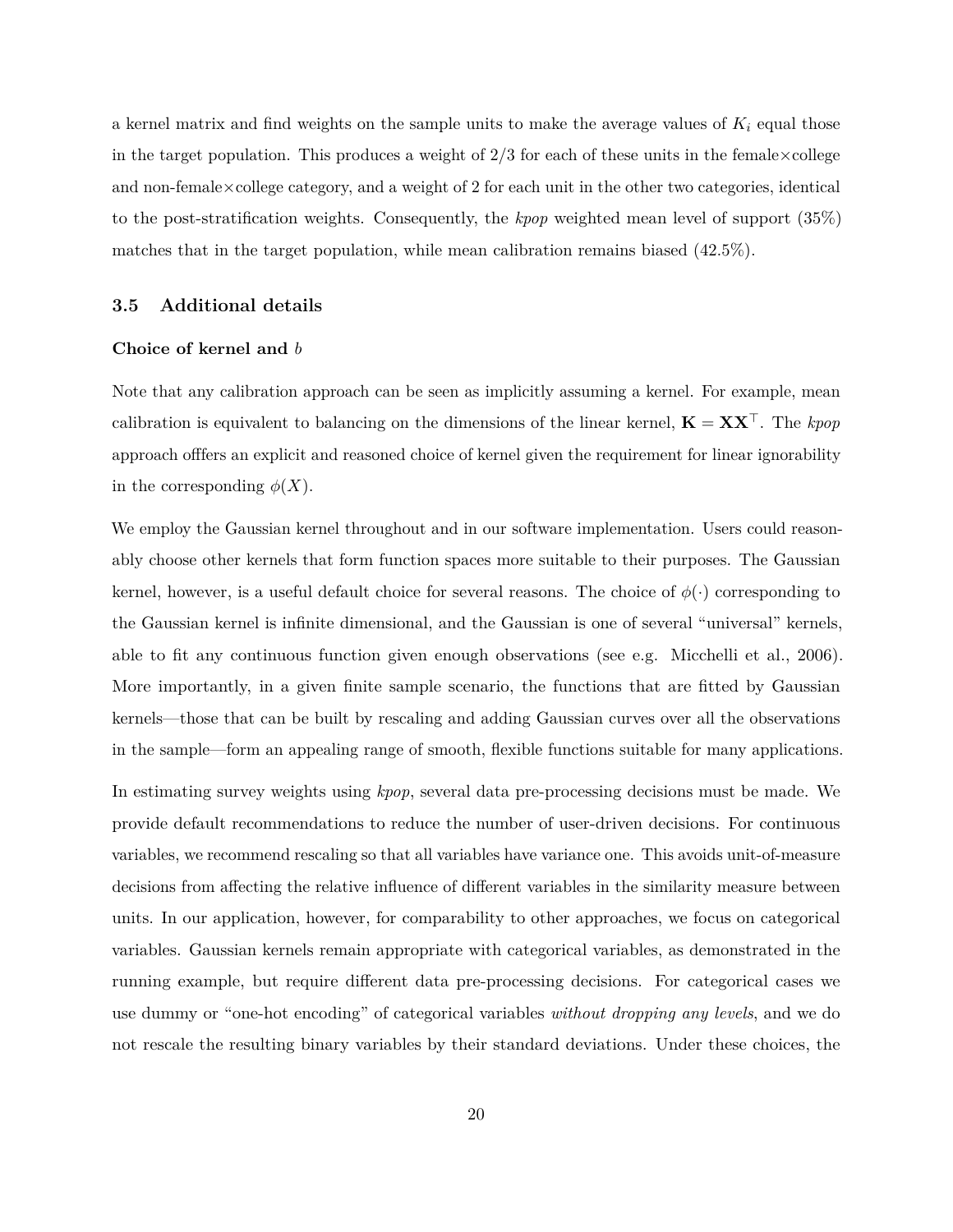numerator of the Gaussian kernel  $||X_i - X_j||^2$  is simply two times the number of variables on which units  $X_i$  and  $X_j$  differ, regardless of the number of levels attached to each of those variables.

This brings us to the choice of *b* in the kernel definition. This is effectively a feature extraction choice, constrained by feasibility. Obtaining balance on a kernel matrix formed with a small *b* implies finer balance and less interpolation, but at the cost of more extreme weights (and eventually, infeasibility). We propose a new approach to selecting *b*. [16](#page-0-0) Recall that *b* scales the similarly measure  $||X_i - X_j||^2$ . Thus, a choice of *b* is desirable if it does not make every observation appear "too" unique" (small *b*) or "too similar" (large *b*). Further, a desirable choice of **K** produces a range of values in each column, yielding meaningful variability in the similarity/difference between different pairs of units. Given that this measure is bounded between 0 and 1, we use the variance of **K** (disregarding the diagonal, which is unchanging) as a measure of the useful information available at a given choice of *b*, and choose the variance-maximizing value of *b*. We make no claim as to the optimality of this result, but note that it does guarantee a reasonable choice which is made *ex ante* by the user. In our simulations and applications, this choice produces consistently good performance, though the results are shown to be stable across a wide range of *b* regardless (see appendix [C.5\)](#page-47-0).

#### **Practice and diagnostics**

We recommend several diagnostics that can be used to better understand the resulting weights and what they achieved or failed to achieve. First, the number of dimensions of **K** optimally selected for calibration  $(r)$  should be checked. The solution will reflect only balance on  $r$  dimensions of **K**, so if this is very small (e.g. 1 or 2), the user should be aware. Next, researchers should compare the weighted sample and target population margins on the original **X** and explicitly chosen functions of these variables such as interactions (as we demonstrate in our application and simulation). Third, we suggest two summary statistics to assess the degree to which multivariate balance has been improved. The first is an  $L_1$  measure of the distance between the distribution of  $X$  for the survey and the population, summed over the units of the survey. This can be obtained both before and

<sup>&</sup>lt;sup>16</sup>In related kernel methods, a common default choice for *b* is often  $b = D$  or  $b = 2D$  where *D* is the number of dimensions of **X** used to form **K**. One reason is that, for standardized data, the expectation of the numerator in the exponent grows proportionally to *D* [\(Hainmueller and Hazlett, 2014\)](#page-32-10). Hence scaling proportionally to *D* is reasonable, keeping the magnitude of the exponent stable as *D* grows. However the best constant of proportionality remains unclear.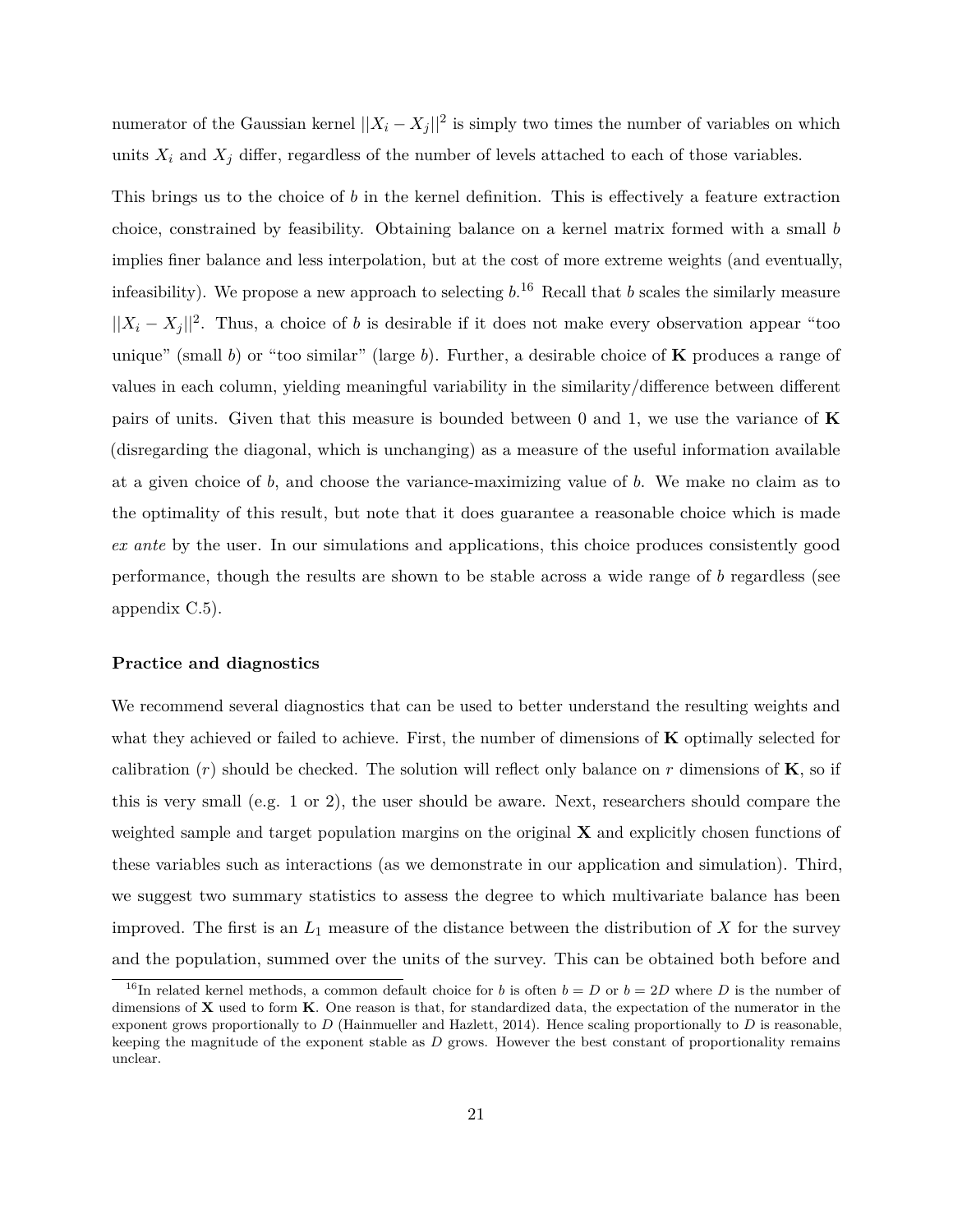after weights are applied to assess the reduction in multivariate imbalance [\(Hazlett, 2020\)](#page-32-5). The second is the ratio of the approximation bias bound (Equation [9\)](#page-18-0), calculated with and without the weights, to determine the proportional improvement in the degree of potential bias due to remaining imbalances on **K**. Both serve to indicate to the user whether substantial improvements in multivariate balance were achieved by the weights.

Finally, it is often valuable to understand how extreme the weights are and thus how heavily the solution depends on a small number of observations. This can be done by the investigator's preferred means, such as inspecting the distribution of weights visually, or constructing statistics such as the effective sample size or the number of observations (working from the most heavily weighted towards the least) that one needs to sum to achieve 90% of the total sum of weights.

#### **Prioritizing mean calibration on X**

Researchers and pollsters may reasonably hope for exact (mean) calibration on variables of known importance to the outcome of interest, even if the means are no more important to balance than unseen higher-order moments. Further, it may be useful to know that a given estimator achieves balance on the same moments as conventional raking or mean calibration, in addition to possibly calibrating higher-order moments. To this end, we consider a " $kpop + \text{mean first}$ " ( $kpop+MF$ ) procedure, in which the weights are constrained to obtain exactly equal means (within a set tolerance) on a chosen set of variables  $X$ , in addition to calibrating on  $r$  singular vectors of  $\bf{K}$  chosen so as to minimize the bias bound described above. *kpop+MF* eases comparisons with commonly-used calibration approaches while also providing the additional benefit of reducing bias in cases where response probability and outcomes are non-linear in *X*. The drawback is that *kpop+MF* will typically be able to feasibly calibrate fewer dimensions of **K** than could be calibrated without such constraints.

## <span id="page-22-0"></span>**4 Application: 2016 U.S. Presidential Election**

In the 2016 United States Presidential election, state-level polls in key states were severely biased, with polling aggregators making over-confident predictions that Donald Trump would lose. National polls correctly predicted that Hillary Clinton would lead the national popular vote, while many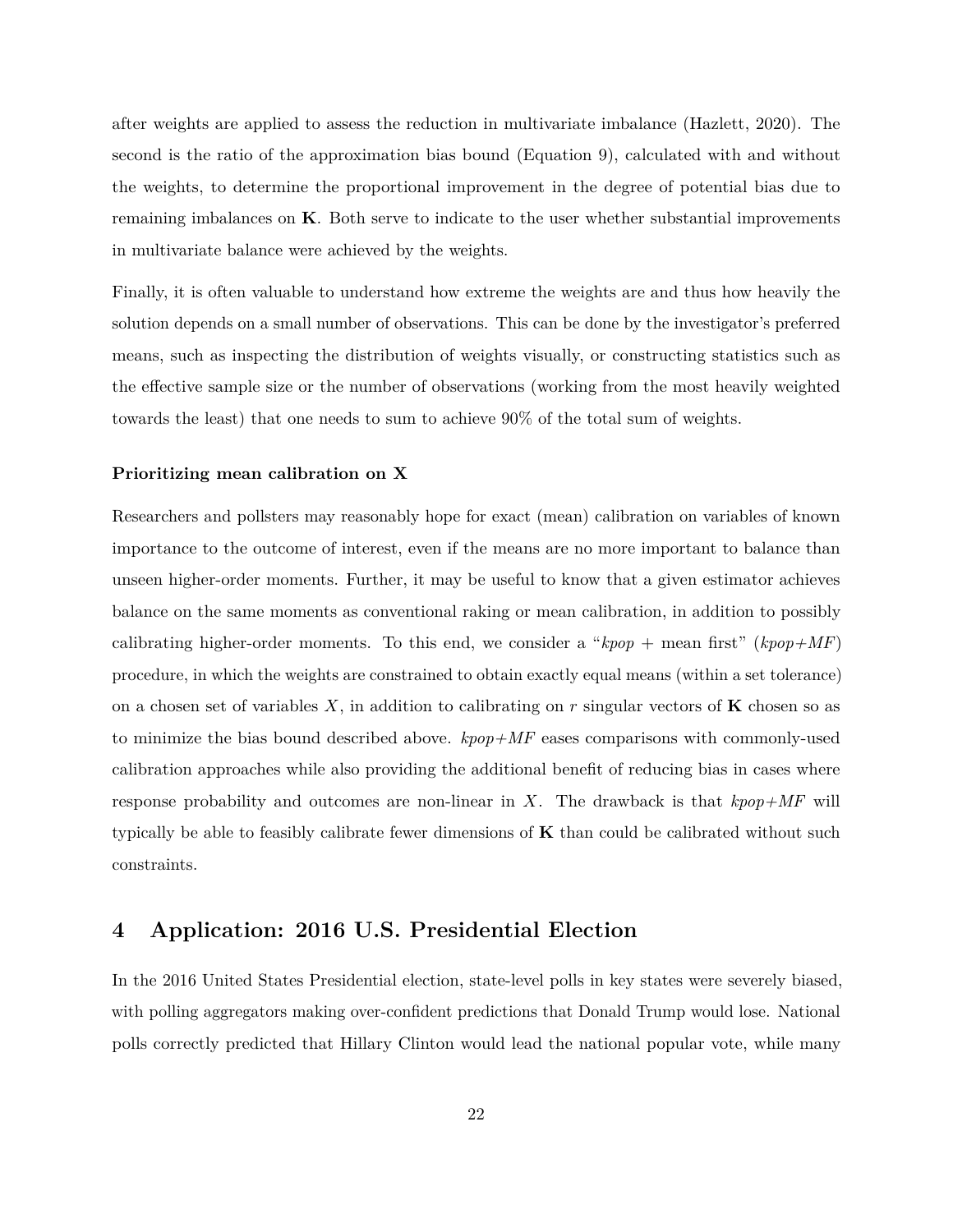overstated the margin. The challenges of correctly weighting a highly non-random sample to match the national electorate likely contributed to these errors. As [Kennedy et al.](#page-33-2) [\(2018\)](#page-33-2) note, existing polls were especially likely to over-represent college-educated whites. We test whether weighting with *kpop* aids in constructing more effective weights, without foreknowledge of what functions of covariates/ intersectional strata are essential.

Because voters may have changed their mind between a given pre-election survey and the day of their vote, simply checking whether weighting the outcome of a pre-election survey produces an estimate close to the true election result would not provide a meaningful test of weighting techniques. Indeed, [Kennedy et al.](#page-33-2) [\(2018\)](#page-33-2) argue that such changes contributed to polling failures, with undecided voters breaking towards Trump late in the election cycle. To avoid this complication and focus our application solely on the question of whether each weighting approach produces representative estimates, we do not try to estimate election results using the pre-election stated vote choice, but rather turn to estimating what the average "retrospective vote choice", measured post-election, would have been in the target population, namely voters in the 2016 election. This involves (1) training a model that predicts stated retrospective vote choice as a function of *X* using a large post-election survey which we define as the target population; (2) applying this model to predict the "retrospective vote choice" of each individual in a pre-election survey using their covariates *X*; (3) constructing weights to calibrate the pre-election sample to the target population; then (4) comparing the weighted average of the predicted "retrospective vote choice" in the pre-election sample to the stated "retrospective vote choice" the target population.

#### <span id="page-23-0"></span>**4.1 Data and details**

**Survey sample.** For the respondent sample, we use survey data from the final poll conducted by the Pew Research Center before the general election in November 2016.[17](#page-0-0) We keep only the  $N_s = 2,052$  respondents who report that they plan to vote, or have already voted, and we dispense with the nonresponse weights provided by the survey. The publicly available data do not include survey design weights, and we use  $q_i = 1$  for all respondents. Our outcome of interest is candidate

<sup>&</sup>lt;sup>17</sup>Pew is a high-quality, non-partisan public opinion firm. The survey was conducted from October 20-25, 2016 using telephone interviews among a national sample of 2,583 of adults. On landline phone numbers, the interviewer asked for the youngest adult currently home (647), and cell phone interviews (1,936) were done with the adult who answered the phone [\(Pew Research Center, 2016\)](#page-33-9). Random-digit dialing was used, combined with a self-reported voter registration screen.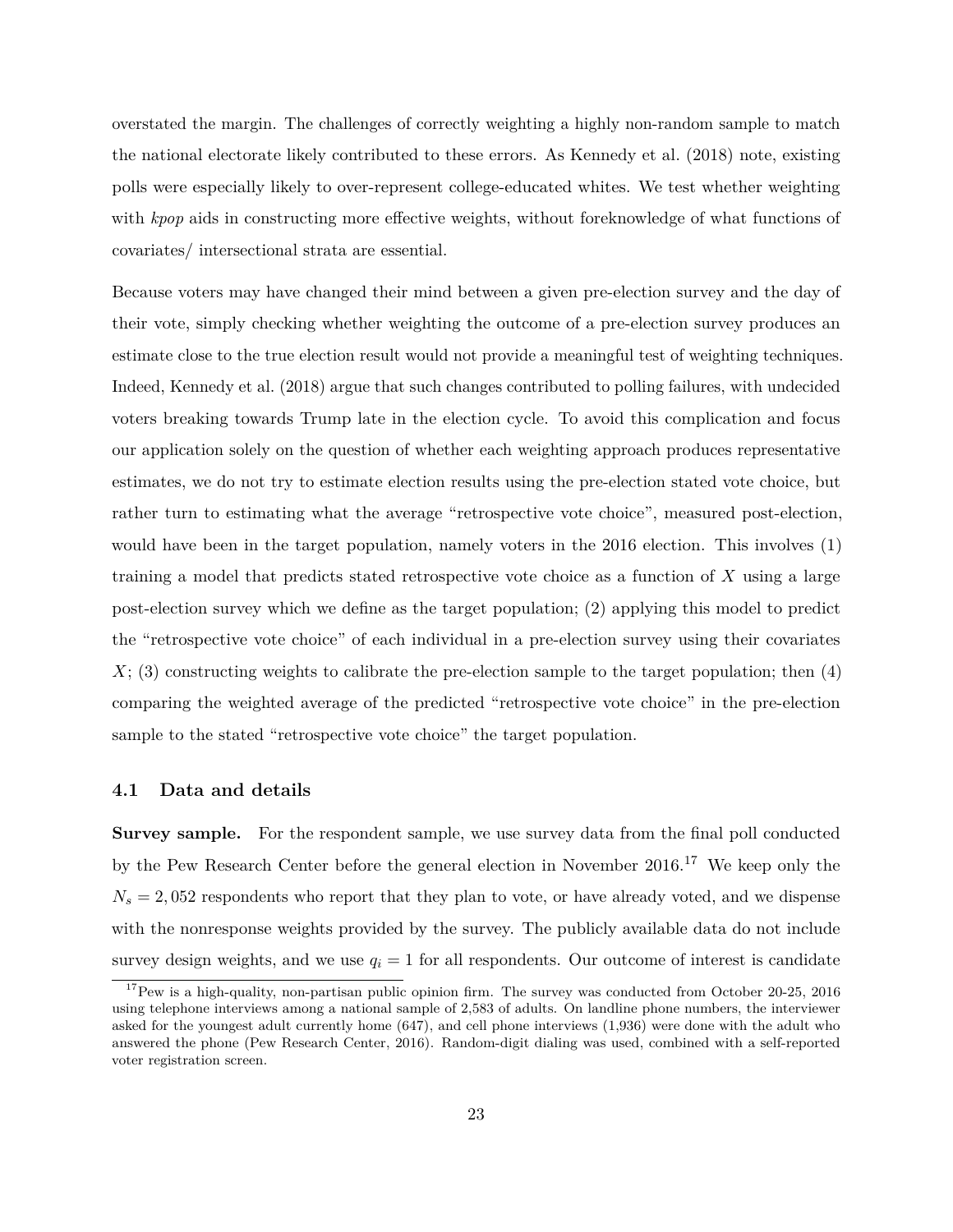choice in the Presidential election; we code vote choice as being for "Republican Donald Trump", "Democrat Hillary Clinton", or "Other/Don't Know", and we include voters who "lean" towards one of the two major party candidates.

**Defining the target population.** Ideally we would define the target population using verified voter records from the Secretaries of State. However, we do not have access to such an administrative file. Instead, following [Caughey et al.](#page-32-8) [\(2020\)](#page-32-8), we define our target population using the common content from the post-election wave of the 2016 Congressional Cooperative Election Study (CCES) [\(Ansolabehere and Schaffner, 2017\)](#page-31-0). The advantage of the CCES data is two fold: the CCES is a large survey that aims to be representative of all voters, and the survey weights for the postelection wave lead to an estimate of the popular vote margin between the two major parties (2.48 percentage points,  $D - R$ ) that is very close to the truth  $(2.3$  percentage points). Second, the CCES includes a number of demographic survey questions that overlap with those asked in the Pew study, which we can use for calibration. We incorporate the weights provided by the CCES ("commonweight\_vv\_post") into the definition of our target population, and limit to voters who stated that they "definitely voted" and for whom the outcome variable was not coded as missing, leaving  $N_{pop} = 44,932$  units in our target population.

Our auxiliary data, *X*, are defined using all of the overlapping variables in our data sets: age, reported gender, race/ethnicity, geographic region, education level, party identification, income (5 buckets), born-again Christian, church attendance, and religion. All variables are self-reported except for region. Appendix Table [C.1](#page-40-0) summarizes the distributions of these variables and how they differ in the target population (CCES) compared to the survey sample (Pew) at base. For example, those with higher levels of education and higher income are over-represented in the Pew sample, as are older voters and Independents. By contrast Black voters and women are under-represented in the sample relative to the target population.

**Modeled outcome.** We use a regularized multinomial logit model to estimate the relationship between *X* and three-way "retrospective vote choice" (Republican, Democrat, and Other) measured by asking respondents who they voted for in the post-election CCES survey. Specifically, we include gender, 3-way party identification, race/ethnicity, 6-way education, region, 6-way income, 5-way religion, 4-way church attendance, born-again status, continuous age, age<sup>2</sup>, gender  $\times$  party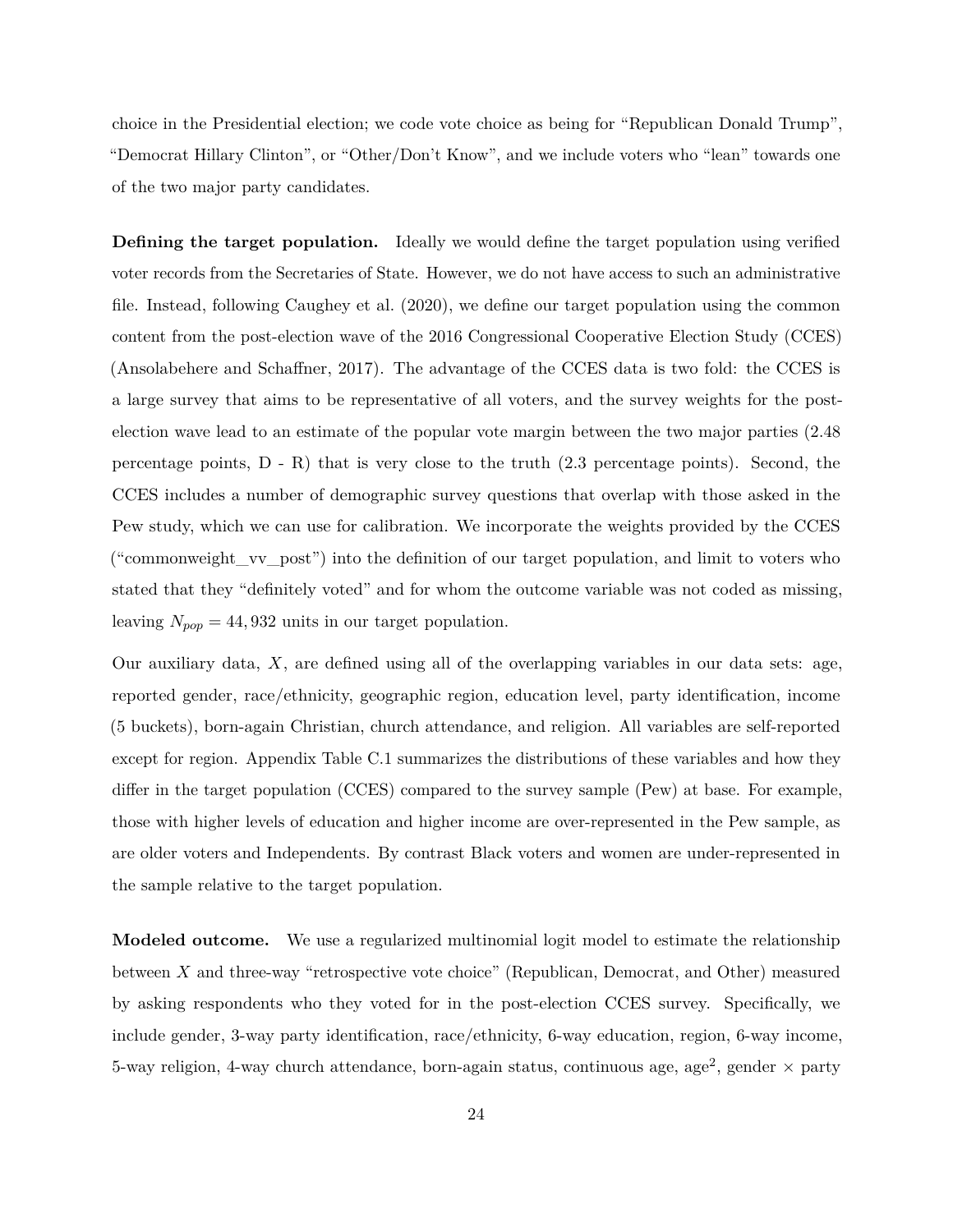identification, and age (cont.)  $\times$  party identification. The degree of regularization was determined by ten fold cross-validation. We choose this set of variables such that the outcome we construct is known to include interactions. None of the subsequent weighting methods are "told" this particular choice of  $\phi(X)$  had been made. Note also that the outcome can be modeled quite effectively: choosing the highest-probability outcome leads to an 85-86% correct classification rate for nonindependents. This fitted post-election outcome model is then applied to the *X* data from every unit in the Pew pre-election survey to create their (predicted) "retrospective vote choice". Our target is the (weighted) Democratic vote margin (*D* - *R*), here 2.48 percentage points, based on reported retrospective vote choice in the CCES, using the CCES-provided weights. Additional details can be found in Appendix [C.2.](#page-42-0)

**Weighting methods.** We compare our method to two common methods researchers use for constructing survey weights as discussed above, mean calibration and post-stratification. For mean calibration, we consider four specifications representing the types of choices researchers make in specifying what variables to include in weighting. In the first model (*mean calibration, demos*), we create survey weights that match the marginal distribution for the means for basic demographic variables including: age (4way), gender, race/ethnicity, geographic region, and party identification. Our second model includes education as well (*mean calibration, with education*). Our third model (*mean calibration, all*) includes all variables described in Table [C.1.](#page-40-0) For post-stratification, we similarly consider age, gender, race/ethnicity, region, party identification, income, born-again Christian status, education, and an additional interaction of education  $\times$  region  $\times$  race/ethnicity for white respondents, but only region × race/ethnicity among non-white voters (*post-stratification*). Because empty cells are a concern when we interact these 8 auxiliary variables, we coarsen age, income, and education in to 3-, 4-, and 4-category variables respectively and do not include religion or church attendance.[18](#page-0-0) Even with the coarsened age, income, and education level variables, 60% of strata present in the CCES population are empty in the Pew sample. Given this significant hurdle, we additionally provide the post-stratification estimator with an important, retrospectively-informed interaction among region, race, and education in order to give it the best advantage possible.

<sup>&</sup>lt;sup>18</sup>For age, we collapse 18 to 50 year old respondents into one strata. For income, we collapse to the bins  $<$  50 $k$ , 50 − 150*k*, *>* 150*k*, and "prefer not to say." For education, among white voters, we collapse to those without a college degree, those with a college degree, and those with a post-graduate degree, and we do not stratify on education for non-white voters. Without this coarsening, a full 86% of the strata in CCES accounting for 30559 / 44932 units are missing from the Pew sample.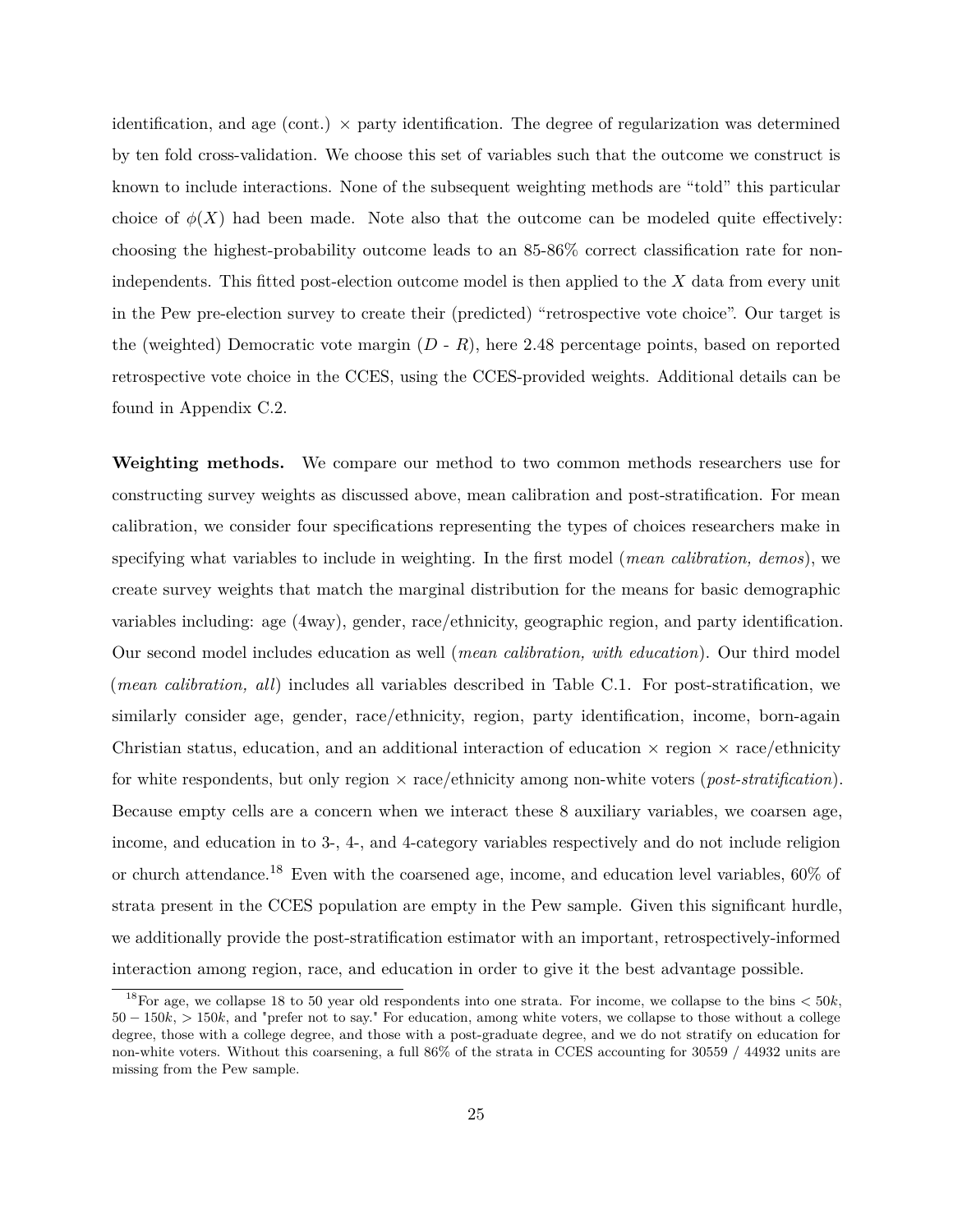Our final model employs mean calibration but leverages retrospective, substantively informed expertise, based on the analysis of [Kennedy et al.](#page-33-2) [\(2018\)](#page-33-2) (*mean calibration, retrospective*). To address the importance of low-education white voters in the 2016 election, particularly in Midwestern states, we include the same interaction provided to post-stratification additionally interacted with party identification, namely, covariates for education level  $\times$  region  $\times$  party identification  $\times$  race/ethnicity for white respondents, but only account for region  $\times$  party identification  $\times$  race/ethnicity among non-white voters. Additionally, we include mean calibration on age and gender interacted with party identification. This model "cheats", in that it is informed by knowledge gained after the election cycle. We include it only to evaluate the question of whether our proposed *kpop* method, when not given such knowledge, can perform as well as this retrospective-informed model that serves as a best-case for what expert knowledge could hope to achieve.

We compare the models described above with *kpop* (*kpop*) using all the categorical variables described in Table [C.1](#page-40-0) . We also include three models that first conduct mean calibration before proceeding to balance on the kernel matrix as discussed in [3.5,](#page-20-0) *kpop + MF (demos), kpop + MF (with education)*, and  $kpop + MF$  (all), which practitioners may prefer these approaches as they produce the expected balance on the most visible margins. The other advantage of including these mean-first approaches here is that they are easily compared to the mean calibration approaches, which start with the same moment constraints but do not include the additional kernel-based constraints. For all *kpop* estimates, we show results using the kernel bandwidth, *b*, that produces the maximum variance in the kernel matrix. Details of data encoding follow the prescriptions in Section [3.5.](#page-20-0)

## **4.2 Results**

**Balance.** We first consider the balance achieved by each method on the observed covariates. Table [3](#page-27-0) presents the absolute error, weighted by the target population proportion for each level, for each auxiliary variable (rows 1-9) and a set of interactions (10-16). By construction, the mean calibration methods, as well as *kpop + MF* methods, perfectly match the marginal distributions for any variables that are included in the model.

All methods greatly improve representativeness of the respondent sample as indicated by the reduction in error across variables and interactions relative to the unweighted sample. As expected, *kpop* (without "mean first") achieves good but imperfect balance on the included covariates and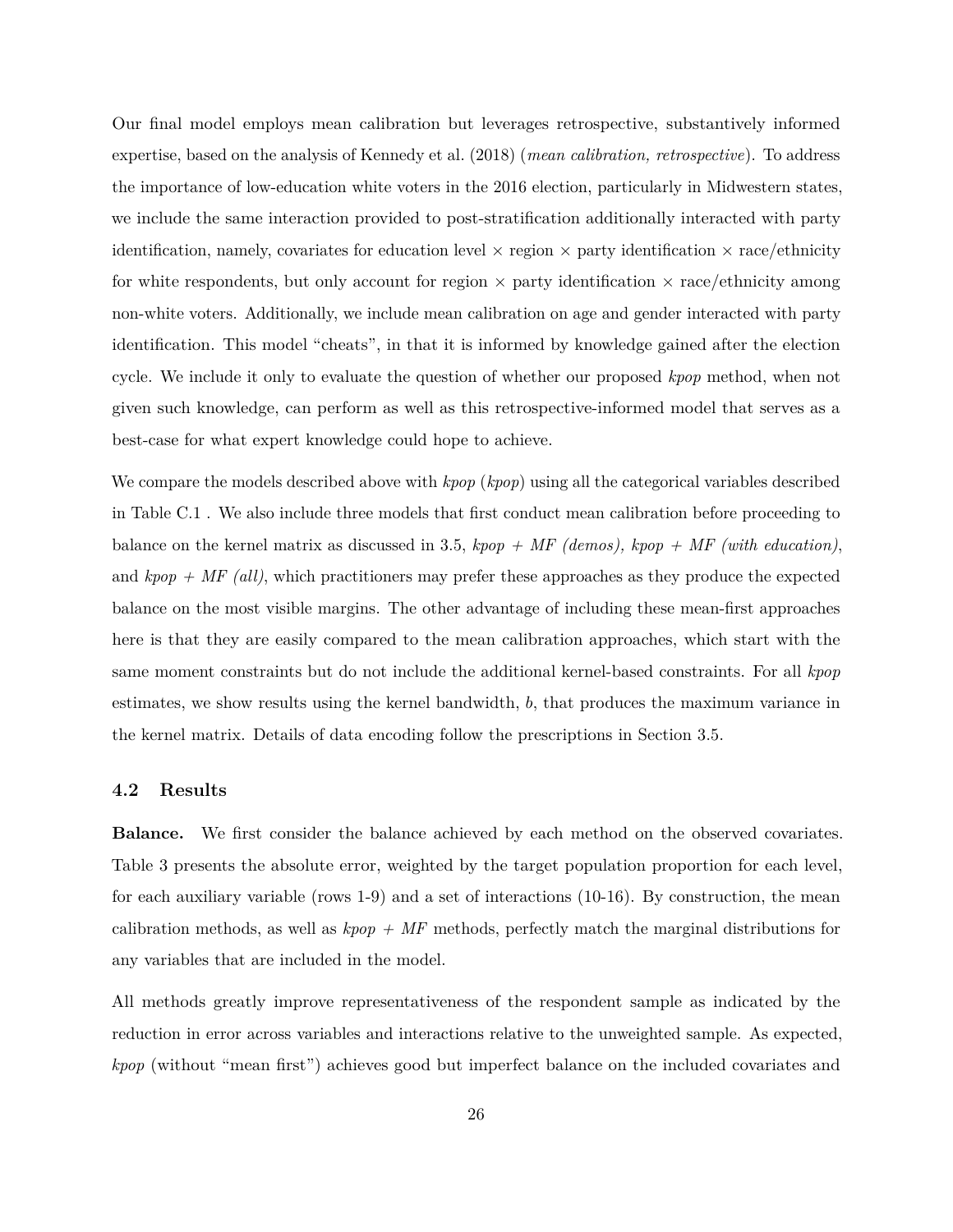interactions, despite not being directly constrained to achieve balance on them. We would also expect post-stratification to produce perfect balance on the included terms, however, even with coarsening, empty cells pose a significant problem, leading to a failure to get the correct margins, much less produce the non-parametric adjustment one hopes for under Assumption [1.](#page-6-0)

<span id="page-27-0"></span>Table 3: Weighted Mean Absolute Error on Auxiliary Variables (percentage points)

|                                  | Pew   | kpop | $kpop + MF$ | Mean Calib: | $kpop + MF$ | Mean Calib: | $kpop + MF$ : | Mean Calib: | Mean Calib: | <b>PS</b> |
|----------------------------------|-------|------|-------------|-------------|-------------|-------------|---------------|-------------|-------------|-----------|
| Variable                         | Orig  |      | (Demos)     | (Demos)     | $(D+Edu)$   | $(D+Edu)$   | (All)         | (All)       | Retro       | Reduc     |
| female                           | 3.65  | 0.11 | 0.00        | 0.00        | 0.00        | 0.00        | 0.00          | 0.00        | 0.00        | 0.06      |
| pid (3way)                       | 2.53  | 0.28 | 0.00        | 0.00        | 0.00        | 0.00        | 0.00          | 0.00        | 0.00        | 0.45      |
| age(4way)                        | 4.85  | 0.22 | 0.00        | 0.00        | 0.00        | 0.00        | 0.00          | 0.00        | 0.00        | 1.95      |
| race/ethnicity                   | 1.54  | 0.16 | 0.00        | 0.00        | 0.00        | 0.00        | 0.00          | 0.00        | 1.25        | 3.50      |
| region                           | 1.50  | 0.02 | 0.00        | 0.00        | 0.00        | 0.00        | 0.00          | 0.00        | 0.58        | 2.51      |
| $educ$ (6way)                    | 8.64  | 0.32 | 0.09        | 8.68        | 0.00        | 0.00        | 0.00          | 0.00        | 1.67        | 2.09      |
| income $(6way)$                  | 4.35  | 0.35 | 0.24        | 4.04        | 0.15        | 3.35        | 0.00          | 0.00        | 3.12        | 1.78      |
| born                             | 1.72  | 0.14 | 0.07        | 2.95        | 0.10        | 0.18        | 0.00          | 0.00        | 0.62        | 4.95      |
| relig(5way)                      | 6.42  | 0.48 | 0.26        | 5.24        | 0.19        | 6.66        | 0.00          | 0.00        | 7.77        | 6.17      |
| $pid \times race$                | 0.71  | 0.50 | 0.26        | 0.86        | 0.15        | 0.68        | 0.63          | 1.15        | 0.42        | 1.20      |
| $educ \times pid$                | 6.22  | 0.36 | 0.30        | 6.25        | 0.29        | 0.45        | 0.38          | 0.57        | 1.56        | 1.49      |
| $educ \times pid \times race$    | 3.81  | 0.45 | 0.58        | 3.87        | 0.34        | 0.44        | 0.67          | 0.58        | 0.46        | 0.90      |
| $race \times educ \times region$ | 2.91  | 0.24 | 0.37        | 2.97        | 0.27        | 0.48        | 0.70          | 0.49        | 0.32        | 0.87      |
| $educ \times white$              | 10.80 | 0.28 | 0.64        | 10.64       | 0.21        | 0.25        | 0.09          | 0.42        | 1.00        | 2.69      |
| $midx$ white $\times$ edu        | 1.54  | 0.44 | 0.24        | 0.96        | 0.38        | 0.47        | 0.35          | 0.27        | 0.35        | 0.56      |
| $midx$ educ $\times$ race        | 1.68  | 0.10 | 0.08        | 0.69        | 0.04        | 0.06        | 0.04          | 0.05        | 0.88        | 1.01      |

*Note:* Absolute error in the distribution of categorical variables, weighted by the target population proportion for each level. Gray numbers indicate the variable was included as a calibration constraint, and so imbalances very near zero are expected. Note that all interactions with education us a three-way education coding.

In the lower rows of Table [3](#page-27-0) we investigate the balance on important interactions, including an interaction that [Kennedy et al.](#page-33-2) [\(2018\)](#page-33-2) deemed important: midwest  $\times$  education level  $\times$  race (bottom row). Without explicitly incorporating knowledge about the importance of these variables, *kpop* significantly improves the balance of this interaction, reducing the mean absolute error from the initial value of 1.68 down to 0.1 percentage point, a much greater reduction than any of the non-*kpop* estimators. When incorporating the mean first requirements *kpop + MF* also effectively addresses this interaction, reducing absolute bias to between 0.04 to 0.08 percentage points. We see similar patterns of improvements in performance of the *kpop* methods across a number of important interactions. Notably, the  $kpop + MF$  methods outperform their mean calibration counterparts, emphasizing how *kpop* is more robust to user-specified constraints.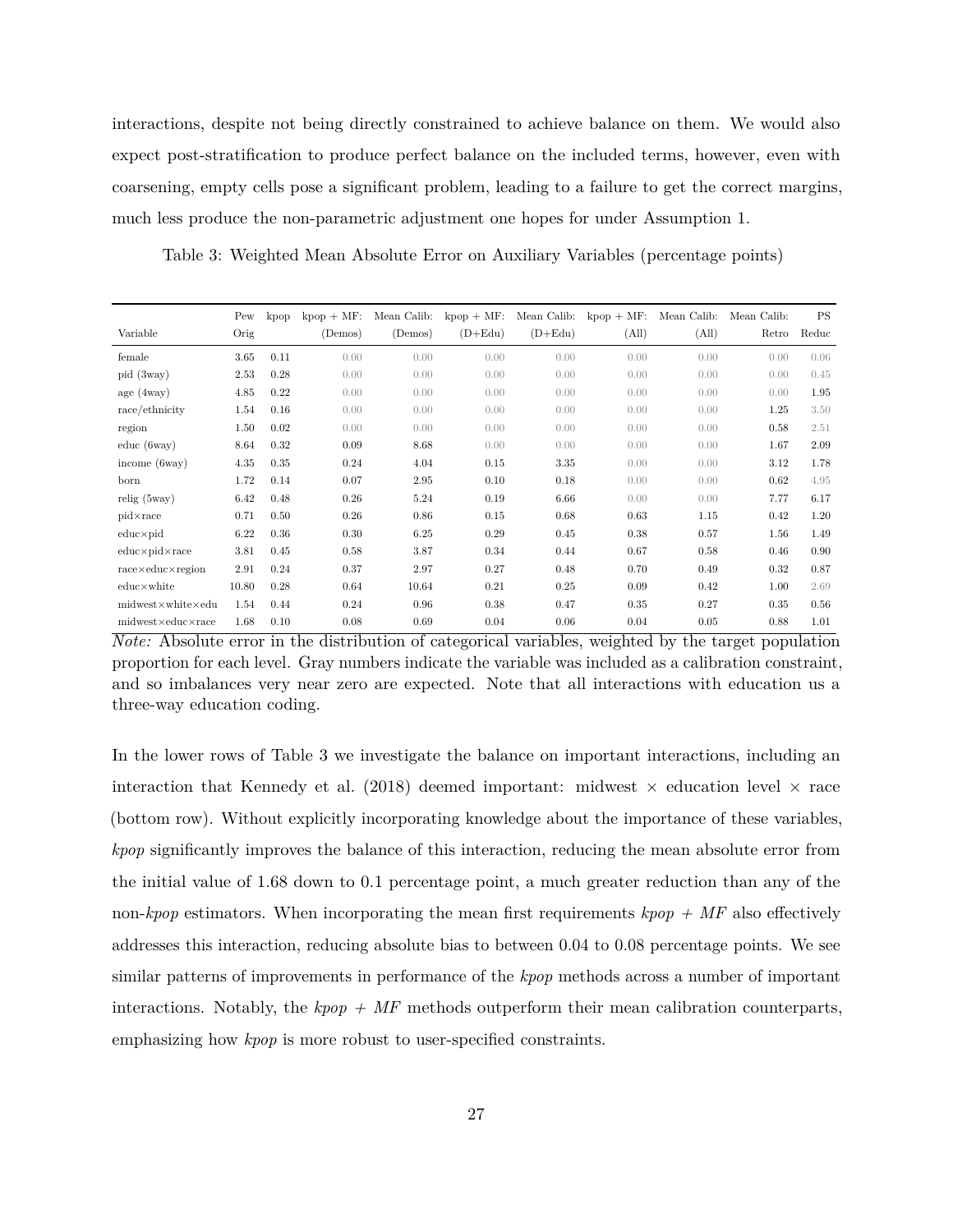**Weights and diagnostics.** Across all *kpop* methods, the distribution of weights are markedly similar, while mean calibration methods produce more variable distributions (see Appendix [C.4\)](#page-44-0). Compared to both of these sets of approaches, post-stratification produced weights that were skewed toward larger, more extreme values.

The additional constraints solved by *kpop* weights can lead to reduced effective sample sizes, however. For example, *post-stratification* and *mean calibration, all* have effective sample sizes of 983 and 1101, respectively, while *kpop* and *kpop + MF (all)* have effective sample sizes of 789 and 750 respectively. Similarly, the (minimum) number of observations required to arrive at 90% of the total weight is 1235 and 1362 for *post-stratification* and *mean calibration, all* respectively, but 1193 and 1223 for *kpop* and *kpop + MF (all)*. We consider this a fairly modest price to pay in variance if it increases our confidence in low bias.

**Weighting diagnostics.** Finally, beyond investigating the quality of balance obtained on selected margins, *kpop*ś ability to improve balance on **K** can be assessed using the diagnostics described above. The *L*<sup>1</sup> gap between the kernel-based estimates of multivariate density fell from 0.0318 prior to weighting to 0.0011 or below under all *kpop* estimates, roughly a 29-fold improvement. Similarly the bias bound showed 5-6 fold improvements under each set of weights as compared to the unweighted bias bound. Additional diagnostic and descriptive results can be found in Appendix [C.4.](#page-44-0)

**Estimates.** Recall that our target is a two-way vote margin on reported "retrospective vote choice" (D-R) of 2.48 percentage points and that, for each weighting model, we evaluate the average of the predicted "retrospective vote choice". The Pew survey, without weights, is extremely nonrepresentative, with an unweighted average Clinton two-party vote margin of -0.194 [-3.24, 2.85] percentage points (95% confidence interval in brackets). Mean calibration on basic demographics, excluding education level, exacerbates the difference but flips the signs of the estimate, producing an estimated margin to 6.49 [3.25, 9.74] percentage points. Mean calibration including education performs well, with an estimate of 3.04 [-0.610, 6.69]. This is consistent with the findings of [Kennedy](#page-33-2) [et al.](#page-33-2) [\(2018\)](#page-33-2) that education level was a significant driver of both non-response and voting for Donald Trump. Moving to mean calibration on all auxiliary variables, the estimate moves farther from the truth to 4.31 [0.16, 8.47]. Finally, mean calibration on the retrospectively informed choice of variables and the potentially important interaction of region and education among white voters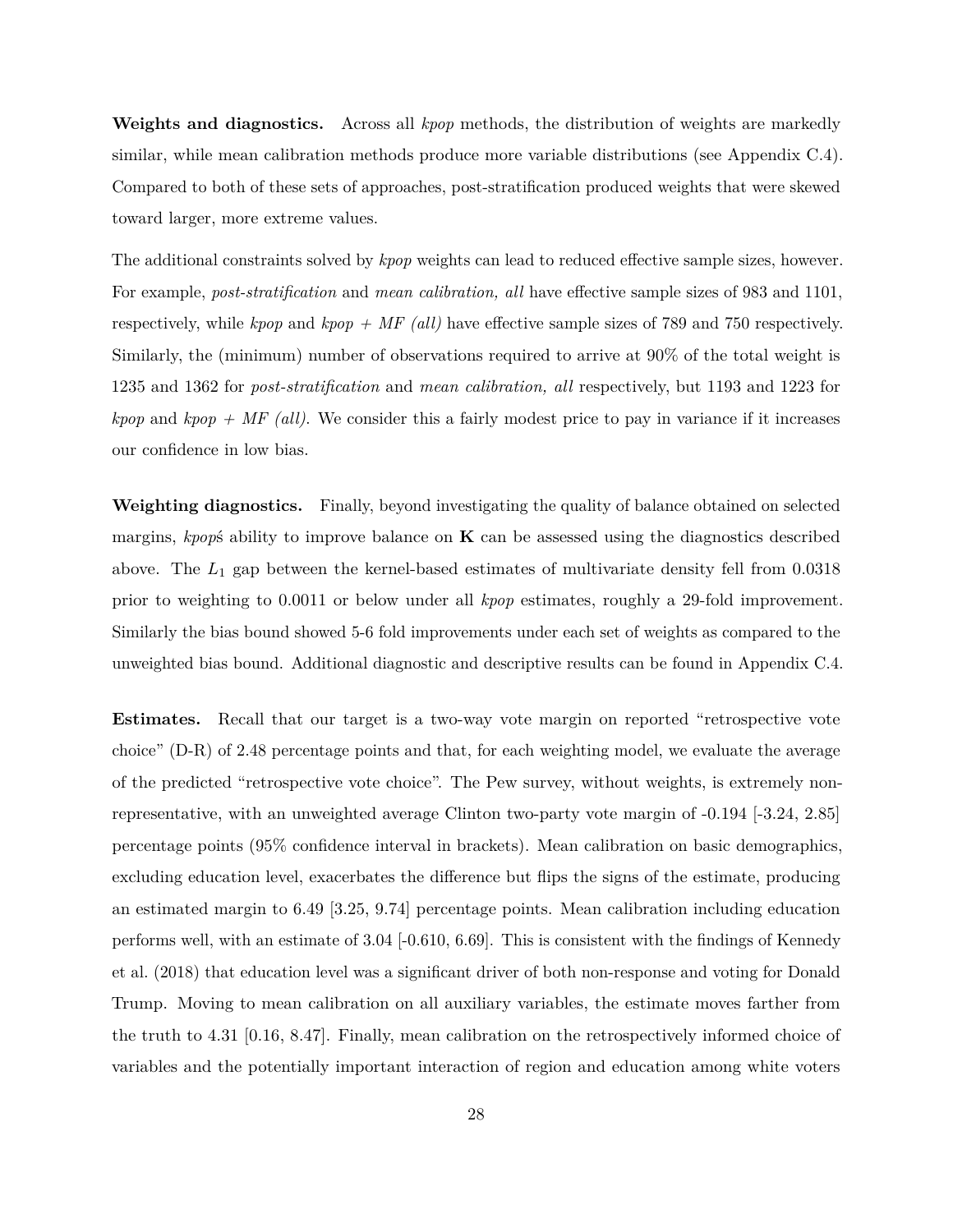generated an improved point estimate of 3.30 [-0.48, 7.07] substantially closer to the truth. The *kpop* estimates are both stable and close to the truth across different specifications. Using *kpop* alone results in a weighted estimate of 2.50 [-2.37, 7.37] percentage points, the closest to the truth of all nine methods tested.  $kpop + MF$  with additional mean first calibration produces point estimates of 2.88 [-2.49, 8.24] (*demos*), 3.09 [-2.83, 9.01] *(with education)*, and 3.19 [-1.81, 8.19] (*all*) percentage points, all close to the target margin in the CCES. Table [C.3](#page-43-0) summarizes these results across all weighting methods.



Figure 1: Comparison of weighting methods on Pew survey data to weighted CCES Target. Points represent the estimated vote margin from the predicted "retrospective vote choice" using Pew survey data and corresponding weighting scheme. The dashed black line indicates the target, the reported two-way vote margin in the CCES. The dashed grey line indicates the true values from national vote returns.

The standard errors used here assume that the sampling weights correspond to the survey weights, which is known to be conservative [\(Lumley, 2011\)](#page-33-10). As is common with survey weighting, the weighted estimates have larger standard errors than the unweighted estimate [\(Little and Vartivarian,](#page-33-11) [2005\)](#page-33-11), and we see that even with the mean calibration methods, balancing on more covariates inflates the variance. *kpop* balances on higher order interactions, reducing bias at a cost to variance. For example the standard errors for *kpop* are about 29% larger than the retrospective mean calibration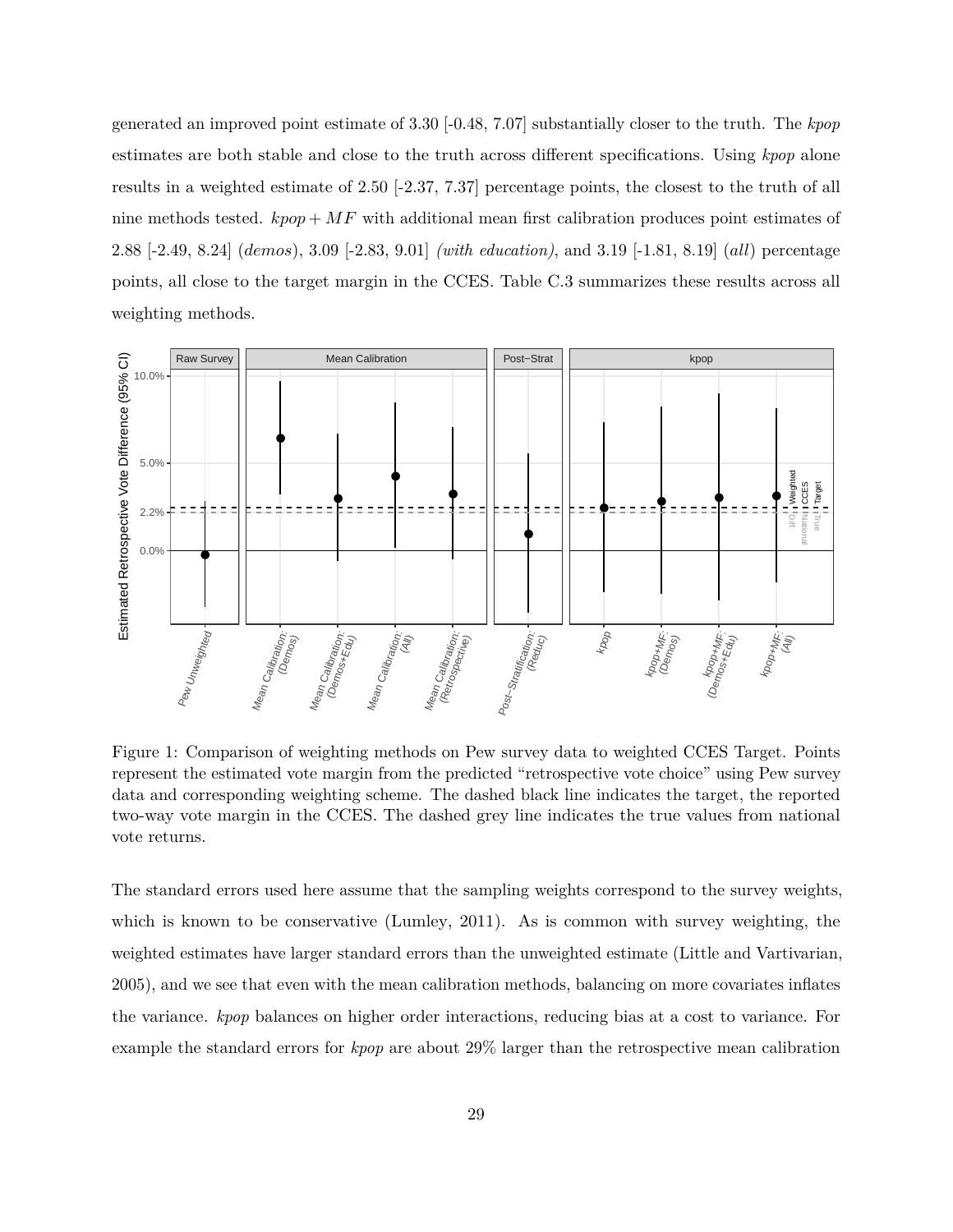weights. However, the smaller standard errors of the mean calibration models should not increase a reader's confidence in the results without further justification of the implied linear ignorability assumption.

**Simulation.** While *kpop* performs well in terms of achieving balance and low bias estimates in this application, we turn to a simulation setting in Appendix [D](#page-48-0) to more fully investigate performance on both bias and variability. To construct a realistic simulation, we employ the same setting above, but draw samples from the (unweighted) CCES using a model based probability partially learned from the data. Details can be found in Appendi[xD](#page-48-0) and [E](#page-51-0) . We find that *kpop* outperforms standard mean calibration models in terms of bias, and that unlike our example, it does not always come at a cost of increased variance relative to simple mean calibration methods. Individual *kpop* estimates tend to be closer to the truth and thus also more stable.

## <span id="page-30-0"></span>**5 Discussion**

We note several limitations and areas for future work. First, the implementation described here makes no use of outcome data when constructing weights. This allows users to choose weights blind to the outcome to protect themselves against data "snooping". Further, these weights would be appropriate for estimating any outcome, as several are often of interest in a given survey. The downside, however, is that this leaves possible gains in efficiency and bias reduction on the table if there are functions of *X* that predict response (and are thus imbalanced) but that do not predict the outcome and so need not be calibrated to achieve linear ignorability. Still, recognizing such variables and choosing not to calibrate on them could lead to improved calibration on the remaining variables, possibly resulting in less extreme weights. Such an approach remains an option worth exploring in future work.

While we suggest the use of the Gaussian kernel with a variance maximizing choice of *b*, optimal selection of *b* remains an area of ongoing research. Fortunately, our empirical results are not sensitive to the choice of *b* (see Appendix [C.5\)](#page-47-0), but this may not always be the case. Further, while the present example focused on discrete X for comparability to other approaches, a benefit of our approach, and the Guassian kernel, is that it applies well—and perhaps more naturally—with continuous *X*. Nevertheless other choices of kernels, and a means of choosing among them, is a fruitful areas of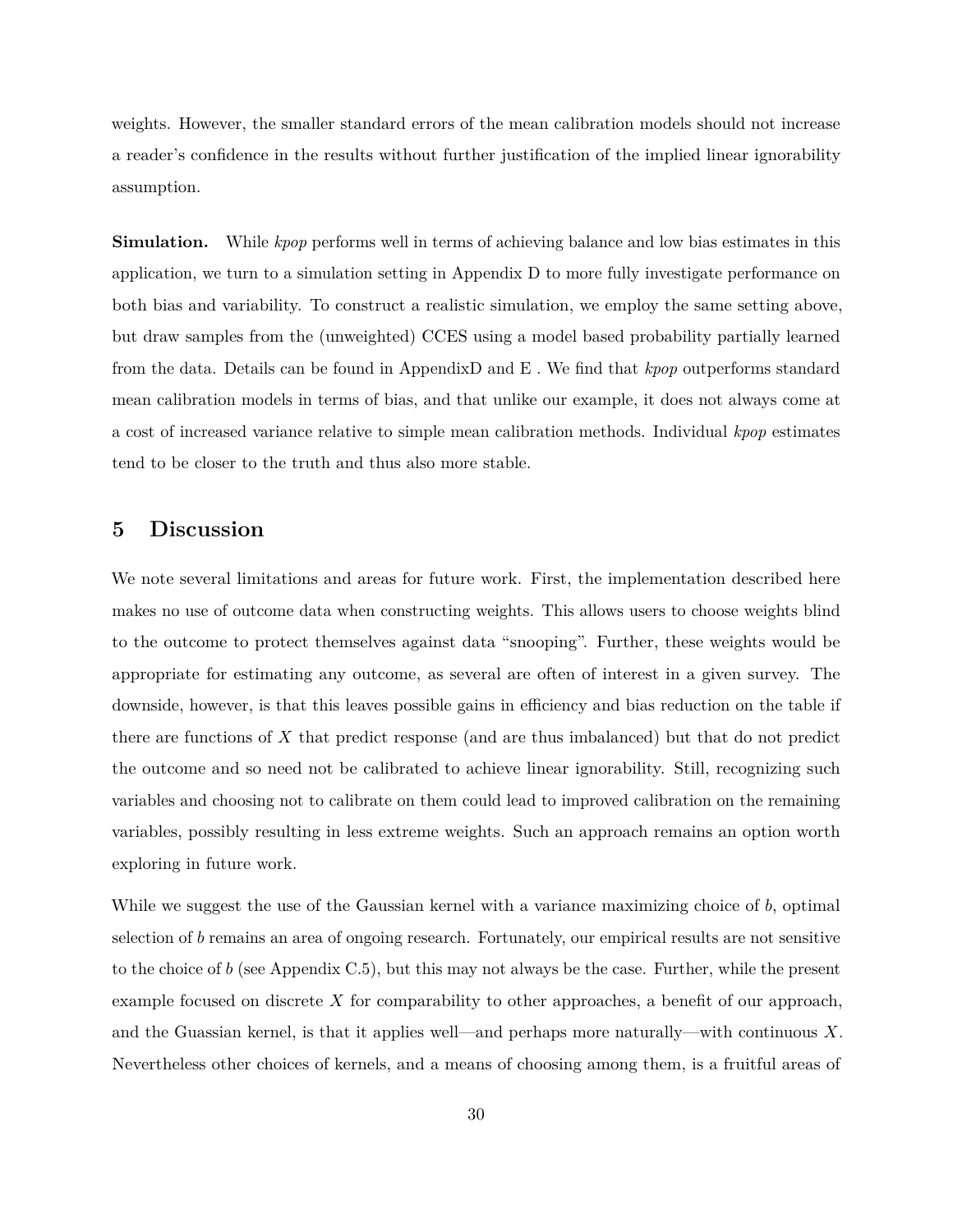future work.

Next, in our implementation, we use only the sample observations to form the columns of **K**, a decision driven by feasibility constraints. Since the number of units in the target population is typically very large, using all sample and population units to form the columns of **K** is typically infeasible. Future work could consider ways of augmenting the columns of **K** by selecting population units that are poorly represented by sample units and using these additionally in the formation of the bases for calibration. Note that strictly non-parametric approaches such as post-stratification require, correspondingly, strict positivity, meaning that such "missing types" would have to be dropped entirely from the target population, changing the estimand. In approaches that instead imply an underlying function space, such as mean calibration methods, balance on the selected bases allows for interpolation or extrapolation across these gaps (depending on where the units fall). That said, including new columns that represent population units unlike any sample unit as additional bases will make feasibility of the weights more difficult to achieve, especially when these "missing types" lie far from the sample and require extrapolation. Attempting to calibrate these cases may prove infeasible, yield unsatisfactory bias bound ratios, or produce extreme weights. Such stumbling blocks are useful warning signs that the user may be demanding more extrapolation than is desirable, requiring careful reconsideration the target population and its suitability given the sample at hand.

In summary, *kpop* is a kernel-based approach for weighting samples to be representative of target populations, while reducing reliance on user discretion and domain expertise to determine what covariates—and functions of those covariates—should be used for calibration. It does so by estimating a flexible, non-linear set of basis functions through a kernel transformation and achieving approximate balance on this representation of the covariates. As shown in our application to the 2016 U.S. Presidential election, this method stands to greatly reduce bias in non-representative samples.

# **References**

<span id="page-31-0"></span>Ansolabehere, S. and Schaffner, B. F. (2017), 'CCES Common Content, 2016'. **URL:** *https://doi.org/10.7910/DVN/GDF6Z0*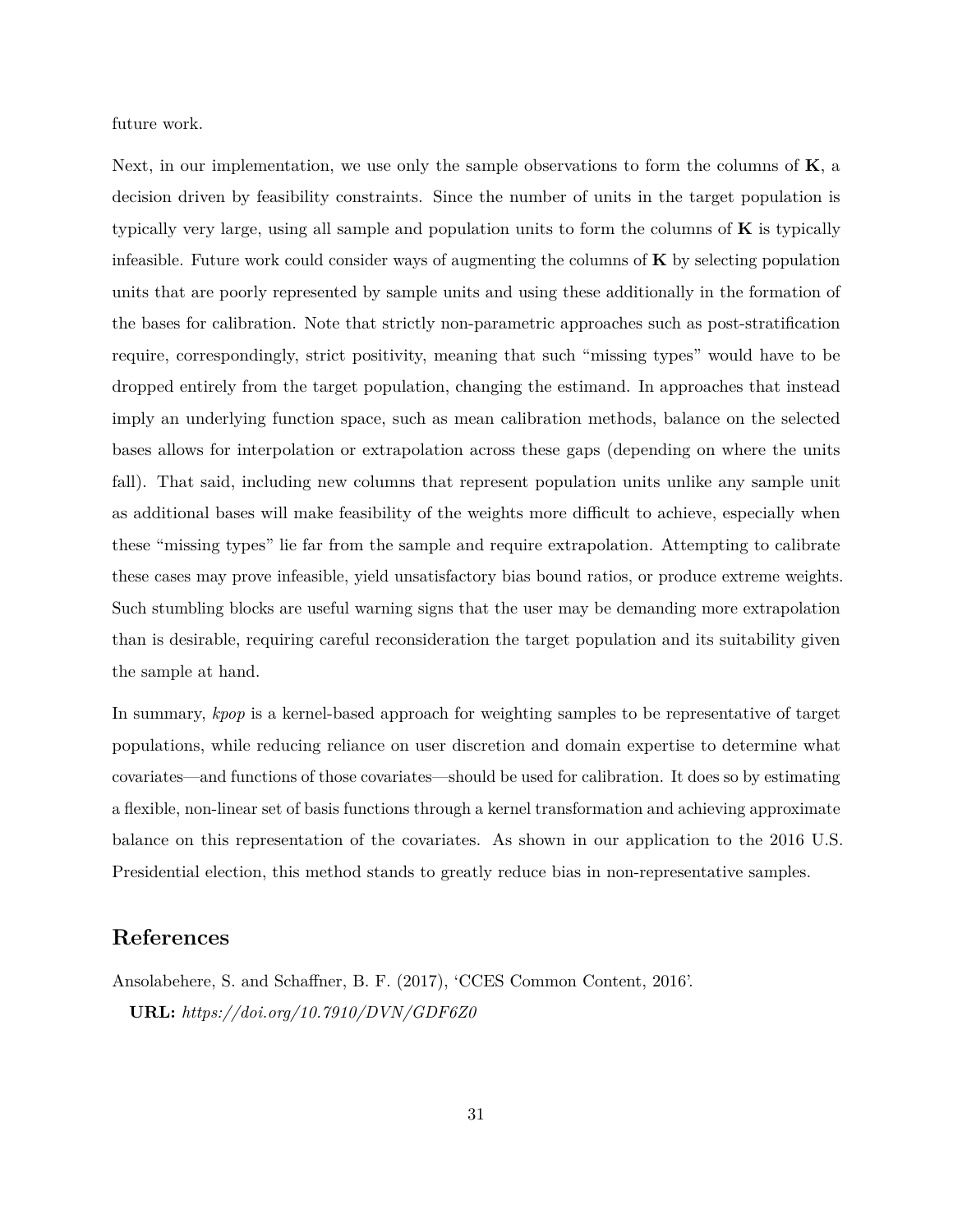- <span id="page-32-2"></span>Ben-Michael, E., Feller, A. and Hartman, E. (2021), 'Multilevel calibration weighting for survey data'.
- <span id="page-32-0"></span>Berinsky, A. J. (2006), 'American public opinion in the 1930s and 1940s: The analysis of quotacontrolled sample survey data', *International Journal of Public Opinion Quarterly* **70**(4), 499–529.
- <span id="page-32-8"></span>Caughey, D., Berinskey, A. J., Chatfield, S., Hartman, E., Schickler, E. and Sekhon, J. S. (2020), *Target Estimation and Adjustment Weighting for Survey Nonresponse and Sampling Bias*, Elements in Quantitative and Computational Methods for the Social Sciences, Cambridge University Press.
- <span id="page-32-4"></span>Caughey, D. and Hartman, E. (2017), 'Target selection as variable selection: Using the lasso to select auxiliary vectors for the construction of survey weights', *Available at SSRN 3494436* .
- <span id="page-32-3"></span>Chen, J. K. T., Valliant, R. L. and Elliott, M. R. (2019), 'Calibrating non-probability surveys to estimated control totals using lasso, with an application to political polling', *Journal of the Royal Statistical Society: Series C (Applied Statistics)* **68**(3), 657–681.
- <span id="page-32-9"></span>Deville, J.-C. and Särndal, C.-E. (1992), 'Calibration Estimators in Survey Sampling', *Journal of the American Statistical Association* **87**(418), 376–382.
- <span id="page-32-7"></span>Hainmueller, J. (2012), 'Entropy balancing for causal effects: A multivariate reweighting method to produce balanced samples in observational studies', *Political analysis* pp. 25–46.
- <span id="page-32-10"></span>Hainmueller, J. and Hazlett, C. (2014), 'Kernel regularized least squares: Reducing misspecification bias with a flexible and interpretable machine learning approach', *Political Analysis* **22**(2), 143–168.
- <span id="page-32-1"></span>Hartman, E. and Levin, I. (2019), Accounting for complex survey designs: Strategies for poststratification and weighting of internet surveys, *in* E. Suhay, B. Grofman and A. H. Trechsel, eds, 'Oxford Handbook of Electoral Persuasion', Oxford University Press.
- <span id="page-32-5"></span>Hazlett, C. (2020), 'Kernel balancing: A flexible non-parametric weighting procedure for estimating causal effects', *Statistica Sinica* **30**, 1155–1189.
- <span id="page-32-6"></span>Kallus, N. (2020), 'Generalized optimal matching methods for causal inference.', *Journal of Machine Learning Research* **21**(62), 1–54.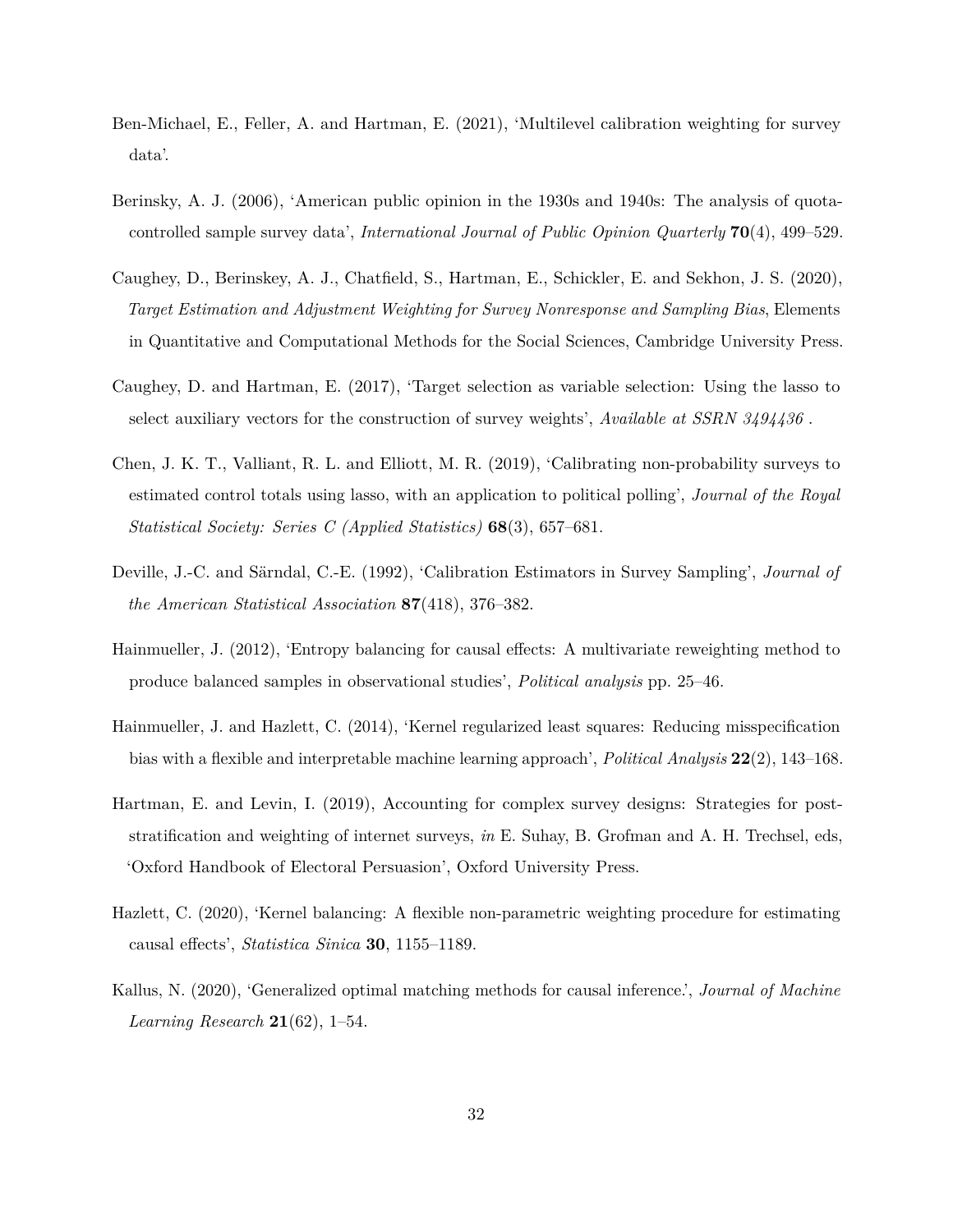- <span id="page-33-4"></span>Kalton, G. and Flores-Cervantes, I. (2003), 'Weighting Methods', *Journal of Official Statistics* **19**(2), 81–97.
- <span id="page-33-2"></span>Kennedy, C., Blumenthal, M., Clement, S., Clinton, J. D., Durand, C., Franklin, C., McGeeney, K., Miringoff, L., Olson, K., Rivers, D. et al. (2018), 'An evaluation of the 2016 election polls in the united states', *Public Opinion Quarterly* **82**(1), 1–33.
- <span id="page-33-0"></span>Kennedy, C. and Hartig, H. (2019), "'Response rates in telephone surveys have resumed their decline"'.

**URL:** *https://www.pewresearch.org/fact-tank/2019/02/27/response-rates-in-telephone-surveyshave-resumed-their-decline/*

- <span id="page-33-3"></span>Kott, P. S. and Chang, T. (2010), 'Using Calibration Weighting to Adjust for Nonignorable Unit Nonresponse', *Journal of the American Statistical Association* .
- <span id="page-33-5"></span>Linzer, D. A. (2011), 'Reliable inference in highly stratified contingency tables: Using latent class models as density estimators', *Political Analysis* pp. 173–187.
- <span id="page-33-7"></span>Little, R. J. and Rubin, D. B. (2019), *Statistical analysis with missing data*, Vol. 793, John Wiley & Sons.
- <span id="page-33-11"></span>Little, R. J. and Vartivarian, S. (2005), 'Does weighting for nonresponse increase the variance of survey means?', *Survey Methodology* .
- <span id="page-33-10"></span>Lumley, T. (2011), *Complex surveys: a guide to analysis using R*, Vol. 565, John Wiley & Sons.
- <span id="page-33-6"></span>McConville, K. S., Breidt, F. J., Lee, T. C. and Moisen, G. G. (2017), 'Model-assisted survey regression estimation with the lasso', *Journal of Survey Statistics and Methodology* **5**(2), 131–158.
- <span id="page-33-1"></span>Mercer, A. W., Kreuter, F., Keeter, S. and Stuart, E. A. (2017), 'Theory and Practice in Nonprobability Surveys', *Public Opinion Quarterly* **81**(S1), 250–271.
- <span id="page-33-8"></span>Micchelli, C. A., Xu, Y. and Zhang, H. (2006), 'Universal kernels', *Journal of Machine Learning Research* **7**(Dec), 2651–2667.
- <span id="page-33-9"></span>Pew Research Center (2016), As Election Nears, Voters Divided Over Democracy and 'Respect', Technical report, Pew Research Center.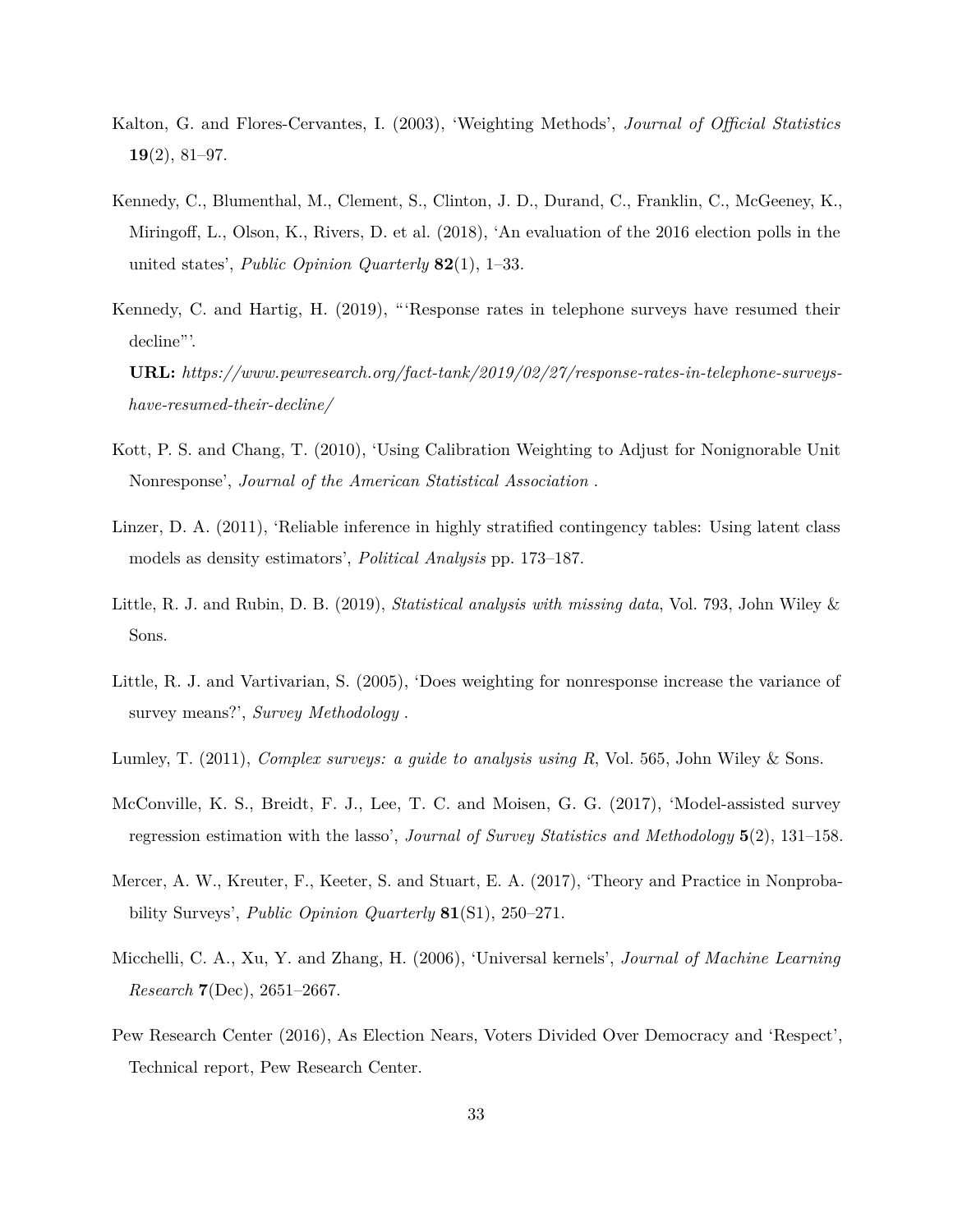- <span id="page-34-7"></span>Pew Research Center (2018), For weighting online opt-in Samples, what matters most?, Technical report, Pew Research Center.
- <span id="page-34-5"></span>Särndal, C.-E. (2007), 'The calibration approach in survey theory and practice', *Survey Methodology* **33**(2), 99–119.
- <span id="page-34-0"></span>Särndal, C.-E. and Lundström, S. (2005), *Estimation in surveys with nonresponse*, John Wiley & Sons.
- <span id="page-34-8"></span>Soriano, D., Ben-Michael, E., Bickel, P. J., Feller, A. and Pimentel, S. D. (2021), 'Interpretable sensitivity analysis for balancing weights'.
- <span id="page-34-4"></span>Tarr, A. and Imai, K. (2021), 'Estimating average treatment effects with support vector machines', *arXiv preprint arXiv:2102.11926* .
- <span id="page-34-2"></span>Wong, R. K. and Chan, K. C. G. (2018), 'Kernel-based covariate functional balancing for observational studies', *Biometrika* **105**(1), 199–213.
- <span id="page-34-6"></span>Wu, C. and Lu, W. W. (2016), 'Calibration Weighting Methods for Complex Surveys', *International Statistical Review* **84**(1), 79–98.
- <span id="page-34-3"></span>Yeying, Z., Debashis, G. et al. (2018), 'A kernel-based metric for balance assessment', *Journal of Causal Inference* **6**(2).
- <span id="page-34-1"></span>Zhao, Q. and Percival, D. (2016), 'Entropy balancing is doubly robust', *Journal of Causal Inference* **5**(1).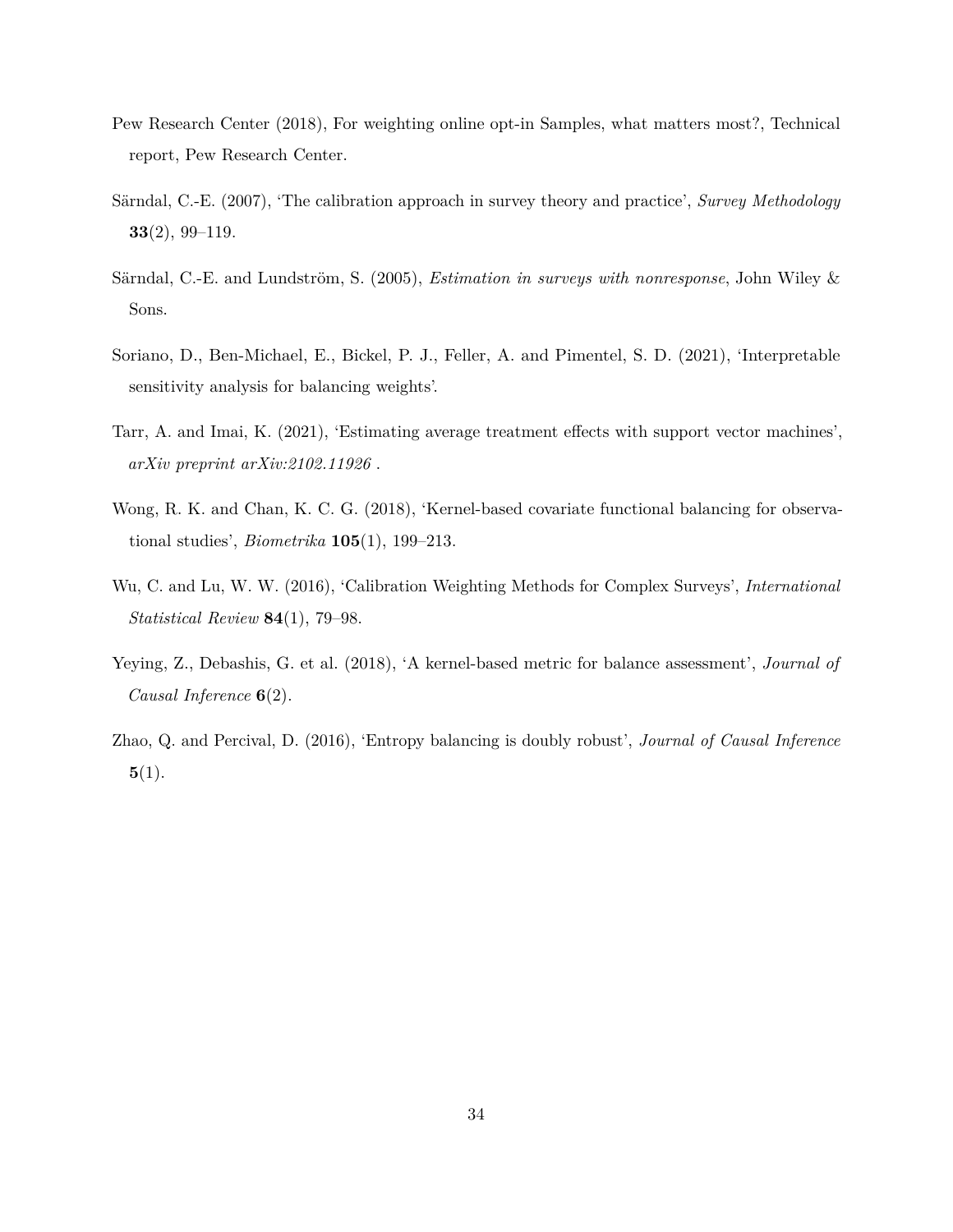# Supplementary Materials for "*kpop*: A kernel balancing approach for reducing specification assumptions in survey weighting"

# <span id="page-35-0"></span>**A Proofs**

To first review notation, we consider covariates  $X_i$ , the outcome of interest,  $Y_i$ , and an indicator for having completed data on  $Y_i$ ,  $R_i \in \{0,1\}$ , accounting for both unit *i* being in a sample and completing the question. In addition, we consider an *unobserved* factor *Z<sup>i</sup>* . Independent observations of the form  $\{X_i, Z_i, Y_i, R_i\}$  are realized from a common joint density  $p(X_i, Z_i, Y_i, R_i)$ . Investigators also have a smaller survey respondent sample, consisting only of *N<sup>s</sup>* units. We consider first the case where these  $N_s$  sampled units are drawn, with bias, from the  $N_{pop}$  units in the target population data, with  $R_i = 1$  indicating sampled units, who thus have non-missing values of  $Y_i$ . Below we also consider the case when the sample is drawn disjointly from the target population.

## <span id="page-35-1"></span>**A.1 Outcome linearity**

While the full linear ignorability assumption defined in the paper regards the independence of (link) linear residuals from both the outcome and response models, to develop the underlying ideas we will first consider only the residual in the outcome model and how it relates to the full response process, not just the residual in the response process.

The decomposition of *Y* into  $\phi(X)^\top \beta + \epsilon$  is always possible, and so the assumptions embodied by this decomposition are borne out by further assumptions on  $\epsilon$ . Here, unlike in many regression settings, the concern is not the relationship between  $\phi(X)$  and an  $\epsilon$  defined as other causes of Y, but rather between the  $\epsilon$  that is constructed simply to be orthogonal to X, and the sample-presence indicator, *R*.

While non-parametric ignorability asserts that  $Y \perp R \mid X$ , suppose we replace this with the notion that the variation in *Y* not explained linearly by  $\phi(X)$ , namely  $\epsilon$ , is independent of *R*:  $\epsilon \perp R$ . Note that (i) the non-parametric conditioning on **X** has been replaced here by a specific parametric adjustment,  $Y - \phi(X)^\top \beta$ , and (ii) we have not yet removed the linear relationship between  $\phi(X)$  and *R*, and doing so is complicated by *R*'s potential link-linear relationship to  $\phi(X)$ , but will consider that shortly.

Without loss of generality, consider the decomposition of *Y* as

$$
Y = \phi(X)^{\top} \beta + Z + \nu
$$

in which *Z* can take various forms that will affect whether linear ignorability holds and such that *ν* contains merely idiosyncratic noise independent of  $\phi(X)$ , Z, and R. The  $\epsilon$  above is now composed of  $Z + \nu$ . Note we can assume *Z* is orthogonal to  $\phi(X)$  because, if it wasn't, one could replace the original *Z* with the component not in the span of  $\phi(X)$ ,  $Z - (\phi(X)^{\top} \phi(X))^{-1} \phi(X)^{\top} Z$ . This will change the  $\beta$  of the best fitting model, but that is not a concern here.

The weighted average outcome in the sample will then be,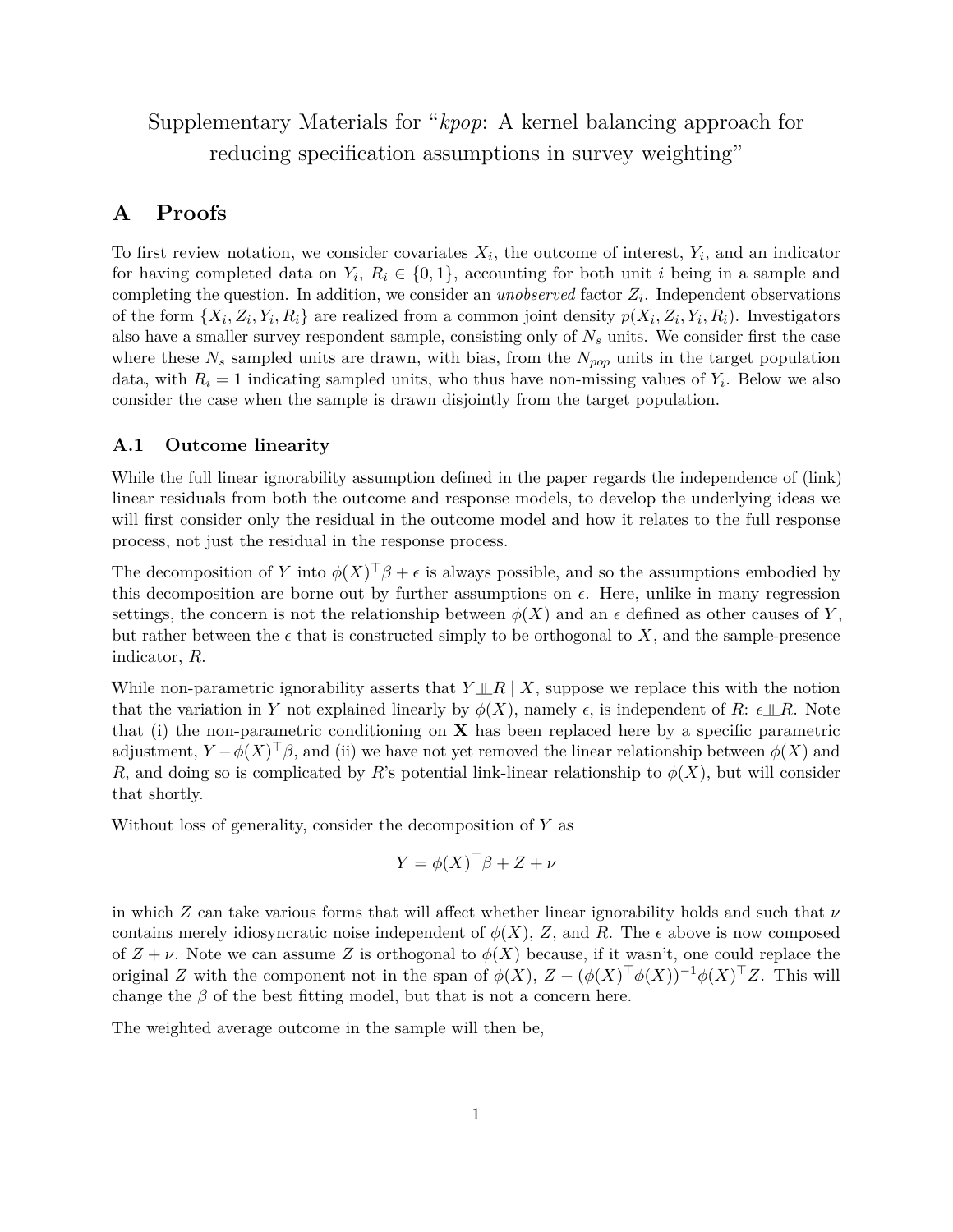$$
\mu_s(w) = \frac{1}{N_s} \sum Y_i = \frac{1}{N_s} \sum w_i \phi(\mathbf{X})_i^{\top} \beta + \frac{1}{N_s} \sum w_i Z_i + \frac{1}{N_s} \sum w_i \nu_i
$$

while the mean outcome in the target population is

$$
\mu = \overline{\phi(X)}_{pop}^{\top} \beta + \frac{1}{N_{pop}} \sum Z_i + \nu_i
$$

which will not equal  $\mathbb{E}[Y]$  exactly, but  $p(\cdot)$  is constructed such that  $\mathbb{E}[\mu] = \mathbb{E}[Y]$ . The bias under exact mean calibration on *X* is then

bias = 
$$
\mathbb{E}[\mu_s(w) - \mu]
$$
  
\n=  $\mathbb{E}\left[\frac{1}{N_s}\sum w\phi(X_i)^{\top}\beta + \frac{1}{N_s}\sum w_i Z_i + \frac{1}{N_s}\sum w_i \nu_i - \left(\overline{\phi(X)}_{pop}^{\top}\beta + \frac{1}{N_{pop}}\sum Z_i + \frac{1}{N_{pop}}\sum \nu_i\right)\right]$   
\n=  $\mathbb{E}\left[\overline{\phi(X)}_{pop}^{\top}\beta + \frac{1}{N_s}\sum w_i Z_i + \frac{1}{N_s}\sum w_i \nu_i - \left(\overline{\phi(X)}_{pop}^{\top}\beta + \frac{1}{N_{pop}}\sum Z + \frac{1}{N_{pop}}\sum \nu_i\right)\right]$   
\n=  $\mathbb{E}\left[\frac{1}{N_s}\sum w_i Z_i - \left(\frac{1}{N_{pop}}\sum Z_i\right)\right] + \mathbb{E}\left[\frac{1}{N_s}\sum w_i \nu_i - \frac{1}{N_{pop}}\sum \nu_i\right]$   
\n=  $\mathbb{E}[wZ \mid R = 1] - \mathbb{E}[Z] + 0$ 

Hence if *Z* (and thus  $\epsilon = Z + \nu$ ) is not orthogonal to *R*, the bias is simply *the difference between the weighted average of Z in the sample and the average of Z in the target population.*[19](#page-0-0)

So far this result does not depend on whether the sample units  $(i: R_i = 1)$  are a subset of the target population units. Note that the term  $\left[\frac{1}{N}\right]$  $\frac{1}{N_s}\sum_{i:R=1} w_i\nu_i - \frac{1}{N_p}$  $\frac{1}{N_{pop}}\sum_i \nu_i$  equals zero in expectation so disappears from the bias but is one source of error in a finite sample. In the case where the sample is a subset of the target population, the second term in this expression can be rewritten as a combination of the sample units and the units in the sample not in the population, leaving us with

<sup>&</sup>lt;sup>19</sup>Note that while  $\mathbb{E}[\cdot]$  here integrates over  $p$  (the full data-generating process), this is an expectation of the bias as defined by the difference between a fixed target population mean (i.e. the  $\mu$  we would have versus our estimate of it from a smaller weighted sample,  $\mu_s(w)$ .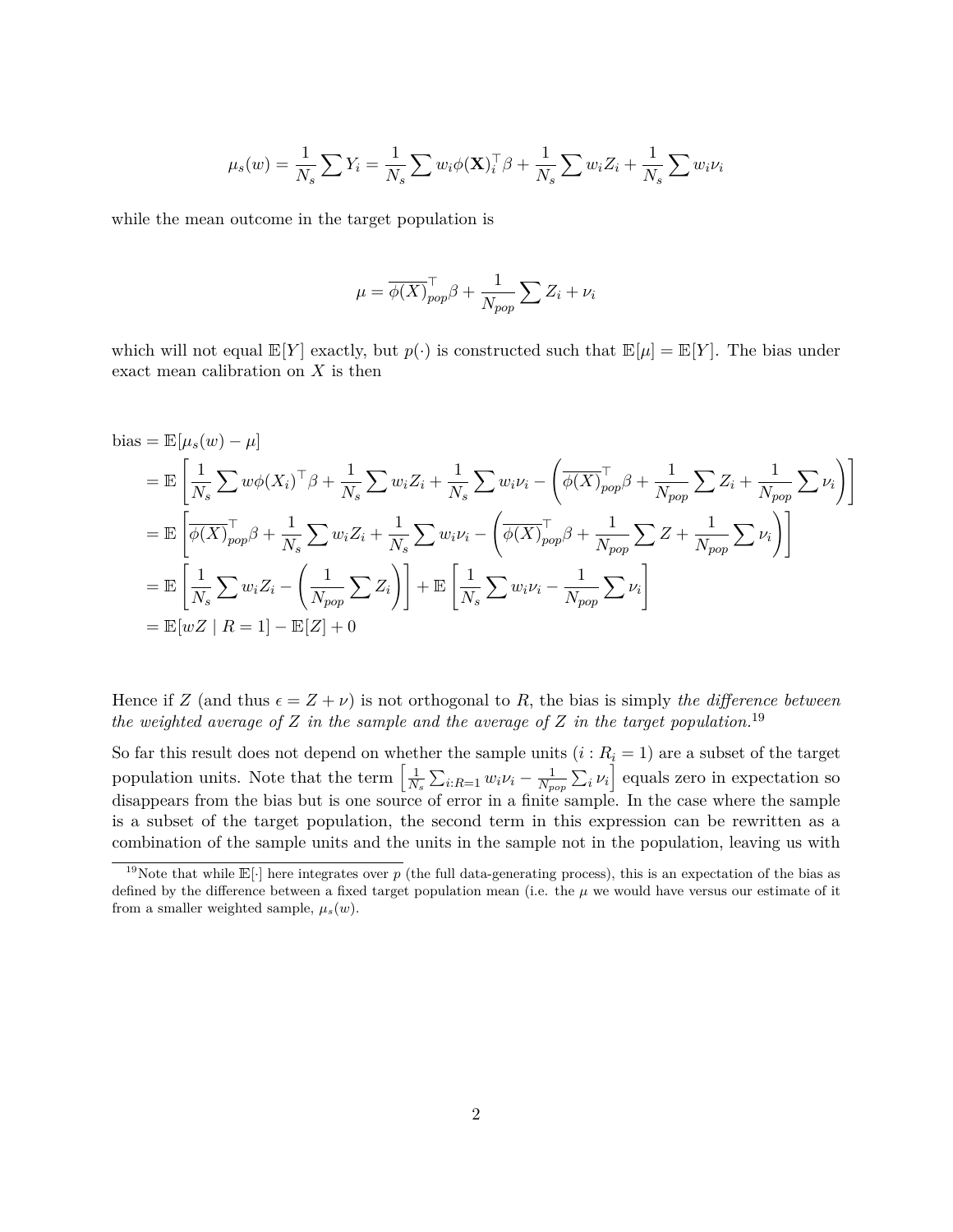$$
= \frac{1}{N_s} \sum_{i: R=1} w_i \nu_i - \left(\frac{N_s}{N_{pop}}\right) \frac{1}{N_s} \sum_{i: R=1} w_i \nu_i + \left(\frac{N_{pop} - N_s}{N_{pop}}\right) \frac{1}{N_{pop} - N_s} \sum_{i: R_i = 0} \nu_i
$$
(10)

$$
= \frac{1}{N_s} \sum_{i:R=1} w_i \nu_i - \frac{1}{N_s} \sum_{i:R=1} w_i \nu_i + \frac{1}{N_{pop}} \sum_{i:R=0} \nu_i
$$
\n(11)

$$
=\frac{1}{N_{pop}}\sum_{i:R=0}\nu_i\tag{12}
$$

Hence, this particular source of finite sample error is smaller when the sample is a subset of the target population: because the sample and population share units, they differ on *ν* only for the observations that are in the target population and not the sample.

When we consider a  $Z \perp \!\!\!\perp R$  then  $\epsilon = Z + \nu$  is independent of *R*. Accordingly, when  $Z \perp \!\!\!\perp R$ ,  $\mathbb{E}[Z|R=1] = \mathbb{E}[Z]$ . Further, as the weights depend upon only R and X,  $Z \perp X$  and  $Z \perp R$ implies  $Z \perp\!\!\!\perp w$ . Hence, when Assumption [3](#page-9-0) holds, the final line above becomes  $\mathbb{E}[w|R=1]\mathbb{E}[Z|R=1]$  $1]-\mathbb{E}[Z]=\mathbb{E}[Z]-\mathbb{E}[Z]=0$ , concluding our proof.

## **A.2 Link-linearity in the sampling process**

The full linear ignorability assumption [\(3\)](#page-9-0) is met not only when  $\epsilon \perp R$ , but more weakly when  $\epsilon \perp \eta$ , where *η* is the part of the sampling probability that cannot be explained (link) linearly by  $\phi(X)$ . Derivations working with  $\eta$  are complicated by the fact that, as a binary variable, we do not expect to model *R* directly as a linear function of  $\phi(X)$  but rather through a link function. Suppose we impose a general link-linear decomposition,  $Pr(R = 1|X) = g(\phi(X)^{\top}\theta + \eta)$ , where  $g(\cdot)$  is some (inverse) link function  $q : \mathbb{R} \to [0,1]$ . We now consider the assumption of independence only between the linear residual of the outcome and "link-linear" residual for the selection, are independent, i.e. that  $\epsilon \perp \eta$ .

In the "nested" case used in the text, where the sample contains a subset of the units in the target population, mean calibration weights solve the moment conditions,

<span id="page-37-0"></span>
$$
\sum_{x \in X} \phi(x)w(x)p(X = x \mid R = 1) = \sum_{x \in X} \phi(x)p(X = x)
$$
\n(13)

where  $p(X = x)$  is the distribution among the target population. Note that though  $\phi(X)$  has an infinite-dimensional representation in the case of the Gaussian kernel, the virtue of the kernel representation is that this can be achieved by calibrating on  $K_i$  instead of  $\phi(X_i)$ . The number of constraints to be solved (neglecting the approximation) is thus the number of dimensions of *K<sup>i</sup>* , namely *Ns*. Further, the same moment conditions would be solved were we to choose weights according to the function  $w(x) = \frac{p(X=x)}{p(X=x|R=1)}$ . We thus assume the empirical weights solving Equation [13](#page-37-0) converge to those described by  $w(x)$  and can thus be expressed as

<span id="page-37-1"></span>
$$
w(x) = \frac{p(x)}{p(x \mid R=1)} = \frac{p(x)p(R=1)}{p(R=1|x)p(x)} = \frac{p(R=1)}{p(R=1|x)}
$$
(14)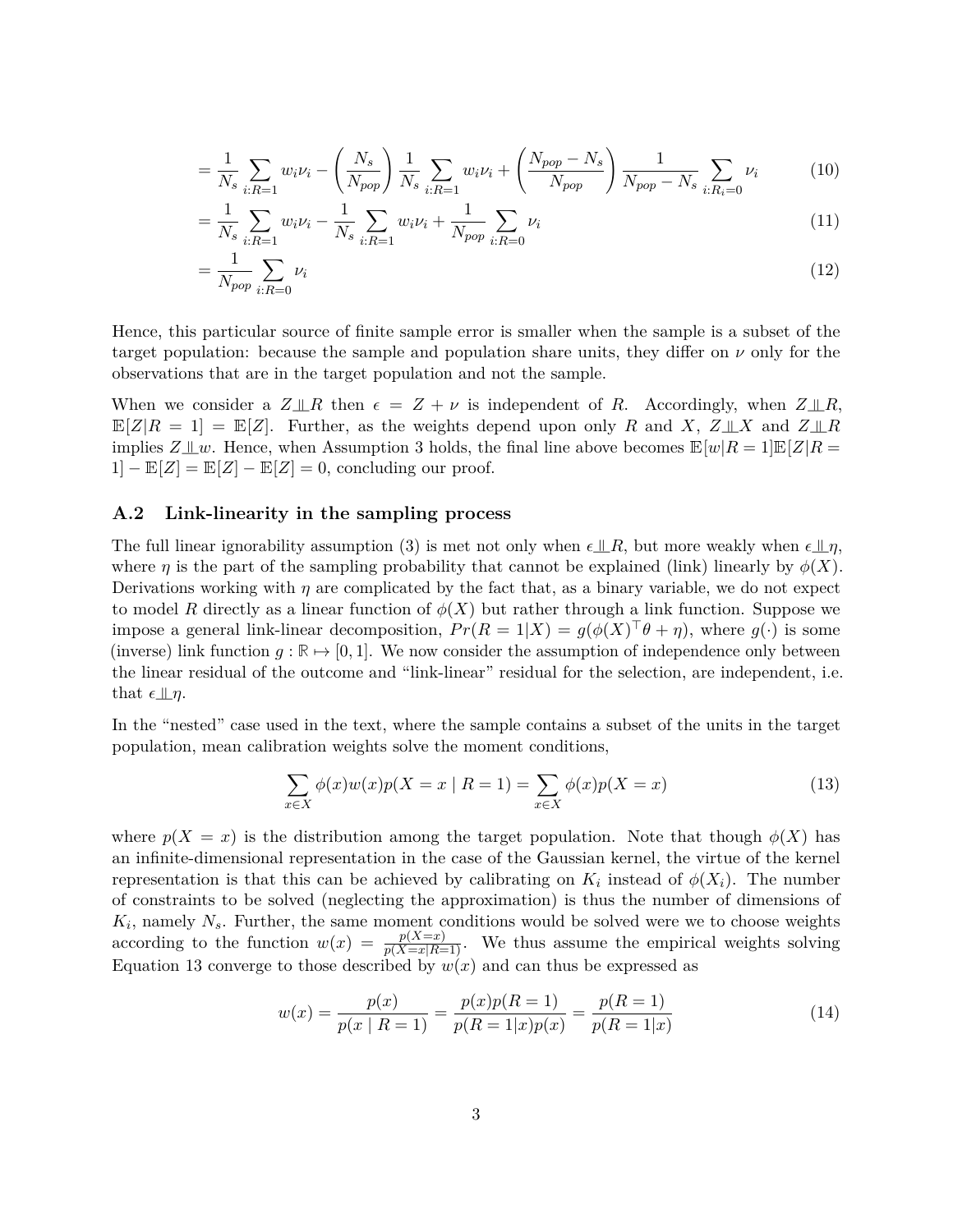producing the well-known "inverse probability of selection" weights. In particular the sample weights become

$$
w_i = \frac{N_s / N_{pop}}{g(\phi(X_i)^\top \theta + \eta_i)}\tag{15}
$$

The "non-nested" case, where the sample  $(R = 1)$  is drawn not as a subset of the target population but as a separate group, is similar. Here, mean calibration for  $\phi(x)$  solves

$$
\sum_{x \in X} \phi(x)w(x)p(X = x \mid R = 1) = \sum_{x \in X} \phi(x)p(X = x \mid R = 0)
$$

where  $R = 0$  designates units in the target population alone and  $R = 1$  are those in the sample alone. Expression [\(14\)](#page-37-1) is then replaced by

$$
w(x) = \frac{p(x \mid R = 0)}{p(x \mid R = 1)} = \frac{p(R = 0 \mid x)p(R = 1)}{p(R = 1 \mid x)p(R = 0)} = \frac{p(R = 0 \mid x)}{p(R = 1 \mid x)} \frac{N_s}{N_{pop}}
$$
(16)

so that  $w(X_i)$  is just a rescaling of  $\frac{1-g(\phi(X_i)^{\top}\theta+\eta_i)}{g(\phi(X_i)^{\top}\theta+\eta_i)}$ , i.e. the inverse "odds of selection" rather than probability of selection. In either case, the weights are a function of  $X_i^{\top} \theta + \eta_i$ , which we rename  $h(X_i^{\top}\theta + \eta_i)$ . For example, supposing  $g(\cdot)$  was the inverse link function for the logit, then in the non-nested case,

$$
w_i = h(\phi(X_i)^{\top} \theta + \eta_i) = \frac{1 - g(\phi(X_i)^{\top} \theta + \eta_i)}{g(\phi(X_i)^{\top} \theta + \eta_i)} \frac{N_s}{N_{pop}} = e^{-(\phi(X_i)^{\top} \theta + \eta_i)} \frac{N_s}{N_{pop}}
$$

However the logit link is just one example; we can proceed for any choice of  $q(.) : \mathbb{R} \mapsto [0, 1]$ . As derived above, the bias from using any weights *w* to approximate the mean outcome in the target population is given by  $\mathbb{E}[\sum_i w_i Z_i] - \mathbb{E}[Z]$ . Under linear ignorability, this is

bias = 
$$
\mathbb{E}\left[\sum_{i} w_i Z_i\right] - \mathbb{E}[Z]
$$
 (17)

$$
= \mathbb{E}\left[\sum_{i} h(\phi(X_i)^{\top}\theta + \eta_i)Z_i\right] - \mathbb{E}[Z] \tag{18}
$$

<span id="page-38-0"></span>
$$
= \mathbb{E}[Z]N_s \mathbb{E}\left[h(\phi(X_i)^{\top}\theta + \eta_i)\right] - \mathbb{E}[Z] \tag{19}
$$

$$
= \mathbb{E}[Z]N_s \mathbb{E}[w_i] - \mathbb{E}[Z] \tag{20}
$$

$$
=0 \tag{21}
$$

where [\(19\)](#page-38-0) follows from the prior line because (i) *Z* is orthogonal to  $\phi(X)$  and thus any function  $\phi(X)^\top \theta$ , and (ii) linear ignorability ensures that  $Z \perp \!\!\!\perp \eta$ .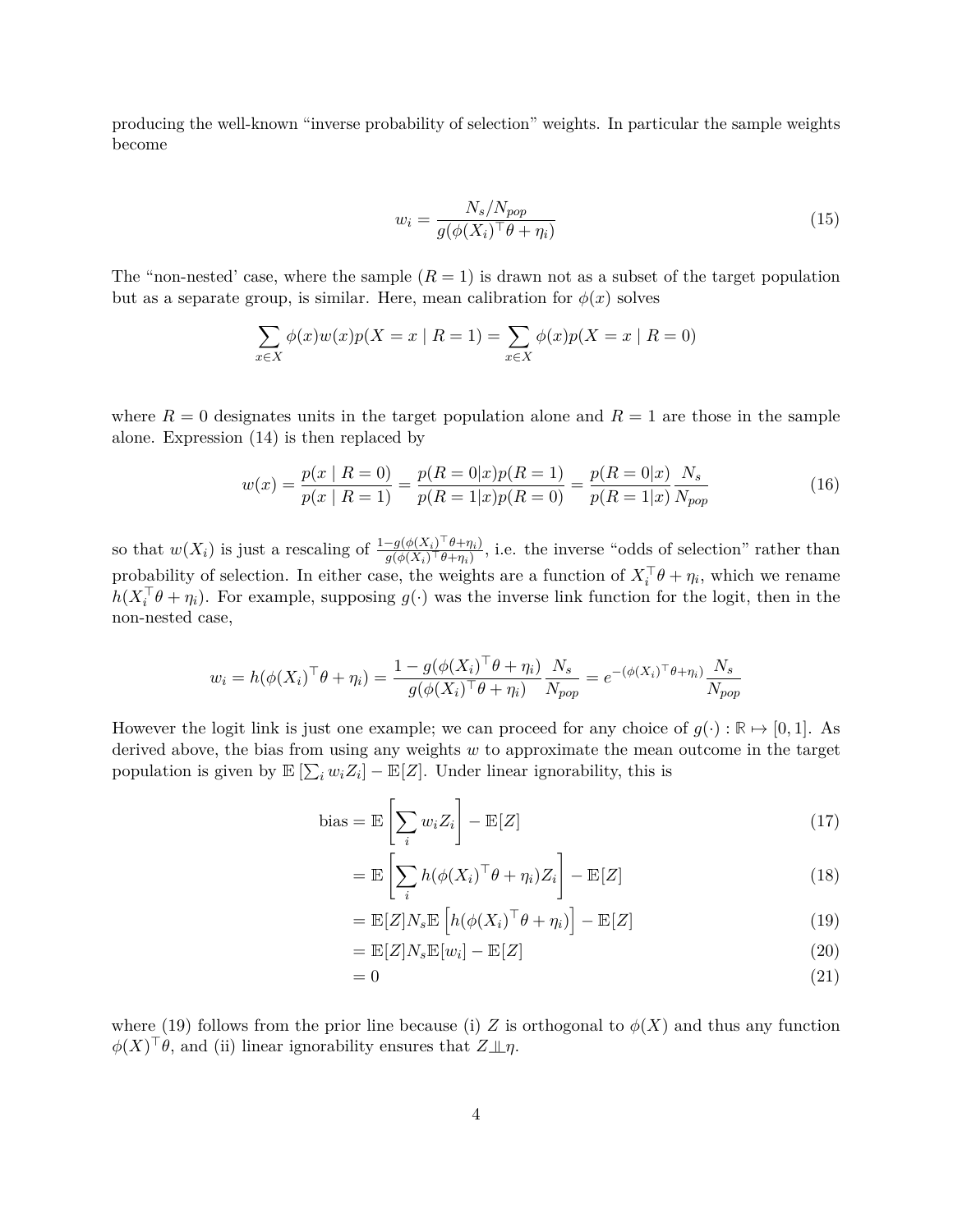

# <span id="page-39-0"></span>**B Singular value decomposition of kernel matrix**

Figure B.1: Screeplot of first 50 singular values of kernel matrix for different choices of *b* (normalized by maximum for comparability). Note that mean(raw counts) refers to the average number of "misses" or differences between two units across all categorical variables.

# **C Application: Additional Details**

# **C.1 Description of target population**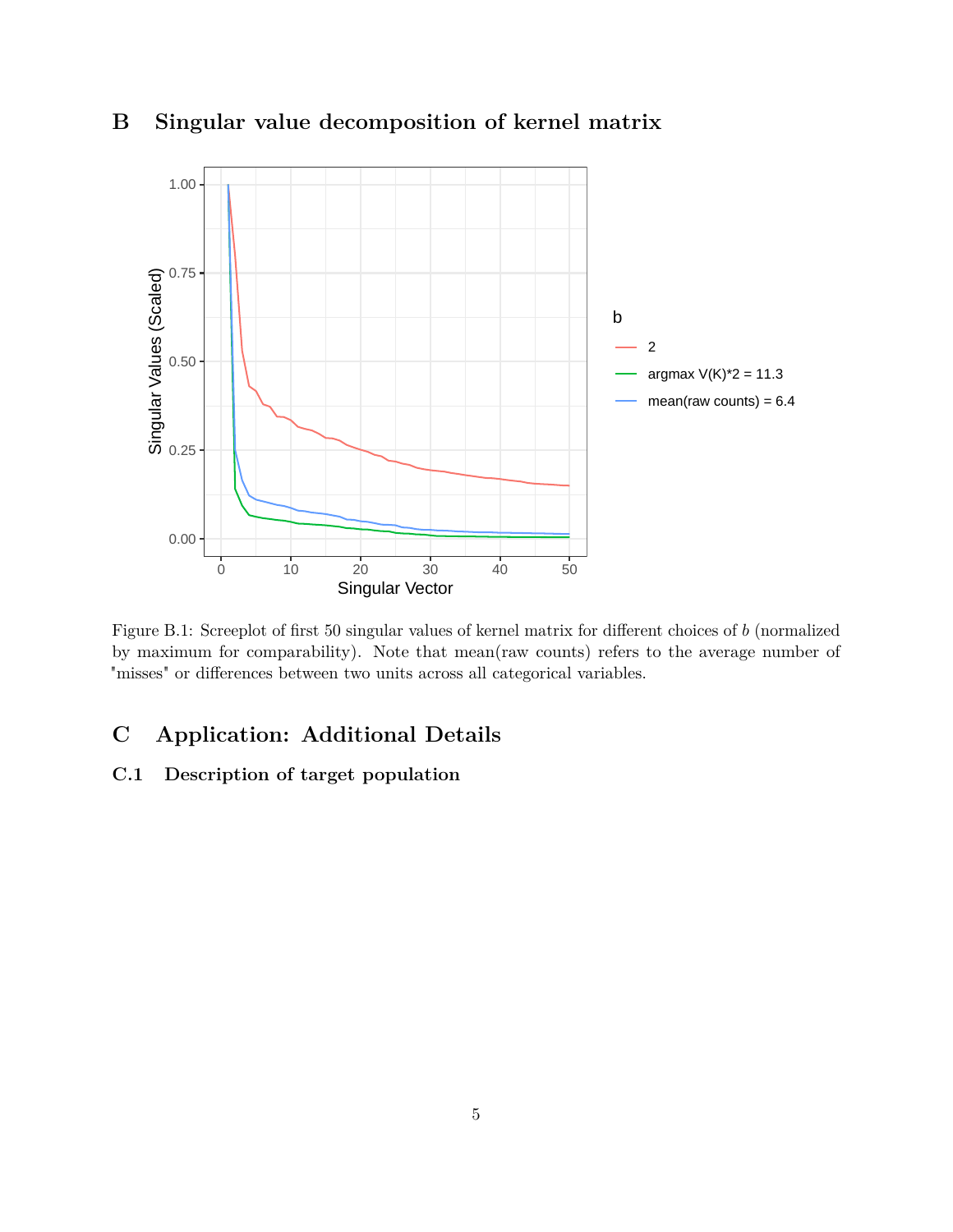|                        | Target<br>(CCES) | Unweighted<br>Pew |
|------------------------|------------------|-------------------|
|                        |                  |                   |
| Party Identification   |                  |                   |
| Dem                    | 38.1             | 34.5              |
| Ind                    | 32.3             | 35.0              |
| Rep                    | 29.5             | 30.5              |
| 4-way Age Bucket       |                  |                   |
| $18$ to $35$           | 28.7             | 19.1              |
| $36$ to $50$           | 21.3             | 21.4              |
| $51$ to $64$           | $29.9\,$         | 31.0              |
| $65+$                  | 20.1             | 28.5              |
| Gender                 |                  |                   |
| Female                 | 50.9             | 47.2              |
| Male                   | 49.1             | 52.8              |
| Race/Ethnicity         |                  |                   |
| <b>Black</b>           | 11.7             | 8.8               |
| Hispanic               | 6.5              | 7.6               |
| Other                  | 6.8              | 7.1               |
| White                  | 75.0             | 76.5              |
| Region                 |                  |                   |
| Midwest                | 23.4             | 22.1              |
| Northeast              | 19.7             | 18.3              |
| South                  | 35.4             | 37.9              |
| West                   | 21.4             | 21.7              |
| <b>Education Level</b> |                  |                   |
| No HS                  | 6.8              | 2.6               |
| High school            | 30.6             | 19.7              |
| Some college           | 23.0             | 15.2              |
| $2$ -year              | 10.6             | 11.4              |
| 4-year                 | 18.7             | 29.1              |
| Post-grad              | 10.4             | 22.1              |
| Income                 |                  |                   |
| Less than 20k          | 10.5             | 9.2               |
| $20 - 50k$             | 29.9             | 25.3              |
| 50-100k                | 32.5             | 27.2              |
| 100-150k               | 11.5             | 15.2              |
| More than 150k         | 5.5              | 14.8              |
| Prefer not to say      | 10.1             | 8.3               |

<span id="page-40-0"></span>Table C.1: Marginal distribution, in percentage points, of important demographics for the target population and the unweighted sample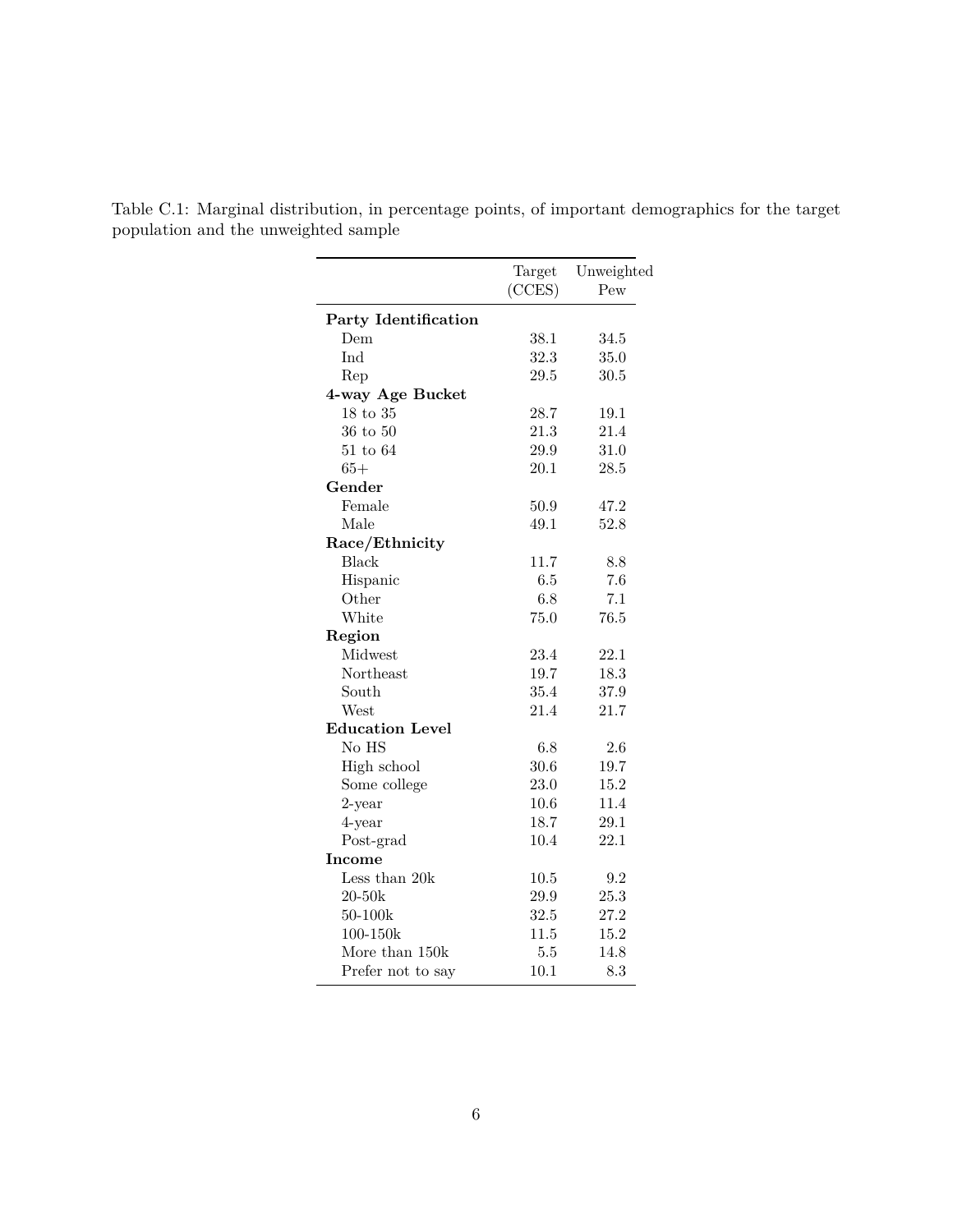|                       | Target<br>(CCES) | Unweighted<br>Pew |
|-----------------------|------------------|-------------------|
| Religious Affiliation |                  |                   |
| Catholic              | 21.3             | 21.6              |
| Jewish                | 2.3              | 3.5               |
| Not religious         | 32.4             | 22.2              |
| Other                 | 3.4              | 4.9               |
| Protestant            | 40.5             | 47.8              |
| Born-Again Christian  |                  |                   |
| Nο                    | 67.4             | 69.1              |
| Yes                   | 32.6             | 30.9              |
| Church Attendance     |                  |                   |
| Never                 | 49.6             | 30.3              |
| Weekly                | 27.9             | 34.9              |
| Monthly               | 8.2              | 15.7              |
| Yearly                | 14.3             | 19.2              |

Table C.1: Marginal distribution in percentage points (Cont.)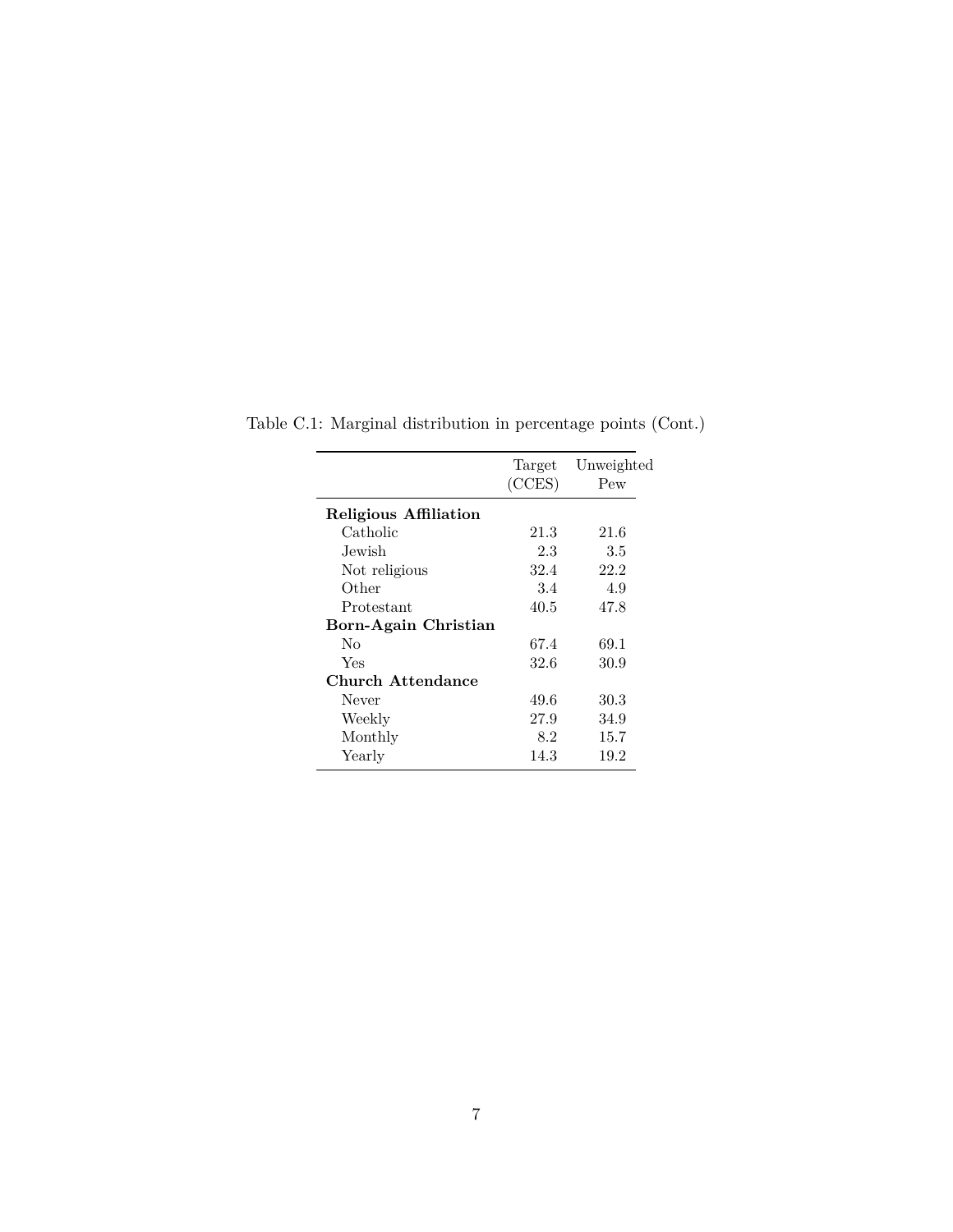## <span id="page-42-0"></span>**C.2 Details of predictive outcome model**

We run a regularized multinomial logistic model run on the CCES data to predict (weighted) three-way vote choice and include all variables in Table [C.1](#page-40-0) and a handful of interactions among them. Specifically, the model includes gender, 3-way party id, race/ethnicity, 6-way education, region, 6-way income, 5-way religion, 4-way church attendance, born-again status, continuous age, age<sup>2</sup>, gender  $\times$  party id, and finally age (cont.)  $\times$  party id. We train this model on an 80% sample of the CCES target population. We use 10-fold cross-validation to select  $\lambda$ , the regularization parameter, choosing the value which produces cross-validation error that is within one standard error of the the minimum.When we classify vote choice as the highest predicted probability outcome for an individual, this model accurately classifies 79% of vote choice in the test set with the following confusion matrix (in percent):

| Predicted  | Democrat | Reference<br>Other | Republican |
|------------|----------|--------------------|------------|
| Democrat   | 86.530   | 47.098             | 14.049     |
| Other      | 0.067    | 0.792              | 0.000      |
| Republican | 13.403   | 52.111             | 85.951     |

Table C.2: Lasso multinomial model confusion matrix (in percent) for test set observations when classifying their predicted outcome among Democrat, Republican and Other by the highest modeled probability.

When we classify test observations by their outcome with highest modeled probability, we have the most trouble accurately predicting those who choose "Other" which make up only 9% of responses. This is of minimal concern, however, because we focus on outcomes which consider only the vote share between "Democrat" and "Republican." In particular, we focus on the weighted average individual vote margin defined simply as the difference between the model's predicted probability of voting Democrat and Republican,  $p(D) - p(R)$ . We project this model onto the Pew sample data to predict three-way retrospective vote choice and subsequently compare the performance of different methods in weighting the sample's projected outcomes to our target. Recall that our target is the reported retrospective vote choice reported by respondents to the CCES.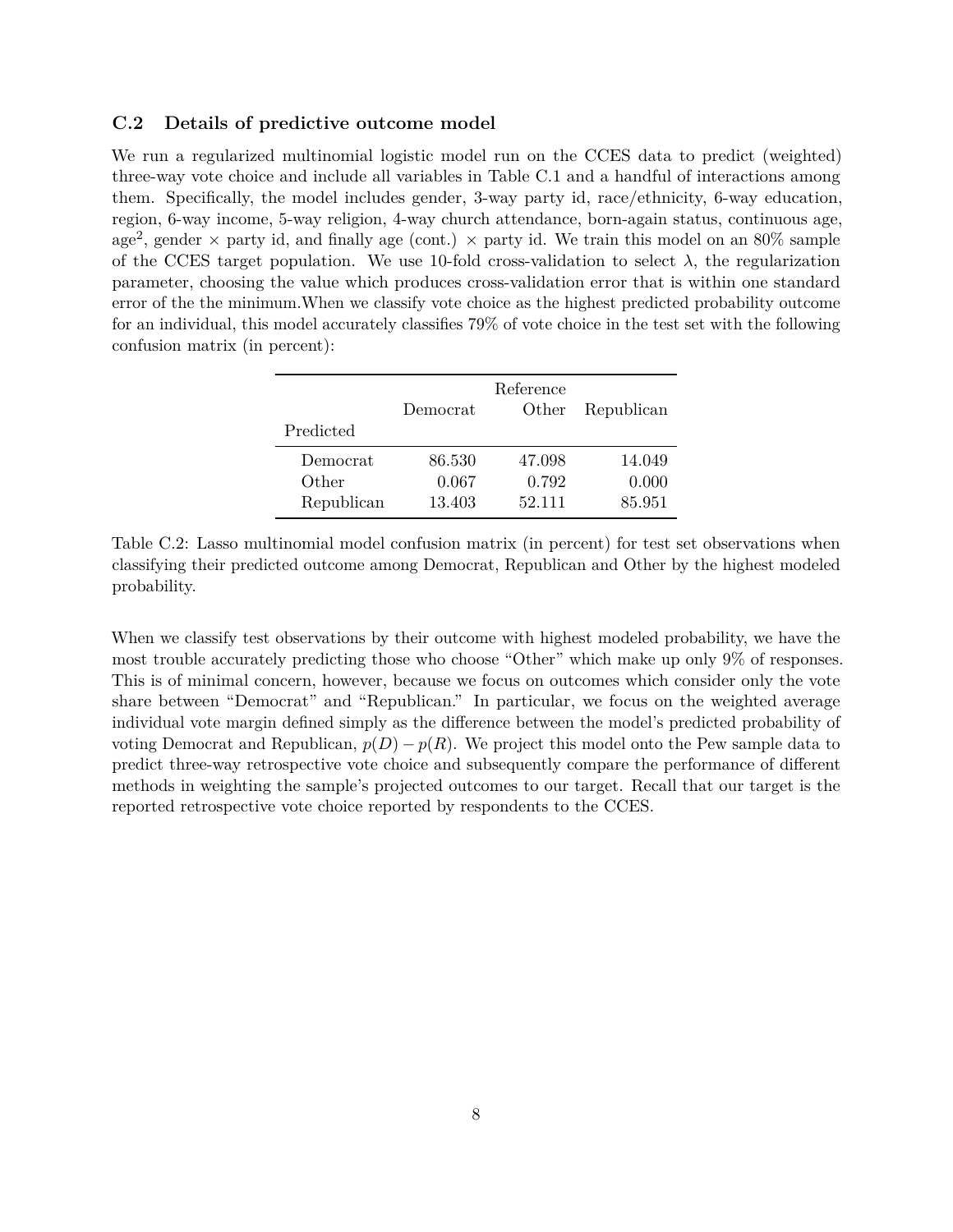# **C.3 Performance on the modeled vote margin outcome**

<span id="page-43-0"></span>Table C.3: Performance on Modeled p(D) - p(R) Vote Margin among Various Weighting Methods

|                                 | Estimate | SE . | CI lower | Cl upper |
|---------------------------------|----------|------|----------|----------|
| <b>CCES</b> Target              | 2.48     | 0.70 | 1.12     | 3.85     |
| Unweighted Pew                  | $-0.19$  | 1.55 | $-3.24$  | 2.85     |
| Mean Calibration: Demographics  | 6.49     | 1.66 | 3.25     | 9.74     |
| Mean Calibration: D+Educ        | 3.04     | 1.86 | $-0.61$  | 6.69     |
| Mean Calibration: All           | 4.31     | 2.12 | 0.16     | 8.47     |
| Mean Calibration: Retrospective | 3.30     | 1.93 | $-0.48$  | 7.07     |
| Post-Stratification: Reduced    | 1.00     | 2.33 | $-3.56$  | 5.56     |
| kpop                            | 2.50     | 2.49 | $-2.37$  | 7.37     |
| $kpop + MF: Demographics$       | 2.88     | 2.74 | $-2.49$  | 8.24     |
| $kpop + MF: D+Edu$              | 3.09     | 3.02 | $-2.83$  | 9.01     |
| $kpop + MF: All$                | 3.19     | 2.55 | $-1.81$  | 8.19     |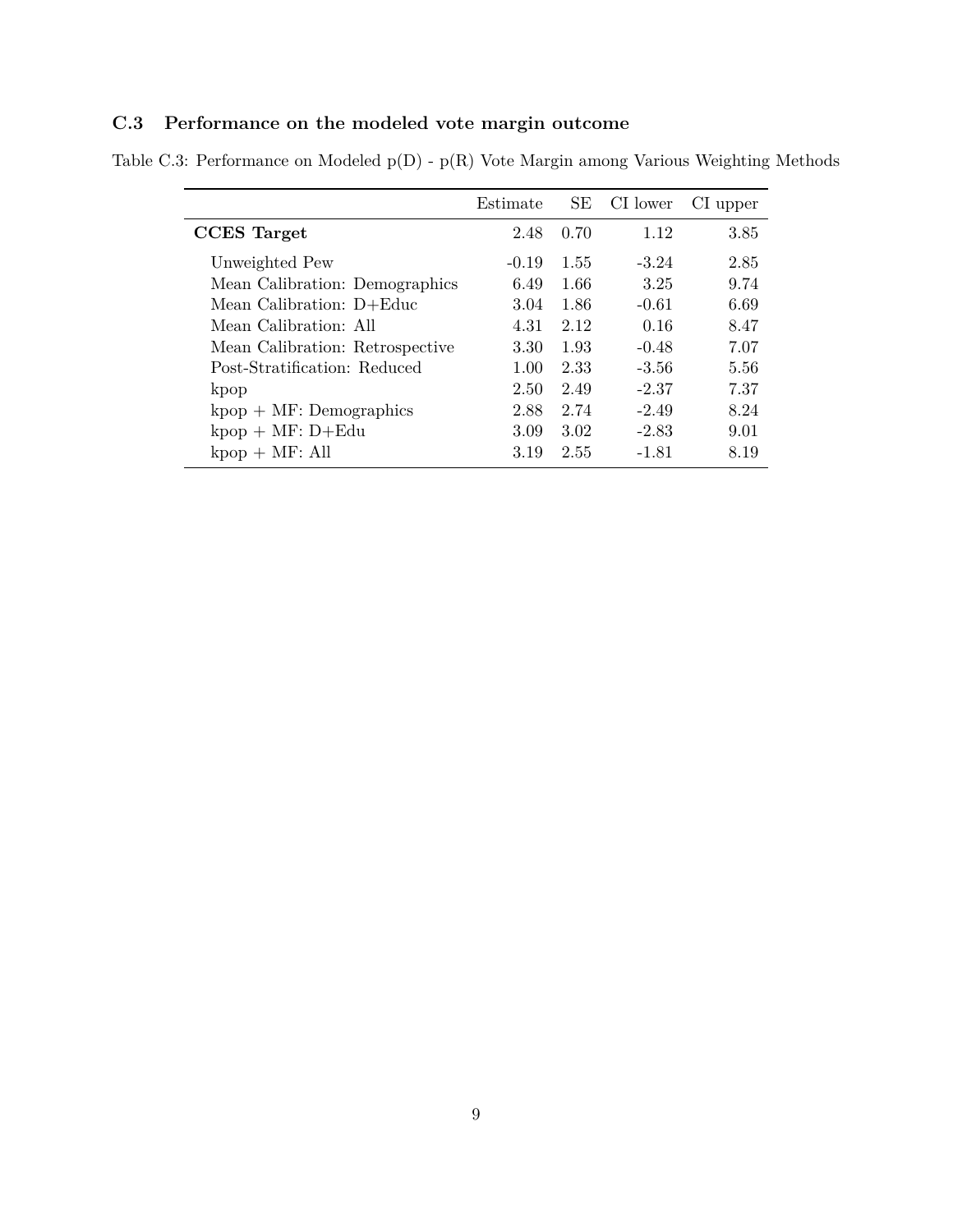## <span id="page-44-0"></span>**C.4 Distribution of Weights and Diagnostic Measures**

Note that for ease of interpretability, all of the following use weights that sum to *Ns*. In this application that corresponds to 2052 pew units.



Figure C.2: Distribution of weights (for Pew sample) across the various weighting methods discussed in Section [4.](#page-22-0) Vertical lines indicate where 90% of the total sum of the weights ordered from largest to smallest occurs. Thus, the area to the right of these lines accounts for 90% of the mass of the weights.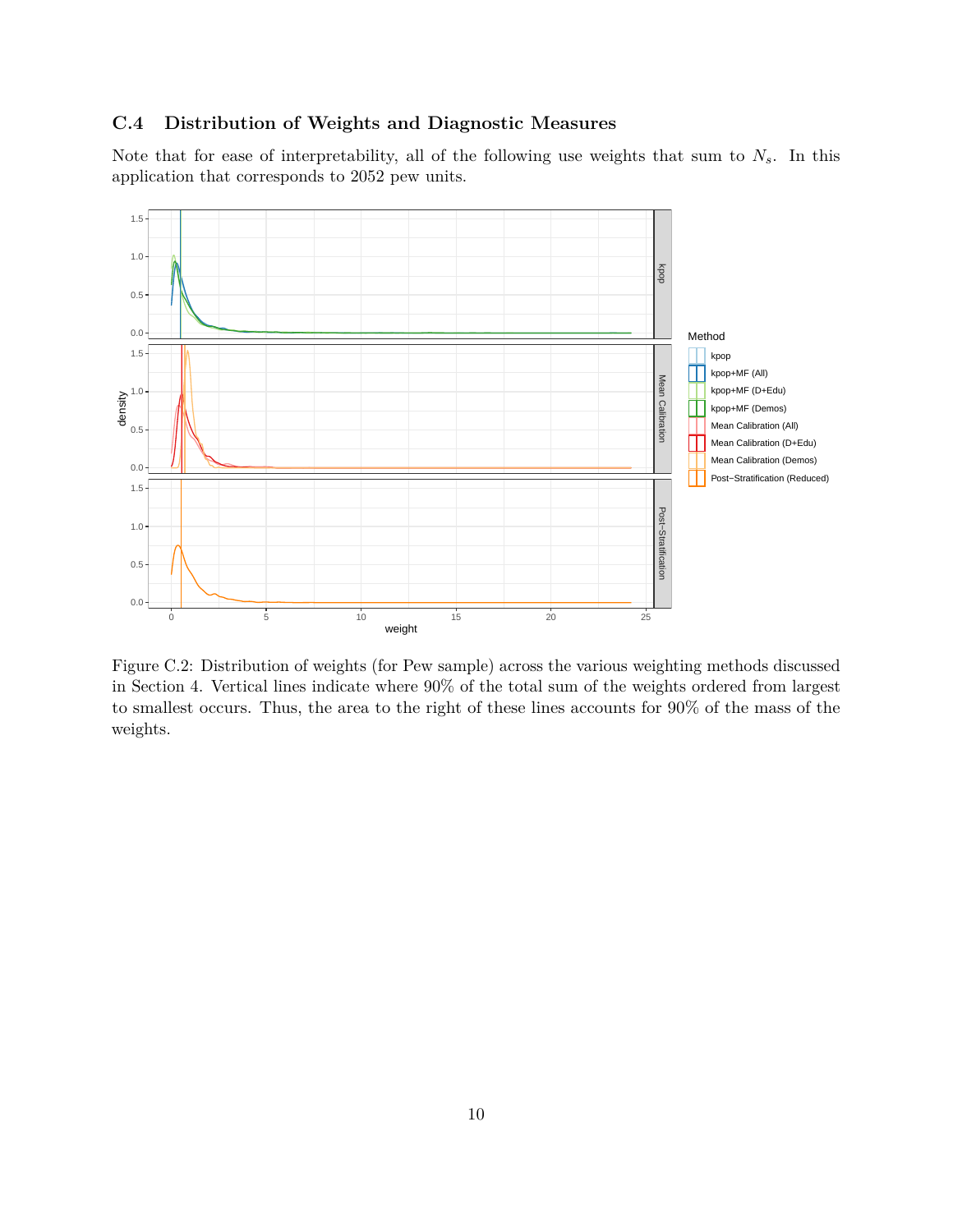

Figure C.3: Distribution of weights (for Pew sample) across the various weighting methods discussed in Section [4,](#page-22-0) focusing on a smaller range of weight magnitudes (horizontal axis). Vertical lines indicate where 90% of the total sum of the weights ordered from largest to smallest occurs. Thus, the area to the right of these lines accounts for 90% of the mass of the weights.

|                       | Variance | Max     | Min    | IQR    | Effective<br><b>SS</b> | No. Units to<br>$90\%$ Sum of |
|-----------------------|----------|---------|--------|--------|------------------------|-------------------------------|
|                       |          |         |        |        |                        | Total $(2052)$                |
| kpop                  | 1.6009   | 15.2294 | 0.0103 | 0.9226 | 789.1844               | 1193                          |
| $kpop+MF$ (Demos)     | 2.2313   | 16.6525 | 0.0006 | 0.9638 | 635.2498               | 1050                          |
| $kpop+MF(D+Edu)$      | 2.9855   | 24.2144 | 0.0001 | 1.0090 | 515.0601               | 901                           |
| $kpop+MF$ (All)       | 1.7382   | 23.2793 | 0.0232 | 0.9067 | 749.6189               | 1223                          |
| Mean Calib. (Demos)   | 0.1082   | 2.4930  | 0.4367 | 0.4186 | 1851.8182              | 1721                          |
| Mean Calib. $(D+Edu)$ | 0.4404   | 5.2809  | 0.1515 | 0.7804 | 1424.8507              | 1535                          |
| Mean Calib. (All)     | 0.8639   | 7.3218  | 0.0516 | 0.8806 | 1101.1832              | 1362                          |
| Post-Strat (Reduced)  | 1.0896   | 9.5190  | 0.0050 | 0.9606 | 982.7328               | 1235                          |

Table C.4: Numerical Summary of Distribution of Survey Weights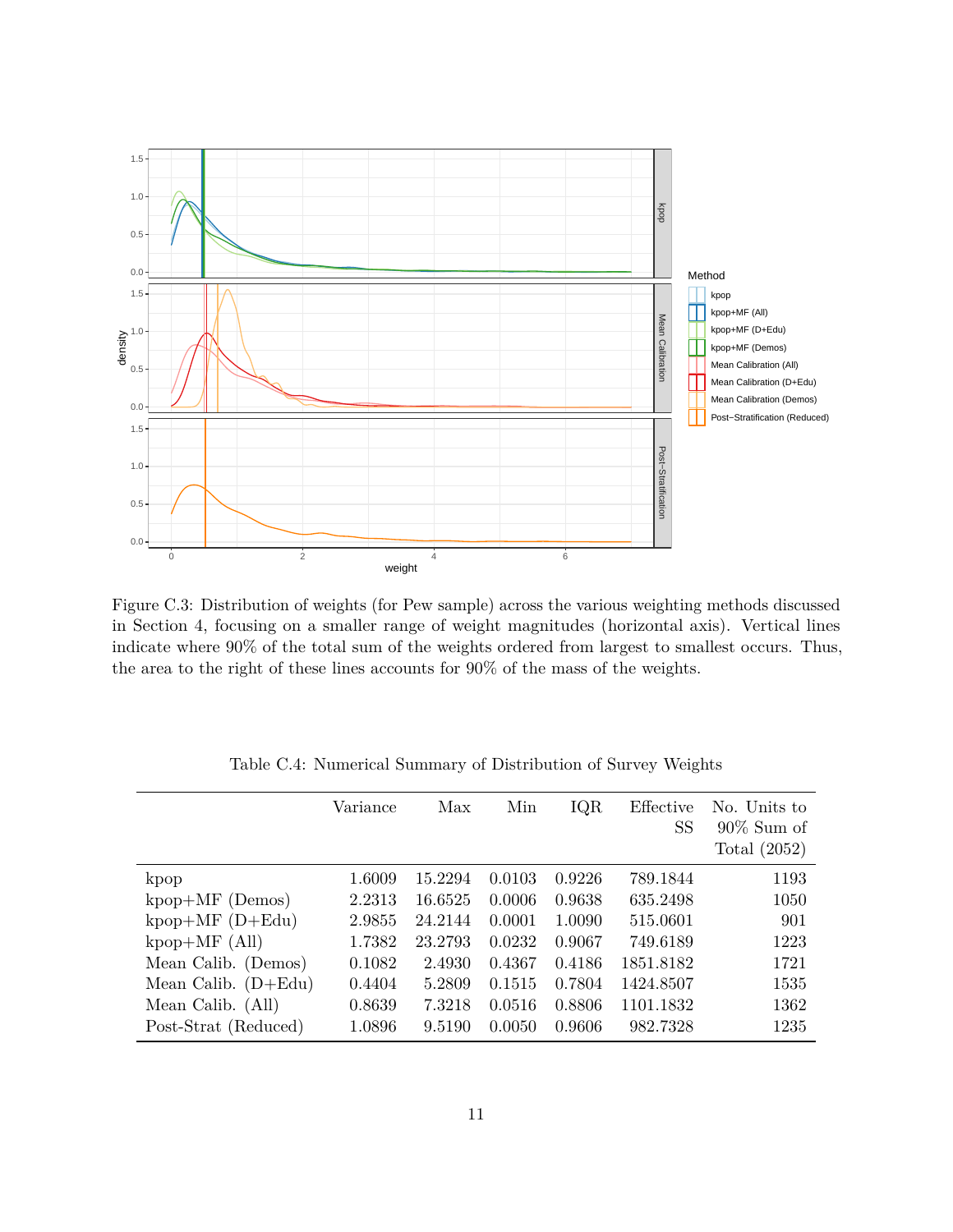Table C.5: L1 and Biasbound Results for all Kpop Methods in 2016 Election Application

|                     | IJ       | L1      | <b>Biasbound</b> | Biasbound | Biasbound |
|---------------------|----------|---------|------------------|-----------|-----------|
|                     | Original | Optimal | Original         | Optimal   | Ratio     |
| kpop                | 0.0318   | 0.0011  | 0.0446           | 0.0069    | 6.4236    |
| $kpop + MF$ (Demos) | 0.0318   | 0.0005  | 0.0446           | 0.0076    | 5.8954    |
| $kpop + MF(D+Edu)$  | 0.0318   | 0.0005  | 0.0446           | 0.0078    | 5.7174    |
| $kpop + MF (All)$   | 0.0318   | 0.0010  | 0.0446           | 0.0085    | 5.2332    |

*Note:* Original refers to the L1 and biasbound before any balancing is conducted. Optimal refers to the final L1 and biasbound after balance is conducted on the optimal number of dimensions of the left singular vectors of **K**. The biasbound ratio reports the proportion of the original biasbound to the final optimal biasbound.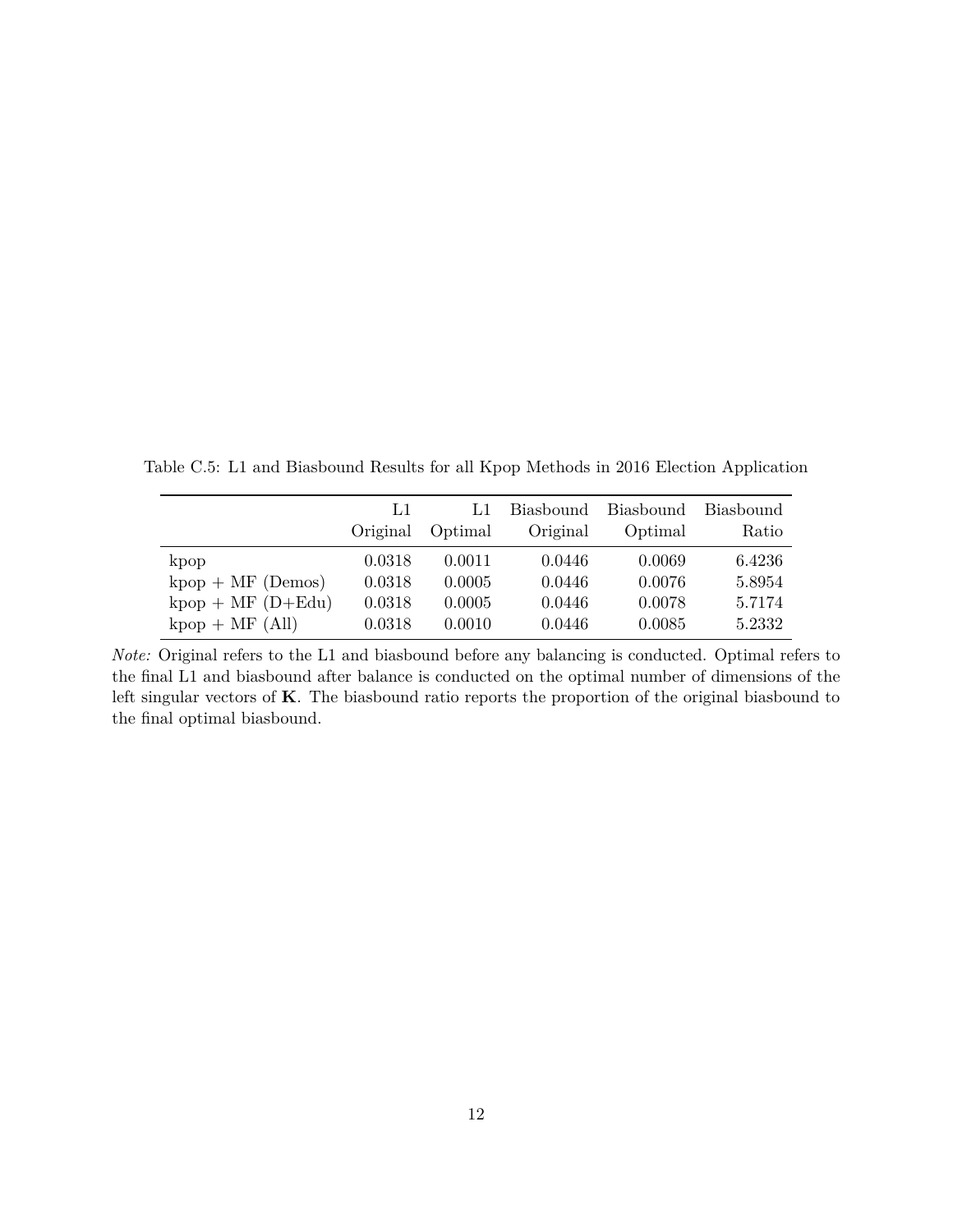## <span id="page-47-0"></span>**C.5 Performance Across a Range of** *b*

Examining results across a range of values of *b*, we first observe that once *b* becomes extremely large, we have coarsened the information in the kernel matrix to reduce essentially to a linear space such that *kpop* begins to perform very similarly to mean calibration approaches. Until we reach this point, however, *kpop* results are highly consistent across a wide range of values for *b*.

Notably, at smaller values of *b*, we see how feasibility constraints directly lead to a trade off between achieving calibration on the mean first constraints and seeking balance on the left singular vectors of **K**. Because these mean first results prioritize mean calibration on all available variables, for small values of *b*,  $kpop + MF$  struggles to find weights that additionally balance on more than the first handful of left singular vectors of **K**. The resulting estimates therefore perform similarly to mean calibration approaches.



Figure C.4: Performance of Kpop across a range of choices of *b* with and without ebalance convergence and mean first constraints. Note that mean first results append all columns of the data and prioritize first achieving mean calibration on these columns before proceeding to balance on the left singular vectors of **K**.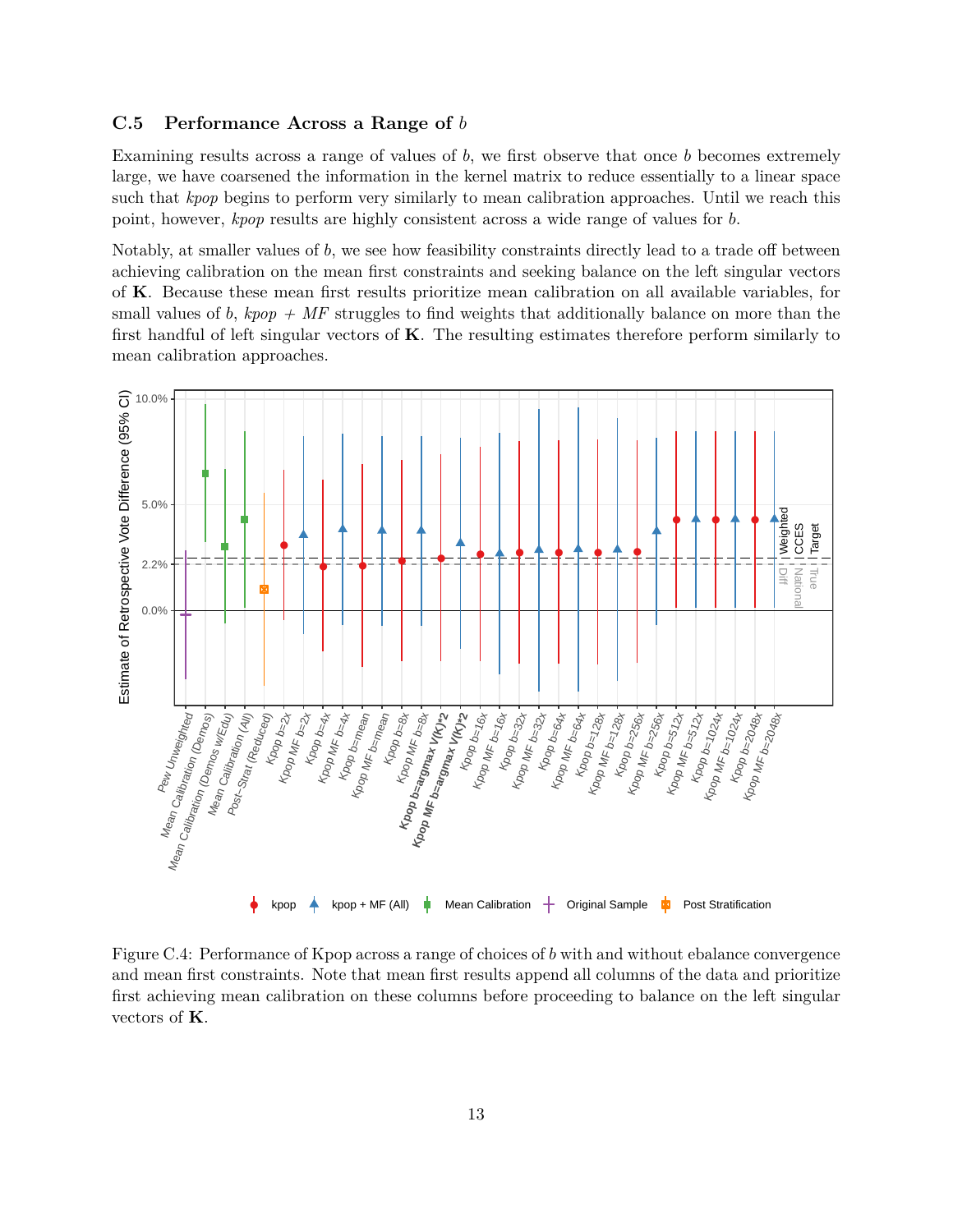## <span id="page-48-0"></span>**D Simulation evidence**

While *kpop* achieves good balance and low bias estimates in our application, we employ a simulation setting to more fully investigate performance on both bias and variability. To construct a realistic simulation, we employ the same setting above, but draw samples from the (unweighted) CCES using a model-based probability partially learned from the data, and again focusing on a modeled outcome variable (vote choice).

We describe the procedure briefly here, with extensive details and code for the simulation procedure given in Supplement [E.](#page-51-0) We first concatenate the CCES and Pew data, constructing an indicator for being in the (Pew) sample. We then use a regularized probit regression to estimate a probability of inclusion in the Pew sample for each unit. This model includes continuous age, age<sup>2</sup>, the interaction of gender and party identification, the interaction of age and party identification, and finally the interaction of race, region, party identification, and 3-way education among white voters. The simulation then proceeds by taking Bernoulli draws from the CCES data to reconstruct artificial Pew-like samples. We then construct a simulated outcome by modeling two-way vote choice in the CCES data using this same model. In so doing, we ensure that the outcome is a non-linear function of our covariates and that the correlation between the simulated outcome and sample inclusion probability will result in bias when these non-linearities are not accounted for.

We then use the same nine models described in Section [4](#page-22-0) to estimate the target population (CCES) simulated vote margin from the Pew-like samples, repeating the procedure 500 times. Results are summarized in Table [D.6](#page-49-0) and Figure [D.5.](#page-49-1) Additionally, we provide a table evaluating balance on auxiliary variables in Table [D.7.](#page-50-0) Mean calibration with the true selection model is shown not as a feasible estimator, but as an ideal oracle for benchmarking purposes. In terms of bias, besides mean calibration with the true selection model, the best performers are *kpop*, followed by the increasingly complicated *kpop + MF* models. This suggests that the *kpop* methods, even with mean calibration constraints, can accurately capture important higher-order interactions. Mean calibration on basic demographics alone, however, performs very poorly. Mean calibration with education is more successful, but still has more than four times the bias and over ten times the MSE of *kpop*. The small remaining bias of *kpop* is not surprising given the deliberate mis-specification in this example: both the sampling and outcome models are drawn from a different function space than the one represented linearly in **K**. The goal however is to greatly reduce bias by obtaining balance over a function space that can much more nearly fit *Y* , *R*, or both.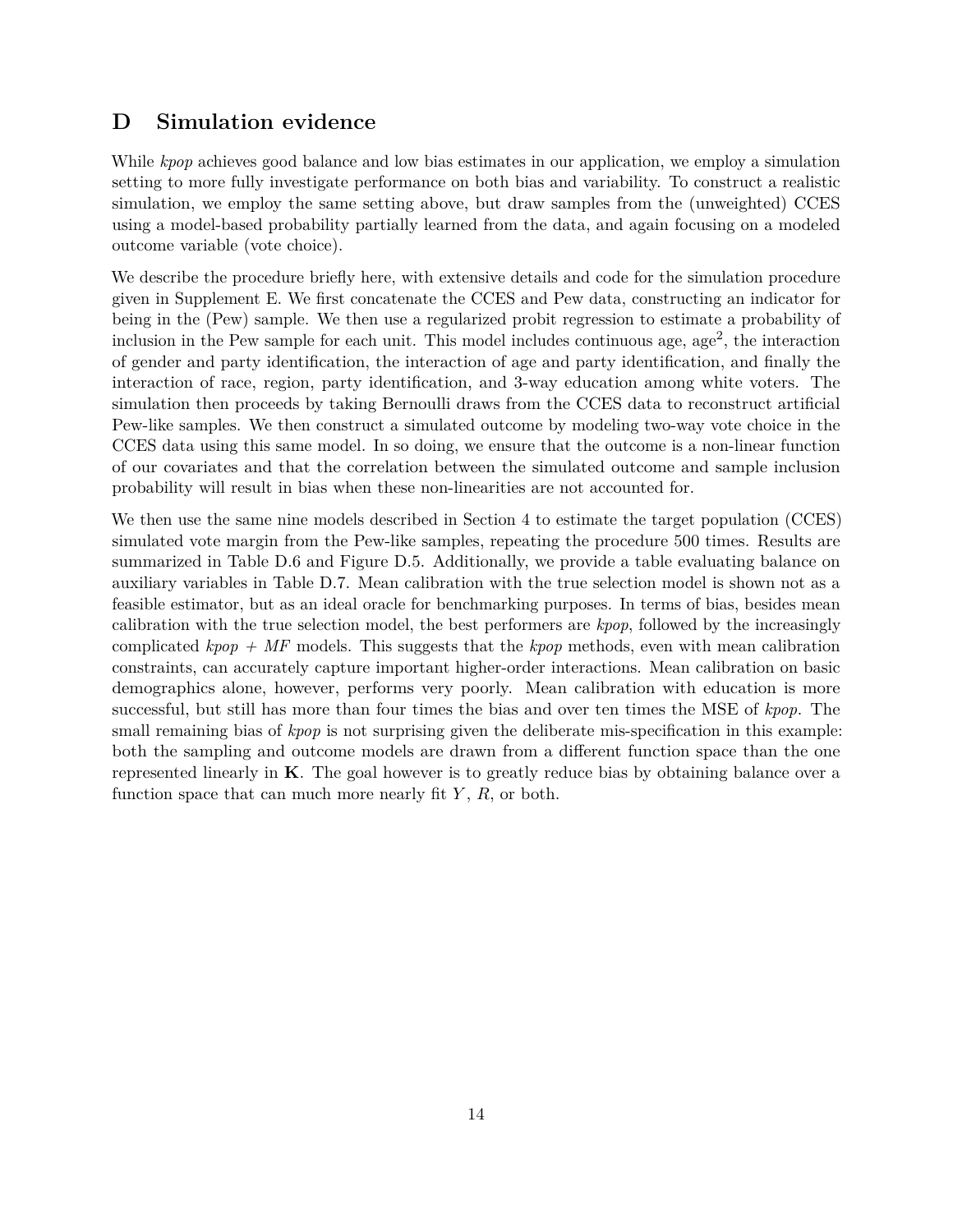<span id="page-49-1"></span>

Figure D.5: Results of the simulated analysis of 2016 vote margin, based on 510 draws of Pew-like samples from the CCES data.

<span id="page-49-0"></span>

|                                        | <b>Bias</b> | <b>SE</b> | MSE   | Bias Reduction |
|----------------------------------------|-------------|-----------|-------|----------------|
| kpop                                   | 0.02        | 0.12      | 0.01  | 1.00           |
| $kpop + MF: (Demos)$                   | 0.09        | 0.11      | 0.02  | 1.02           |
| $kpop + MF: (Demos + Edu)$             | 0.10        | 0.11      | 0.02  | 1.02           |
| $kpop + MF: (All)$                     | 0.18        | 0.12      | 0.05  | 1.04           |
| Mean Calibration: True Selection Model | $-0.07$     | 0.34      | 0.12  | 0.98           |
| Mean Calibration: (All)                | 0.50        | 0.26      | 0.32  | 1.11           |
| Mean Calibration: (Demos+Edu)          | 0.58        | 0.37      | 0.47  | 1.12           |
| Post-Stratification: (Reduc)           | 0.29        | 0.95      | 0.98  | 1.06           |
| Mean Calibration: (Demos)              | 2.01        | 0.40      | 4.20  | 1.42           |
| Unweighted                             | $-4.76$     | 1.57      | 25.15 | 0.00           |

Table D.6: Simulation Results (arranged by MSE)

*Note:* Bias, standard deviation, mean squared error, and bias reduction relative to the unweighted sample on our modeled vote outcome across 510 simulations of Pew-like draws from the CCES. Rows are arranged in order of increasing MSE.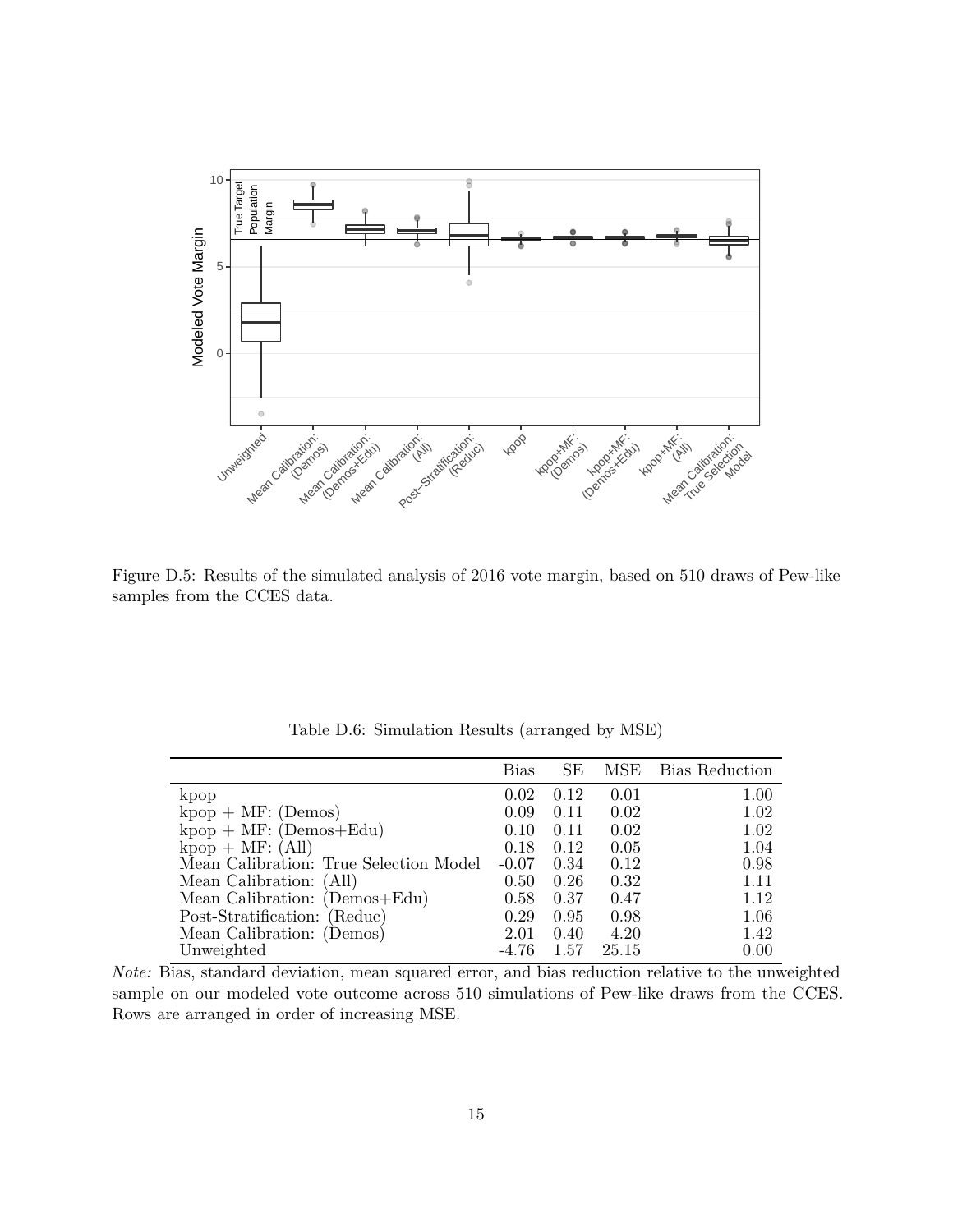<span id="page-50-0"></span>Table D.7: Simulations: Average Weighted Mean Abs Error across 510 simulations,  $b = \text{argmax}$ V(K), No Pop Weights

| Variable                            | Pew<br>Orig | kpop  | $kpop + MF$<br>(Demos) | Mean Calib:<br>(Demos) | $kpop+MF$ :<br>$(D+Edu)$ | Mean Calib:<br>$(D+Edu)$ | $kpop+MF$ :<br>(All) | Mean Calib:<br>(All) | PS<br>Reduc | Mean Calib:<br>Truth |
|-------------------------------------|-------------|-------|------------------------|------------------------|--------------------------|--------------------------|----------------------|----------------------|-------------|----------------------|
| female                              | 3.41        | 0.01  | 0.00                   | 0.00                   | 0.00                     | 0.00                     | 0.00                 | 0.00                 | 0.20        | 0.02                 |
| pid (3way)                          | 0.90        | 0.01  | 0.00                   | 0.00                   | 0.00                     | 0.00                     | 0.00                 | 0.00                 | 0.14        | 0.01                 |
| age (4way)                          | 0.65        | 0.01  | 0.00                   | 0.00                   | 0.00                     | 0.00                     | 0.00                 | 0.00                 | 0.42        | 0.63                 |
| race/ethnicity                      | 0.17        | 0.02  | 0.00                   | 0.00                   | 0.00                     | 0.00                     | 0.00                 | 0.00                 | 1.12        | 0.00                 |
| region                              | 0.29        | 0.00  | 0.00                   | 0.00                   | 0.00                     | 0.00                     | 0.00                 | 0.00                 | 0.45        | 0.00                 |
| educ(6way)                          | 0.70        | 0.00  | 0.00                   | 0.72                   | 0.00                     | 0.00                     | 0.00                 | 0.00                 | 0.33        | 0.01                 |
| income $(6way)$                     | 0.16        | 0.00  | 0.00                   | 0.14                   | 0.00                     | 0.02                     | 0.00                 | 0.00                 | 0.43        | 0.04                 |
| born                                | 0.09        | 0.02  | 0.03                   | 0.50                   | 0.03                     | 0.13                     | 0.00                 | 0.00                 | 2.29        | 0.11                 |
| relig(5way)                         | 0.19        | 0.01  | 0.02                   | 0.04                   | 0.02                     | 0.02                     | 0.00                 | 0.00                 | 0.26        | 0.03                 |
| $pid \times$ race                   | 0.16        | 0.00  | 0.00                   | 0.04                   | 0.00                     | 0.04                     | 0.01                 | 0.04                 | 0.12        | 0.00                 |
| $educ \times pid$                   | 0.27        | 0.00  | 0.00                   | 0.26                   | 0.00                     | 0.05                     | 0.00                 | 0.05                 | 0.03        | 0.01                 |
| $educ \times pid \times race$       | 0.05        | 0.00  | 0.00                   | 0.05                   | 0.00                     | 0.02                     | 0.00                 | 0.02                 | 0.02        | 0.00                 |
| $race \times educ \times re$        | 0.03        | 0.00  | 0.00                   | 0.03                   | 0.00                     | 0.01                     | 0.00                 | 0.01                 | 0.01        | 0.00                 |
| $educ \times white$                 | 1.43        | 0.06  | 0.05                   | 1.44                   | 0.04                     | 0.39                     | 0.07                 | 0.39                 | 0.76        | 0.01                 |
| midwest $\times$ white $\times$ edu | 0.32        | 0.02  | 0.00                   | 0.15                   | 0.00                     | 0.08                     | 0.02                 | 0.08                 | 0.34        | 0.00                 |
| $midx \text{ and } x$ race          | 0.08        | 0.00  | 0.00                   | 0.02                   | 0.00                     | 0.01                     | 0.00                 | 0.01                 | 0.02        | 0.00                 |
| $\rm{age}^2$                        | 126.41      | 13.41 | 11.76                  | 14.54                  | 11.66                    | 11.69                    | 10.58                | 11.46                | 40.65       | 36.16                |

*Note:* Absolute error in the distribution of categorical variables, weighted by the target population proportion for each level. Gray numbers indicate the variable was included as a calibration constraint, and so imbalances very near zero are expected. Note that all interactions with education us a three-way education coding.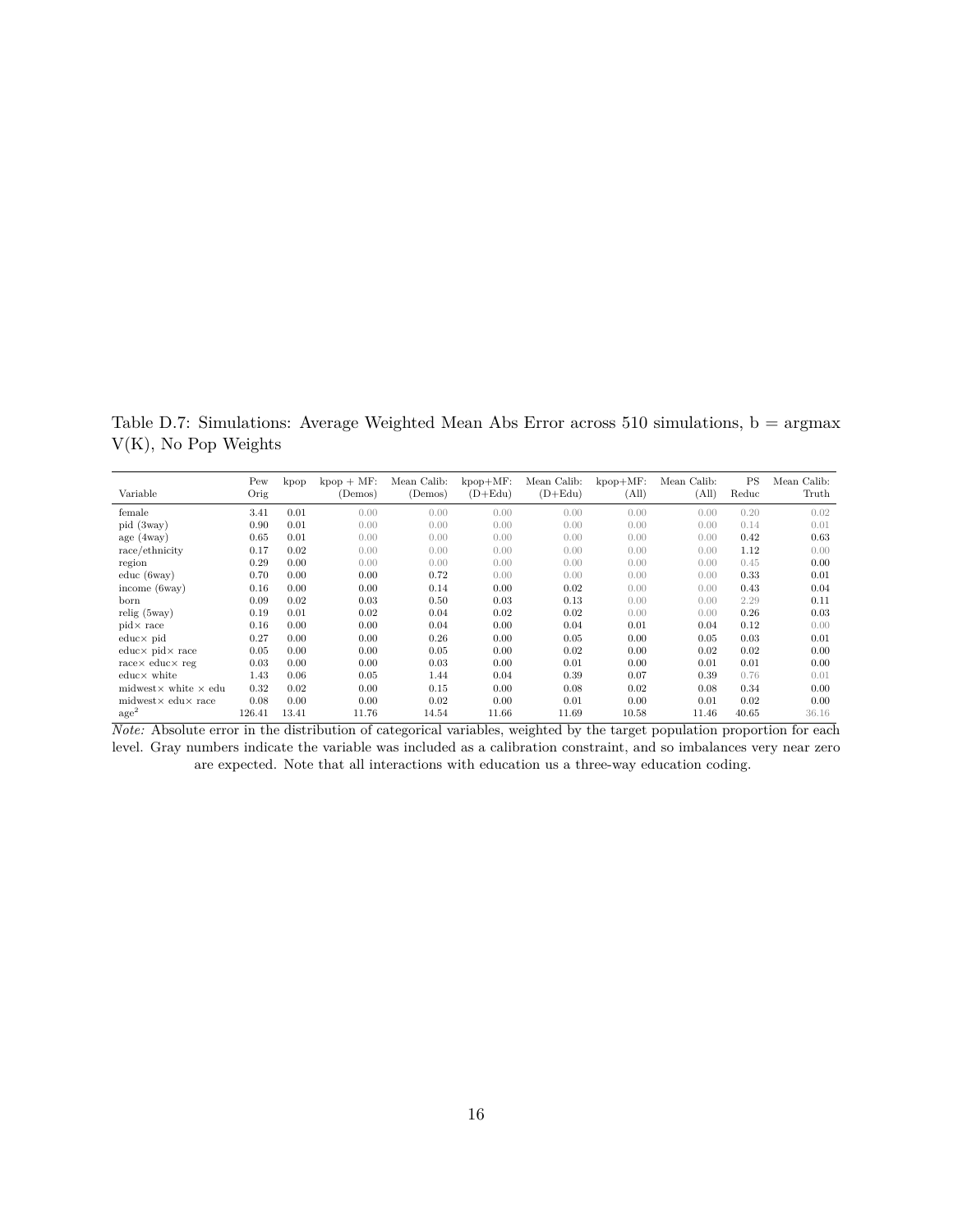## <span id="page-51-0"></span>**E Simulations Code**

In Section [D](#page-48-0) we briefly described our simulation study. In this section of the supplementary materials we describe the simulations in more detail and provide replication code.

```
set.seed(9345876)
library(MASS)
library(tidyverse)
library(survey)
library(kbal)
library(parallel)
library(knitr)
library(kableExtra)
library(glmnet)
library(caret)
###### SET PARAMS ###############
set.seed(9345876)
path_data= "/Users/Ciara/Dropbox/kpop/Updated/application/data/"
#run sims with or without population weights
POPW = FALSE
#parameters for parallel
cores_saved = 23
nsims = (detectCores()-cores_saved)*20
#ebalance parameters
tolerance = 1e-4maxit = 500#for runtime, increment searched dimensions of svd(K) by 5 and set min and max start poitns
increment = 5min\_num\_dims = 140max_nnum\_dims = 500#if want to load simulations and run only results
eval_sims = FALSE
```
First, we define the models used in the raking and post-stratification function.

###################### Formulas for Non Kpop Methods################ formula\_rake\_demos\_noeduc <- **~**recode\_age\_bucket **+** recode\_female **+** recode\_race **+** recode\_region **+** recode\_pid\_3way formula\_rake\_demos\_weduc <- **~**recode\_age\_bucket **+** recode\_female **+** recode\_race **+** recode\_region **+** recode\_educ\_3way **+** recode\_pid\_3way formula\_rake\_all\_vars <- **~**recode\_age\_bucket **+** recode\_female **+** recode\_race **+** recode\_region **+** recode\_pid\_3way **+** recode\_educ **+** recode\_income\_5way **+** recode\_relig\_6way **+** recode\_born **+** recode\_attndch\_4way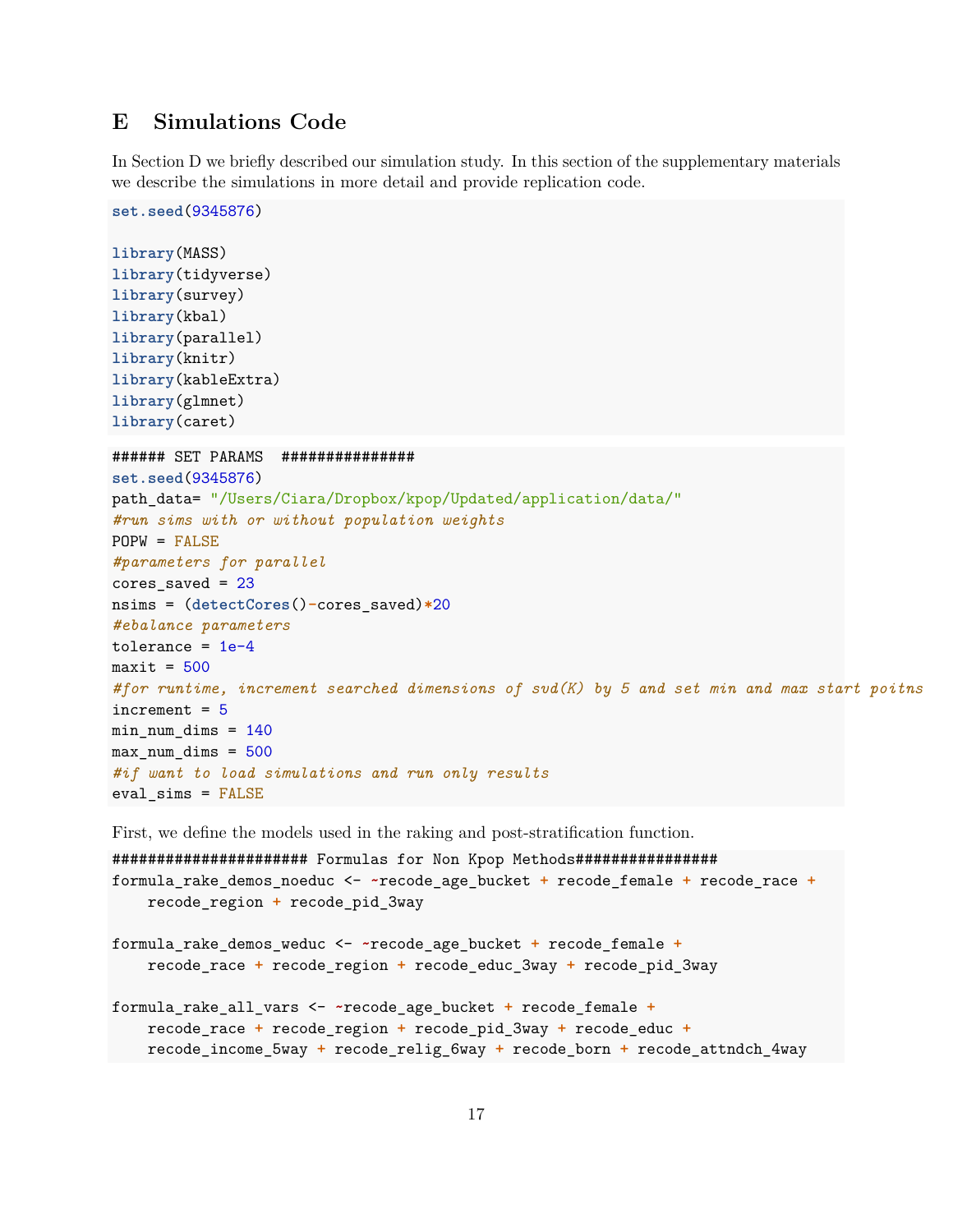```
formula_ps <- ~recode_age_3way + recode_female + recode_race +
   recode_region + recode_educ_wh_3way + recode_pid_3way
formula_ps_reduc <- ~recode_age_3way + recode_female +
   recode_race + recode_region + recode_pid_3way +
   recode_income_3way + recode_born + recode_educ_wh_3way
#let's coarsen income and religion and attend church for all:
formula_ps_all <- ~recode_age_3way + recode_female +
   recode_race + recode_region + recode_pid_3way + recode_educ_3way +
   recode_income_3way + recode_relig_6way + recode_born + recode_attndch_bin
```
Next, we define our selection model. This is the formula passed to our lasso logistic regression below which models Pew sample selection. We use this model to create simulated selection probability for CCES units. We use this probability vector to sample bernoulli draws from the CCES creating Pew-like samples for the simualtions.

```
#### (4) Selection model (also rake_demo_truth)
selection_model = as.formula(~recode_female:recode_pid_3way +
                               recode_age:recode_pid_3way +
                               recode_pid_race +
                               recode_race_reg_wh_educ +
                               recode_educ_wh_3way +
                               poly(recode_age, 3))
```
And, finally, we create some helpful functions for estimation.

```
create targets <- function (target design, target formula) {
   target_mf <- model.frame(target_formula, model.frame(target_design))
   target_mm <- model.matrix(target_formula, target_mf)
   wts <- weights(target_design)
   return(colSums(target_mm * wts) / sum(wts))
}
### Post-stratification function
## For now assumes that strata variable is already created and in
## the data set and called "strata"
postStrat <- function(survey, pop_counts, pop_w_col, strata_pass) {
    survey_counts <- survey %>%
        group_by(!!as.symbol(strata_pass)) %>%
        summarize(n = n()) %>%
        ungroup() %>%
        mutate(w_survey = n / sum(n))pop_counts <- pop_counts %>%
```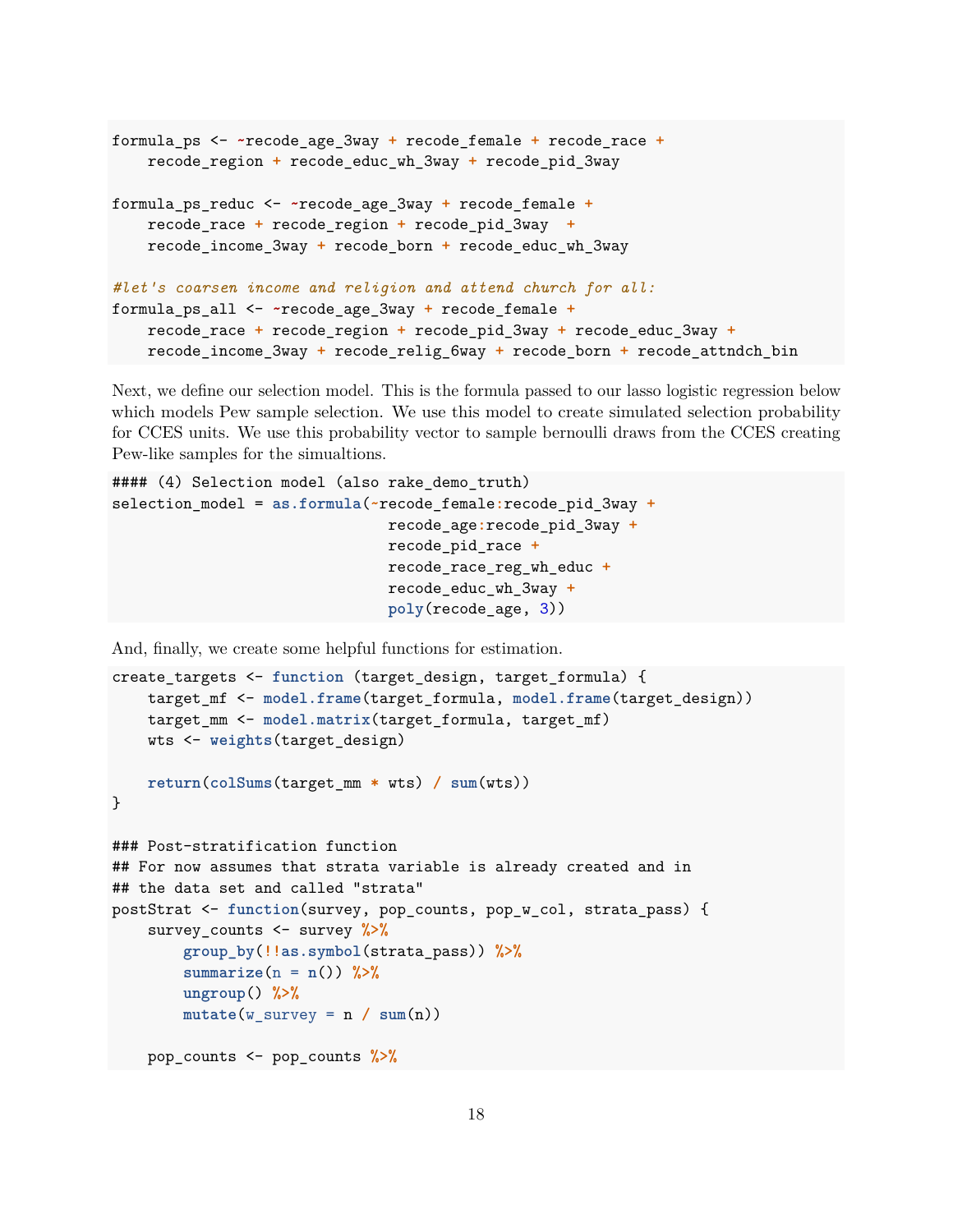```
rename(w_pop = matches(pop_w_col))
    post_strat <- pop_counts %>%
        left_join(survey_counts, by = strata_pass) %>%
        filter(!is.na(w_survey)) %>%
        ## Normalizes back to 1 after dropping
        ## empty cells
        mutate(w\_pop = w\_pop * 1/sum(w\_pop),w = w_pop / w_survey) %>%
        dplyr::select(!!as.symbol(strata_pass), w)
    survey <- survey %>%
        left_join(post_strat)
    return(survey)
}
est_mean <- function(outcome, design) {
  svymean(as.formula(paste0("~", outcome)), design, na.rm = TRUE)[1]
}
var_K= function(b, n_d, diag_length){
 d <- n_d[,1] %>% pull()
 n_d <- as.vector(n_d[,2] %>% pull())
  #removing diagonal 0's from consideration
 n_d[1] <- n_d[1] - diag_length
 p_d <- n_d/ sum(n_d)
 mean_k = sum(exp(-1*d/b)*p_d)var_k = \text{sum}((exp(-1*d/b) - mean_k)^2 * p_d)return(var_k)
}
```
## **E.1 Data**

Following our application, we use the Pew study described in Section [4.1](#page-23-0) of the manuscript. We define the target population using the 2016 CCES, with the same restrictions described in Section [4.1,](#page-23-0) weighted using the commonweight\_vv\_post.

```
############# Load Data #####################
#these data have been cleaned already see app_modeled for how it was done
## Load Pew
pew <- readRDS(paste0(path_data, "pew_lasso_061021.rds"))
### Load Target Data
cces <- readRDS(paste0(path_data, "cces_lasso_061021.rds"))
```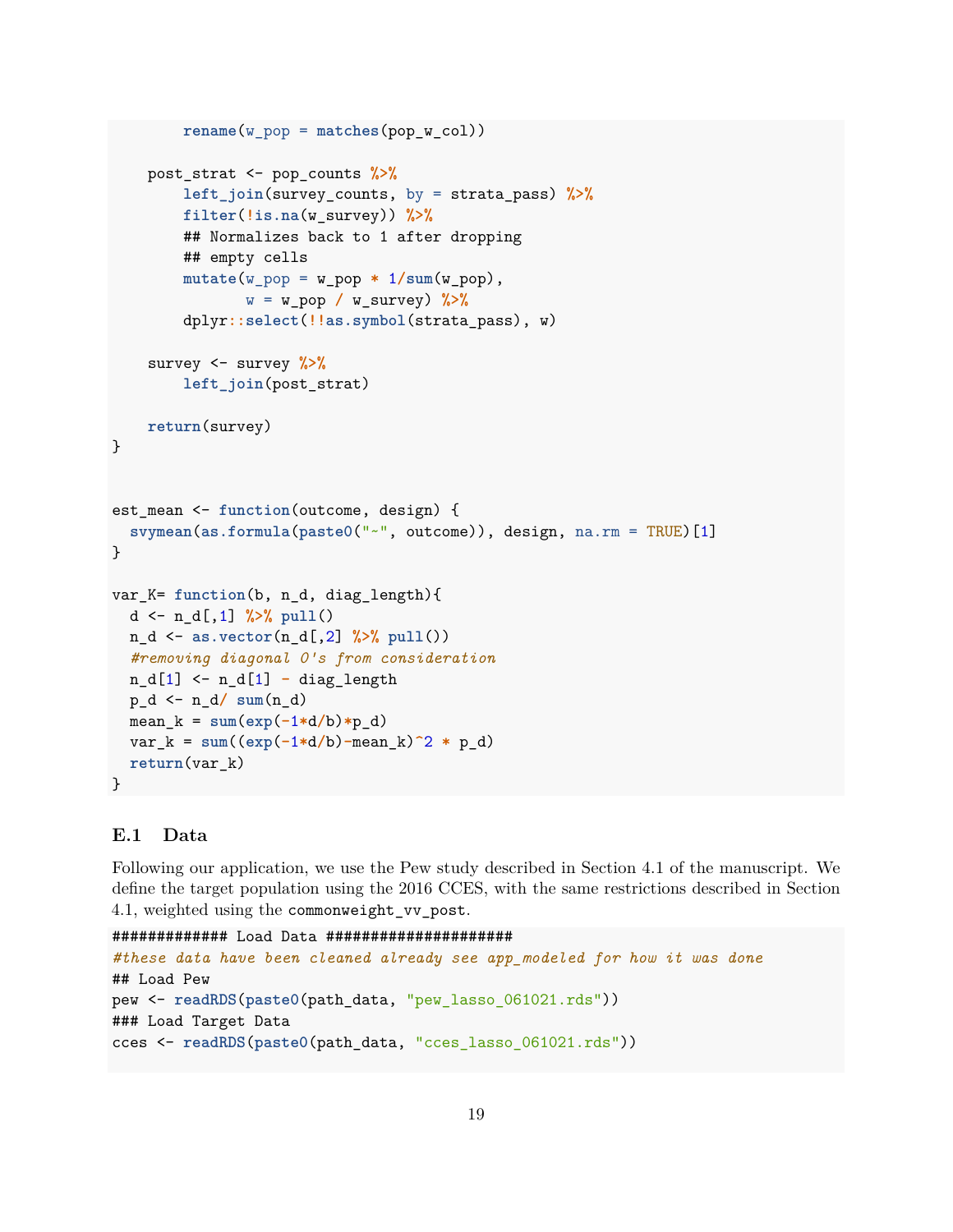```
######### Make STRATA variable in CCES and Pew for different PS specifications ############
cces <- bind_cols(cces, cces %>%
                      unite("strata", all.vars(formula_ps), remove = FALSE) %>%
                      unite("strata_reduc", all.vars(formula_ps_reduc),
                            remove = FALSE) %>%
                      unite("strata_all", all.vars(formula_ps_all)) %>%
                      dplyr::select(strata, strata_reduc, strata_all))
pew <- bind_cols(pew, pew %>%
                     unite("strata", all.vars(formula_ps), remove = FALSE) %>%
                     unite("strata_reduc", all.vars(formula_ps_reduc),
                           remove = FALSE) %>%
                     unite("strata_all", all.vars(formula_ps_all)) %>%
                     dplyr::select(strata, strata_reduc, strata_all))
```
### **E.2 Generate Sampling Probabilities**

In an effort to simulate a data generating process similar to our application, we create a sampling probability that resembles the relationship between the Pew study and the weighted CCES. This means our sampling probabilities,  $\pi_i$  are modeled as:

$$
\pi_i = \text{logit}^{-1} [\alpha + \beta_j (\text{gender} \times \text{PID})_j +
$$
  
\n
$$
\beta_k (\text{age} \times \text{PID})_k +
$$
  
\n
$$
\beta_l (\text{educ} \times \text{white})_l +
$$
  
\n
$$
\beta_m (\text{race} \times \text{region} \times (\text{educ} \times \text{white}))_m +
$$
  
\n
$$
\gamma \text{age} + \gamma_2 (age^2) + \gamma_3 (age^3)]
$$
\n(22)

where specifically, the term (race  $\times$  region  $\times$  (educ  $\times$  white)) is an interaction of region and race among non-white respondents and an interaction of region and three way education among white voters.

We construct the coefficients by:

- 1. Run a regularized logitic model, using the CCES weights, using the selection model defined above.
- 2. Select the value of the regularization parameter  $\lambda$  through 10-fold cross-validation. We use the value that is within one standard error of the minimum cross-validation error.
- 3. Project this model onto the CCES data, again using the CCES weights, to get sample selection probabilities for each CCES unit.

```
##################### LASSO: Selection #############################
# Stack data with S = 1 indicating Pew
stack_data <- data.frame(bind_rows(pew, cces),
                         S = c(rep(1, nrow(pew)), rep(0, nrow(cces))))
```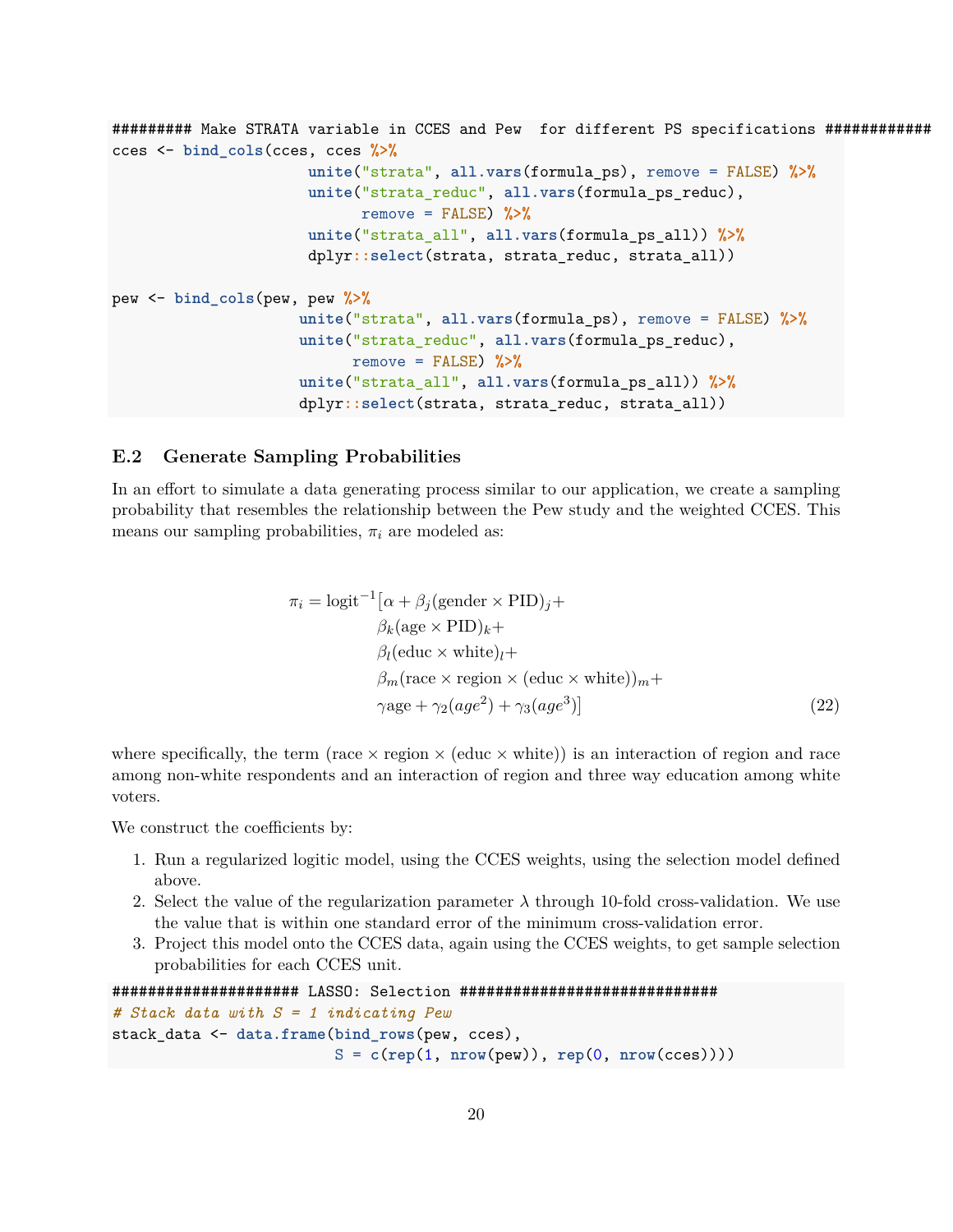```
#build data
mod <- model.matrix(selection_model, data = stack_data)
## Remove columns where Pew missing strata (none but good check)
mod <- mod[, apply(mod[stack_data$S == 1, ], 2, sum) != 0]
## Remove columns where CCES missing Strata
mod <- mod[, apply(mod[stack_data$S == 0, ], 2, sum) != 0]
#Run lambda from 10 fold default CV
#Note: had to remove the intercept in mod and have glmnet add it back
#other wise even with intercept false it was adding two intercepts
lasso_lambda <- cv.glmnet(x= mod[,-1],
                          y = as.matrix(stack_data$S),
                          alpha = 1,
                          family = "binomial",
                          intercept = TRUE)
lasso_include <- glmnet(x= mod[,-1],
                        y = as.matrix(stack_data$S),
                        alpha = 1,
                        lambda = lasso_lambda$lambda.min,
                        weights = if(POPW){ c(rep(1, nrow(pew)),
                                               cces$commonweight_vv_post)} else {NULL},
                        family = "binomial",
                        intercept = TRUE)
#take a look at coefs
lasso_include_coefs <- coef(lasso_include)
res <- as.matrix(lasso_include_coefs)
#View(res)
#how many regularized?
sum(lasso_include_coefs == 0)/ncol(mod)
## [1] 0.2741935
## Getting Selection Probability
#probability of being in pew for cces
lasso_pinclude = predict(lasso_include,
                         s= lasso_lambda$lambda.min,
                         type = "response",
                         newx = mod[stack_data$S == 0,-1])
p_include <- lasso_pinclude
#this will be roughly our sample size in the simulations
sum(p_include)
```
## [1] 1946.247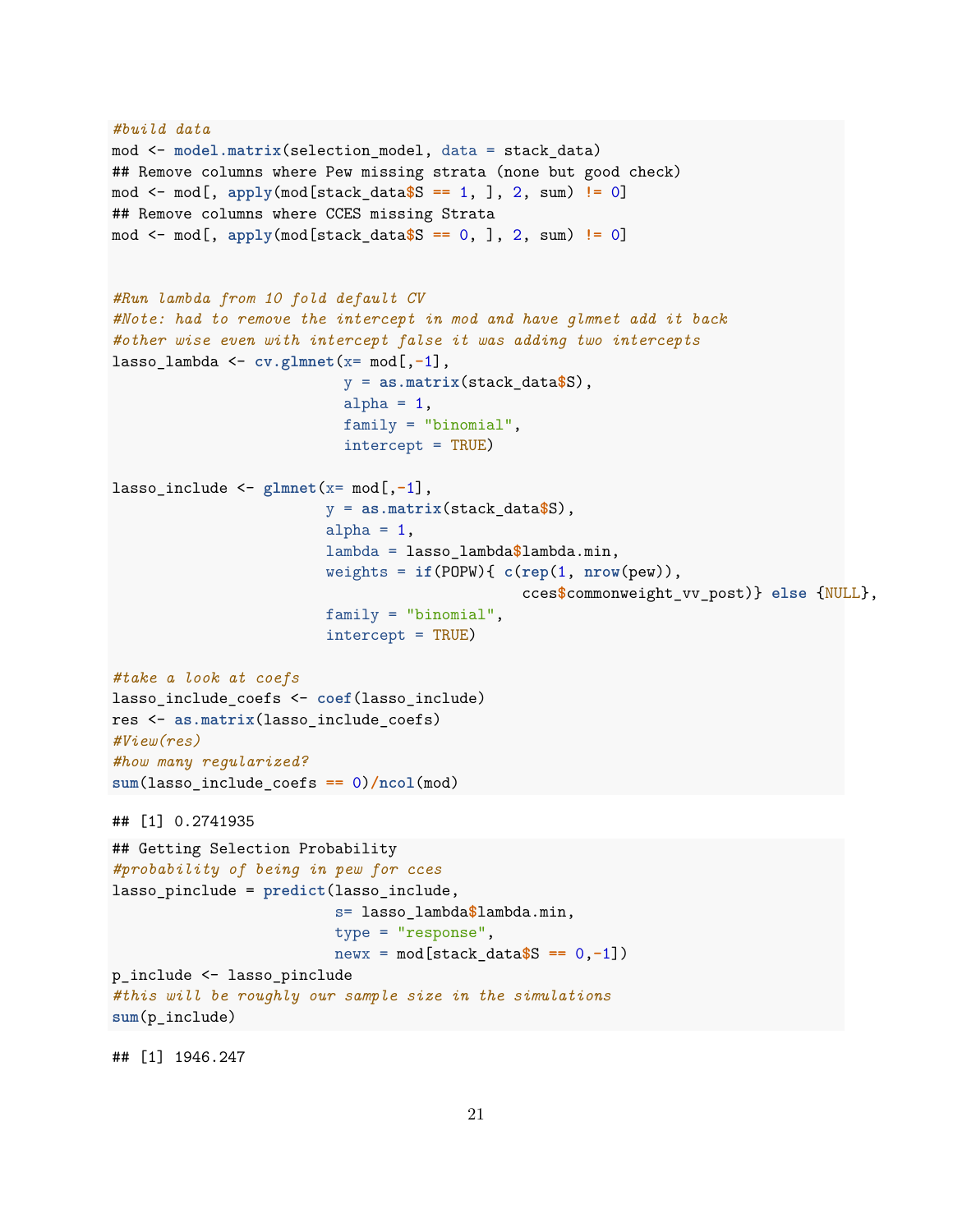```
########### Examine Sampling Inclusion Results
mean(p_include); max(p_include); min(p_include)
## [1] 0.04331539
## [1] 0.2255599
## [1] 0.01279477
#correlation with outcome
cor(cces$diff_cces_on_cces, p_include)
\# \# \qquad \qquad \qquad \qquad \qquad \qquad \qquad \qquad \qquad \qquad \qquad \qquad \qquad \qquad \qquad \qquad \qquad \qquad \qquad \qquad \qquad \qquad \qquad \qquad \qquad \qquad \qquad \qquad \qquad \qquad \qquad \qquad \qquad \qquad \qquad
```
## [1,] -0.1673515

We see that sampling probabilities are bounded away from 0 and 1, and that the mean response rate is close to what we typically see in surveys (i.e. around 5%).

## **E.3 Simulations**

The target population is constant across simulations, so we first create the population targets for raking and post-stratification.

```
#################### Targets ###################
```

```
if(POPW) {
  cces_svy <- svydesign(ids = ~1, weights = ~commonweight_vv_post, data = cces)
} else {
  cces_svy <- svydesign(ids = ~1, data = cces)
}
## Warning in svydesign.default(ids = ~1, data = cces): No weights or probabilities
## supplied, assuming equal probability
targets_rake_demos_noeduc <- create_targets(cces_svy,
                                            formula_rake_demos_noeduc)
targets_rake_demos_weduc <- create_targets(cces_svy, formula_rake_demos_weduc)
targets_rake_all_vars <- create_targets(cces_svy,
                                        formula_rake_all_vars)
targets_demo_truth <- create_targets(cces_svy, selection_model)
## Make table of Population Counts for post-stratification for manual ps function
cces_counts <- cces %>%
  group_by(strata) %>%
  summarize(n = if(!POPW) {n()} else {sum(commonweight_vv_post, na.rm = TRUE)}) %>%
 ungroup() %>%
 mutate(w = n / sum(n, na.m = TRUE))cces_reduc_counts <- cces %>%
```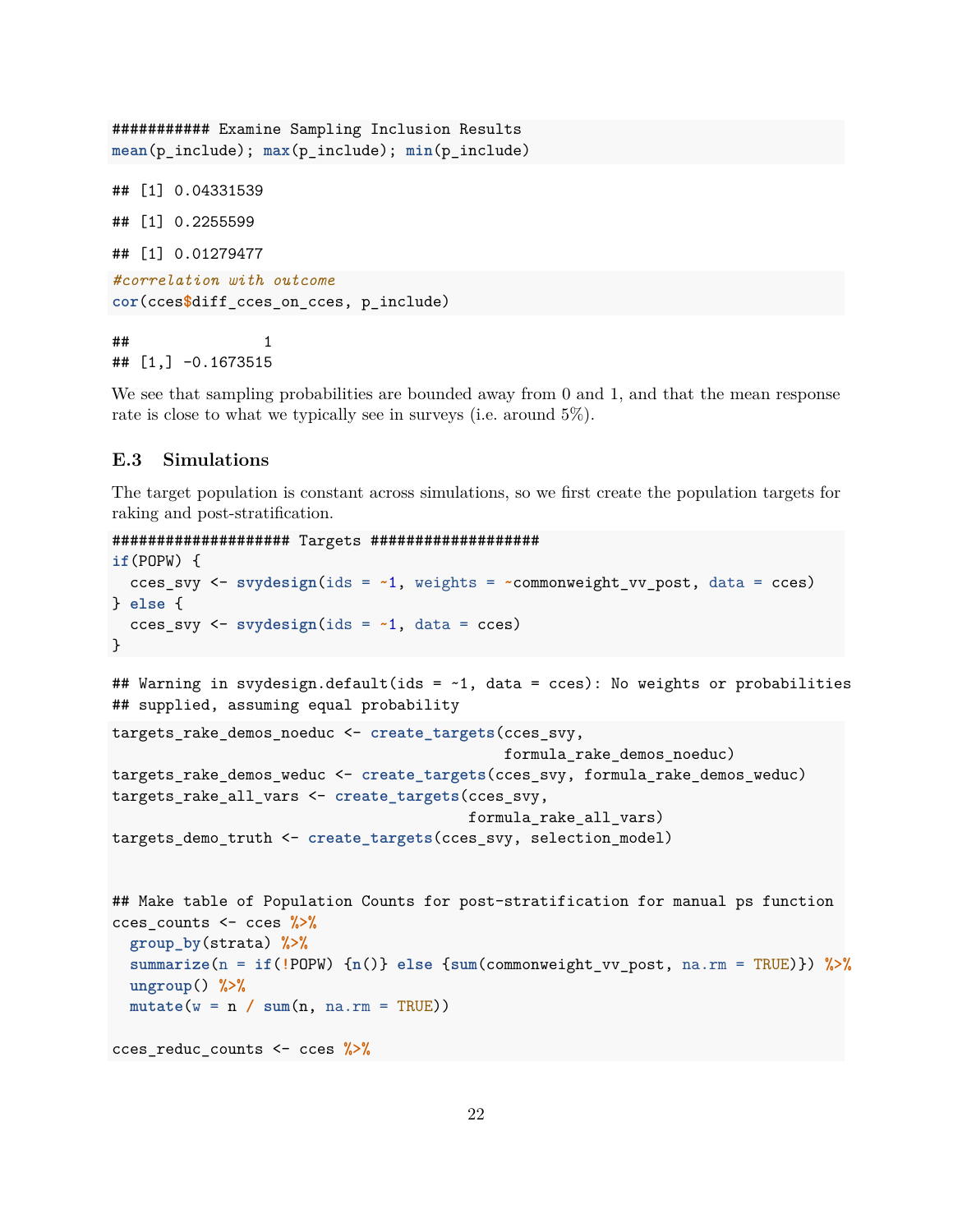```
group_by(strata_reduc) %>%
 summarize(n = if(!POPW) {n()} else {sum(commonweight_vv_post, na.rm = TRUE)}) %>%
 ungroup() %>%
 mutate(w_reduc = n / sum(n, na.rm = TRUE))
cces_all_counts <- cces %>%
 group_by(strata_all) %>%
 summarize(n = if(!POPW) {n()} else {sum(commonweight_vv_post, na.rm = TRUE)}) %>%
 ungroup() %>%
 mutate(w_a11 = n / sum(n, na.rm = TRUE))
```
In each simulation, we do the following:

- 1. Create a simulated survey sample of respondents using the sampling probability  $(\pi_i, \mathbf{p\_include})$ defined above. We estimate the unweighted margin.
- 2. Run the following five survey weighting models:
	- rake\_demos\_noeduc: Raking on the margins of: recode\_age\_bucket, recode\_female, recode race, recode region, recode pid 3way.
	- rake\_demos\_weduc: Raking on the margins of: recode\_age\_3way, recode\_female, recode\_race, recode\_region, recode\_pid\_3way, recode\_educ\_3way.
	- rake\_all: Raking on the margins of: recode\_age\_3way, recode\_female, recode\_race, recode\_region, recode\_pid\_3way, recode\_educ, recode\_income\_5way, recode\_relig\_6way, recode\_born, recode\_attndch\_4way
	- post\_stratification: Post-stratification on intersectional strata of: recode\_age\_3way, recode\_female, recode\_race, recode\_region, recode\_pid\_3way, recode\_income\_3way, recode\_born, recode\_educ\_wh\_3way.
	- rake\_truth: Raking on the true selection model.
- 3. Run kpop methods:
	- kpop  $(X \text{ matrix given all available variables as described in } C.1),$  $(X \text{ matrix given all available variables as described in } C.1),$  $(X \text{ matrix given all available variables as described in } C.1),$
	- kpop+MF (Demos) (same X matrix, with additional MF constraints on the variables in rake demos noeduc)
	- kpop+MF (Demos + Edu) (same X matrix, with additional MF constraints on the variables in rake demos weduc)
	- kpop+MF (All) (same X matrix, with additional MF constraints on the variables in rake\_all)
- 4. Record weighted outcome estimates as well as margins across a large number of variables and interactions. Recall that the outcome of interest is restrospective vote difference  $p(D) - p(R)$ as described in [4.1](#page-23-0) and [C.2.](#page-42-0)

## ########################### RUN SIMS ##################################

#### *#save mem*

```
rm(pew, lasso_pinclude, lasso_include,lasso_lambda,
   stack_data, mod)
```
margins\_formula <- **~**recode\_vote\_2016 **+**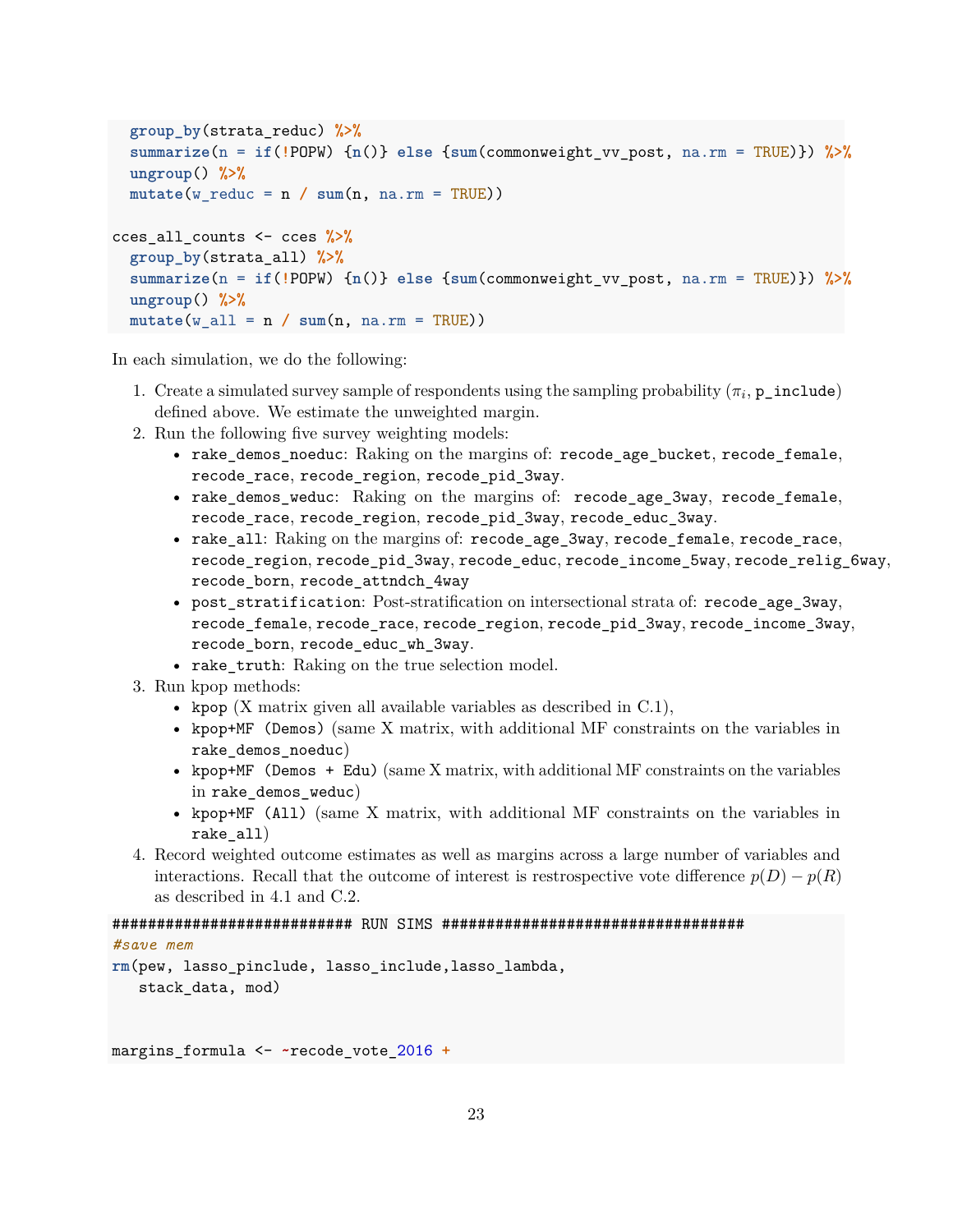```
mod_cces_on_cces_pR + mod_cces_on_cces_pD + mod_cces_on_cces_pO+
 diff_cces_on_cces + margin_cces_on_cces +
 recode_pid_3way +
 recode_female + recode_race +recode_region + recode_educ + recode_relig_6way +
 recode_born + recode_attndch_4way + recode_income_5way +
 recode_age_bucket + recode_age + recode_agesq + recode_agecubed + recode_age_factor +
 recode_race_educ_reg + recode_educ_wh_3way +
 recode_educ_pid_race +
 recode_pid_race +
 recode_educ_pid +
 recode_midwest_edu_race +
 recode_midwest_wh_edu
system.time({
 sims <- mclapply(1:nsims, function(nsim) {
    cat(paste("===================== SIM:",nsim,
              "======================== \n"))
   sample <- rbinom(nrow(cces), 1, p_include)
   survey_sim <- cces[sample == 1, ]
   survey design \leq suppressWarnings(svydesign(ids = \sim1, data = survey sim))
   ############################################
   ## Unweighted estimate
   ############################################
   unweighted <- est_mean("diff_cces_on_cces", survey_design)
   ############################################
   ## Sample size
   ############################################
   n <- sum(sample)
   ############################################
   ## Raking on demographics (no education)
   ############################################
   rake_demos_noeduc_svyd <- calibrate(design = survey_design,
                                        formula = formula_rake_demos_noeduc,
                                        population = targets rake demos noeduc,
                                        calfum = "raking")rake_demos_noeduc <- est_mean("diff_cces_on_cces", rake_demos_noeduc_svyd)
    ############################################
   #### Raking on demographics (with education)
```

```
24
```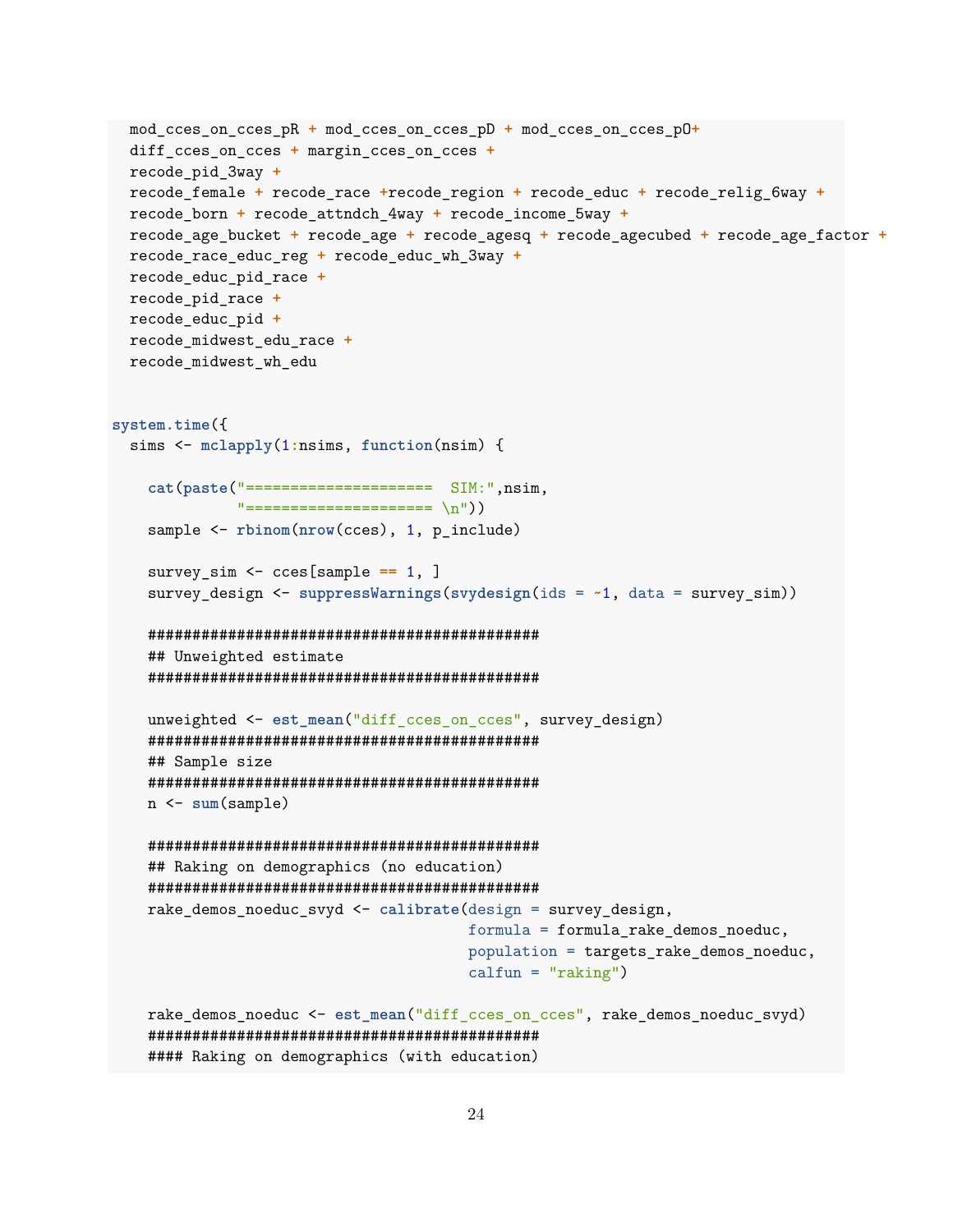```
############################################
rake_demos_weduc_svyd <- calibrate(design = survey_design,
                                   formula = formula_rake_demos_weduc,
                                   population = targets_rake_demos_weduc,
                                   calfun = "raking")
rake_demos_weduc <- est_mean("diff_cces_on_cces", rake_demos_weduc_svyd)
############################################
#### Raking on everything
############################################
rake_all_svyd <- calibrate(design = survey_design,
                           formula = formula_rake_all_vars,
                           population = targets_rake_all_vars,
                           calfum = "raking")rake_all <- est_mean("diff_cces_on_cces", rake_all_svyd)
############################################
## Post-stratification: Old Formula
############################################
post_stratification_svyd = svydesign(~1, data = postStrat(survey_sim,
                                                          cces_counts, "w",
                                                          strata_pass = "strata"),
                                     weights = -w)
post_stratification <- est_mean("diff_cces_on_cces", post_stratification_svyd)
############################################
## Post-stratification: Reduced
############################################
post_strat_reduc_svyd = svydesign(~1, data = postStrat(survey_sim,
                                                       cces_reduc_counts, "w_reduc",
                                                       strata_pass = "strata_reduc"),
                                  weights = -wpost_strat_reduc <- est_mean("diff_cces_on_cces", post_strat_reduc_svyd)
############################################
## Post-stratification: All
############################################
post_strat_all_svyd = svydesign(~1, data = postStrat(survey_sim,
                                                     cces_all_counts, "w_all",
```

```
25
```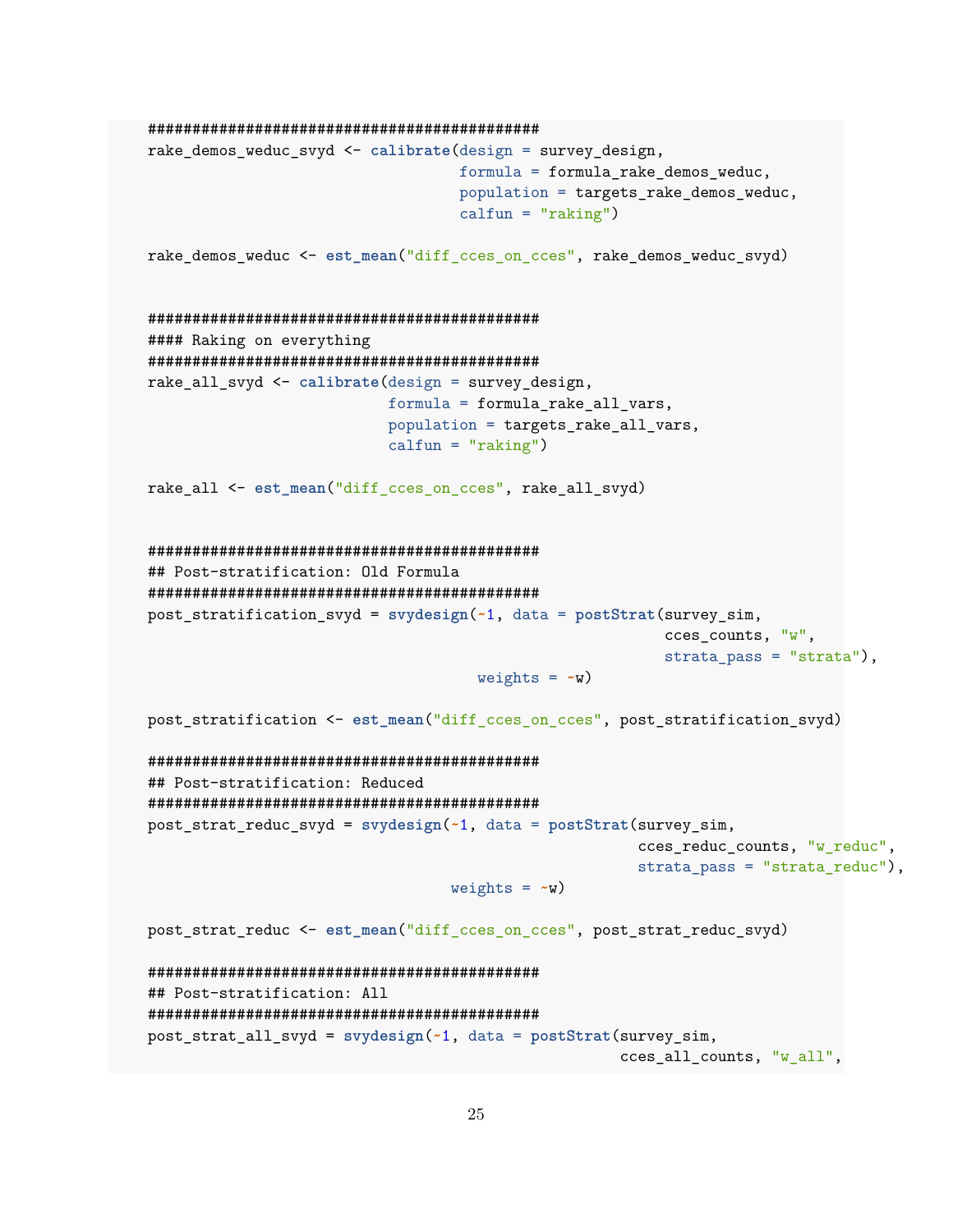```
strata_pass = "strata_all"),
                                  weights = -w)
  post_strat_all <- est_mean("diff_cces_on_cces", post_strat_all_svyd)
  ############################################
  #### Raking on true model
  ############################################
  #very messy error catching for the moment just a stop gap to see how things look
  rake_truth_svyd <- try(calibrate(design = survey_design,
                                   formula = selection_model,
                                   population = targets_demo_truth,
                                   calfun = "raking",
                                   epsilon = .009), silent = T)
    rake_truth <- est_mean("diff_cces_on_cces", rake_truth_svyd)
    truth_margins = svymean(margins_formula, rake_truth_svyd)
  ############################################
 ## Kpop: Categorical Data + b = argmax V(K)
 ############################################
# Select the covariates for use in Kbal: updated cat data no cont age
#one-hot coded for cat kernel
kbal_data <- bind_rows(survey_sim %>% dplyr::select(recode_age_bucket,
                                                    recode_female,
                                                    recode_race,
                                                    recode_region,
                                                    recode_pid_3way,
                                                    recode_educ,
                                                    recode_income_5way,
                                                    recode_relig_6way,
                                                    recode_born,
                                                    recode_attndch_4way),
                       cces %>% dplyr::select(recode_age_bucket,
                                              recode_female,
                                              recode_race,
                                              recode_region,
                                              recode_pid_3way,
                                              recode_educ,
                                              recode_income_5way,
                                              recode_relig_6way,
                                              recode_born,
                                              recode_attndch_4way))
```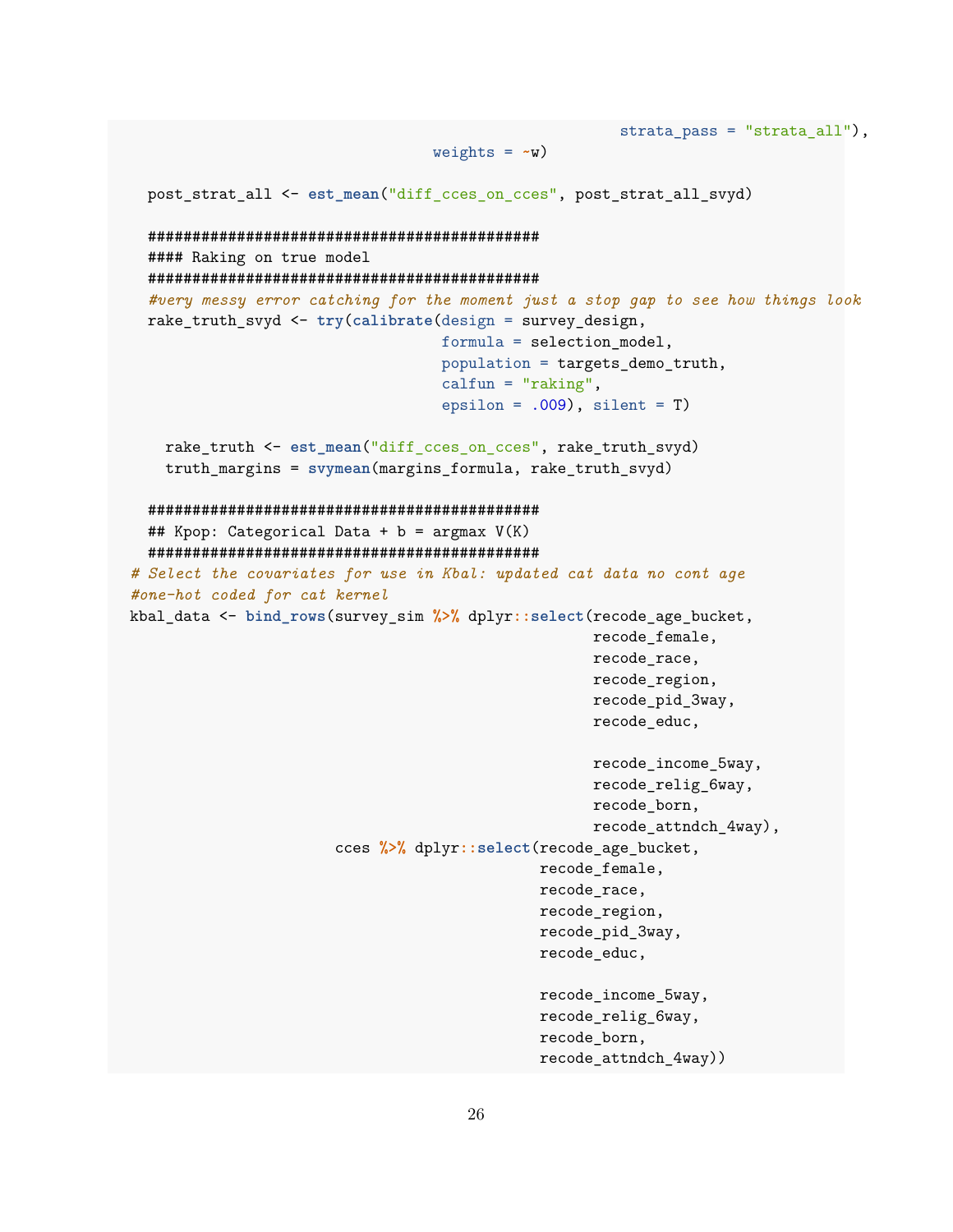```
kbal_data <- data.frame(lapply(kbal_data, as.factor))
kbal_data <- model.matrix(~ ., kbal_data,
                          contrasts.arg = lapply(kbal_data,
                                                 contrasts, contrasts=FALSE))
kbal_data <- kbal_data[, -1]
kbal_data_sampled <- c(rep(1, nrow(survey_sim)), rep(0, nrow(cces)))
K <- makeK(kbal_data, b=2, useasbases = kbal_data_sampled,
           linkernel = FALSE, scale = FALSE)
raw_counts <- -log(K)
#### now get max var(K) b
#run optim: much faster than table
n_d <- data.frame(diff = c(raw_counts)) %>% group_by(diff) %>% summarise(n())
res = optimize(var_K, n_d, length(diag(K)),
                 interval=c(0,2000), maximum=TRUE)
#note with one hot encoding this needs to be * by 2
b_maxvar <- res$maximum
##### Demos Constraint
rake_demos_constraint <- bind_rows(survey_sim %>% dplyr::select(recode_age_bucket,
                                                                 recode_female,
                                                                 recode_race,
                                                                 recode_region,
                                                                 recode_pid_3way),
                                   cces %>% dplyr::select(recode_age_bucket,
                                                          recode_female,
                                                          recode_race,
                                                          recode_region,
                                                           recode_pid_3way))%>%
 model.matrix(as.formula("~."), .)
rake_demos_constraint <- rake_demos_constraint[,-1]
rake_demos_constraint <- scale(rake_demos_constraint)
rake_demos_wedu_constraint <- bind_rows(survey_sim %>% dplyr::select(recode_age_bucket,
                                                                      recode_female,
                                                                      recode race,
                                                                      recode_region,
                                                                      recode_pid_3way,
                                                                      recode_educ),
                                        cces %>% dplyr::select(recode_age_bucket,
                                                                recode_female,
                                                                recode_race,
                                                                recode_region,
```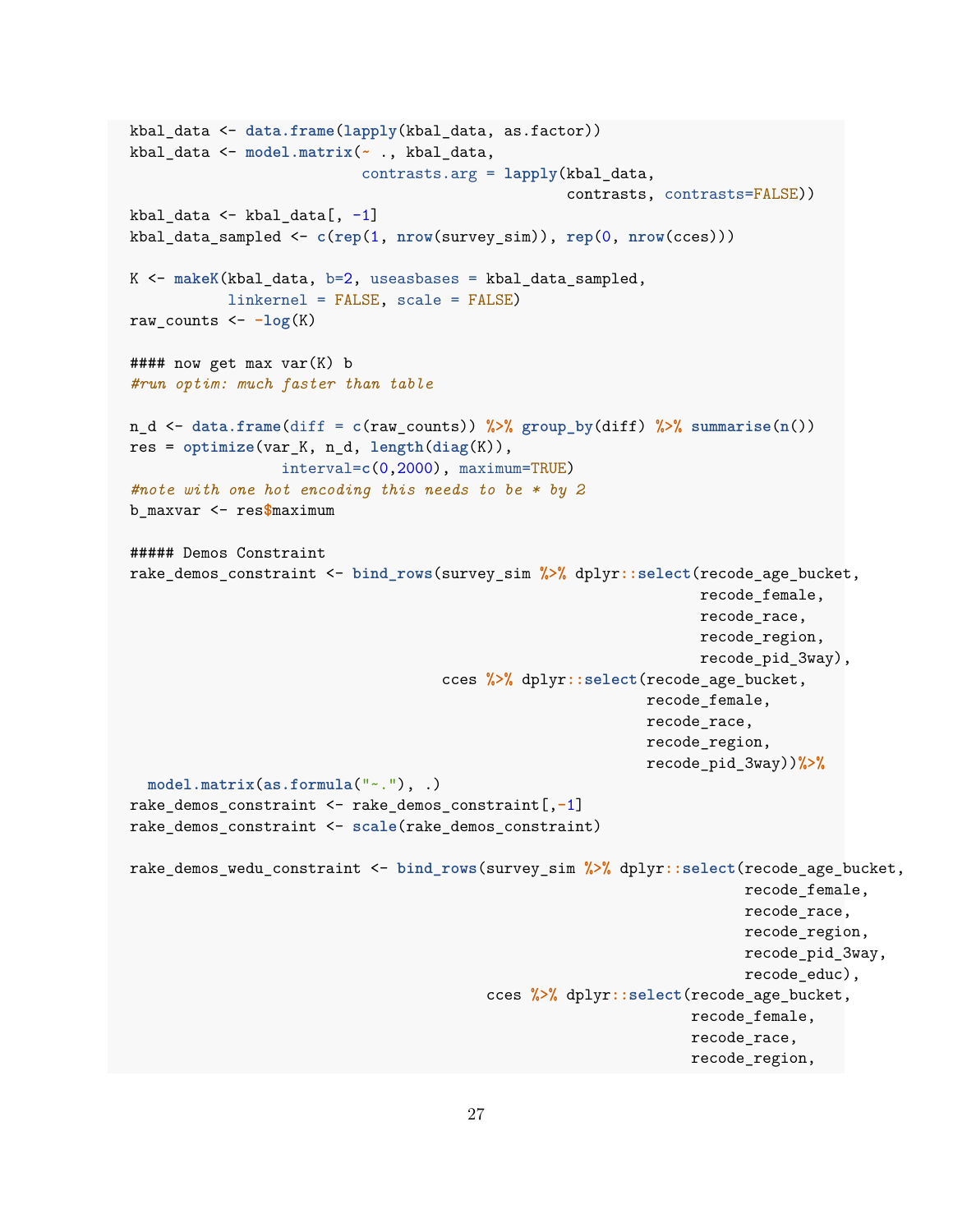```
recode_pid_3way,
                                                                recode_educ))%>%
  model.matrix(as.formula("~."), .)
rake_demos_wedu_constraint <- rake_demos_wedu_constraint[,-1]
rake_demos_wedu_constraint <- scale(rake_demos_wedu_constraint)
rake_all_constraint <- bind_rows(survey_sim %>% dplyr::select(recode_age_bucket,
                                                               recode_female,
                                                               recode_race,
                                                               recode_region,
                                                               recode_pid_3way,
                                                               recode_educ,
                                                               recode_income_5way,
                                                               recode_relig_6way,
                                                               recode_born,
                                                               recode_attndch_4way),
                                 cces %>% dplyr::select(recode_age_bucket,
                                                         recode_female,
                                                         recode_race,
                                                         recode_region,
                                                         recode_pid_3way,
                                                         recode_educ,
                                                         recode_income_5way,
                                                         recode_relig_6way,
                                                         recode_born,
                                                         recode_attndch_4way)) %>%
  model.matrix(as.formula("~."), .)
rake_all_constraint <- rake_all_constraint[,-1]
rake_all_constraint <- scale(rake_all_constraint)
#option to check more b values
#b <- c(b_mean, b_maxvar*2, 2, 4, 8, 16, 32, 64, 128, 256, 512, 1024, 2048)
b <- c(b_maxvar*2)
#save memory
rm(K, res, raw_counts)
#run kpop with specified choice(s) of b
kpop <- lapply(1:length(b), function(i) {
  #### DEFAULT ######
  kbal_est <- kbal(allx=kbal_data,
                   sampled = kbal_data_sampled,
                   b = b[i],scale_data = FALSE,
                   drop_multicollin = FALSE,
                   incrementby = increment,
```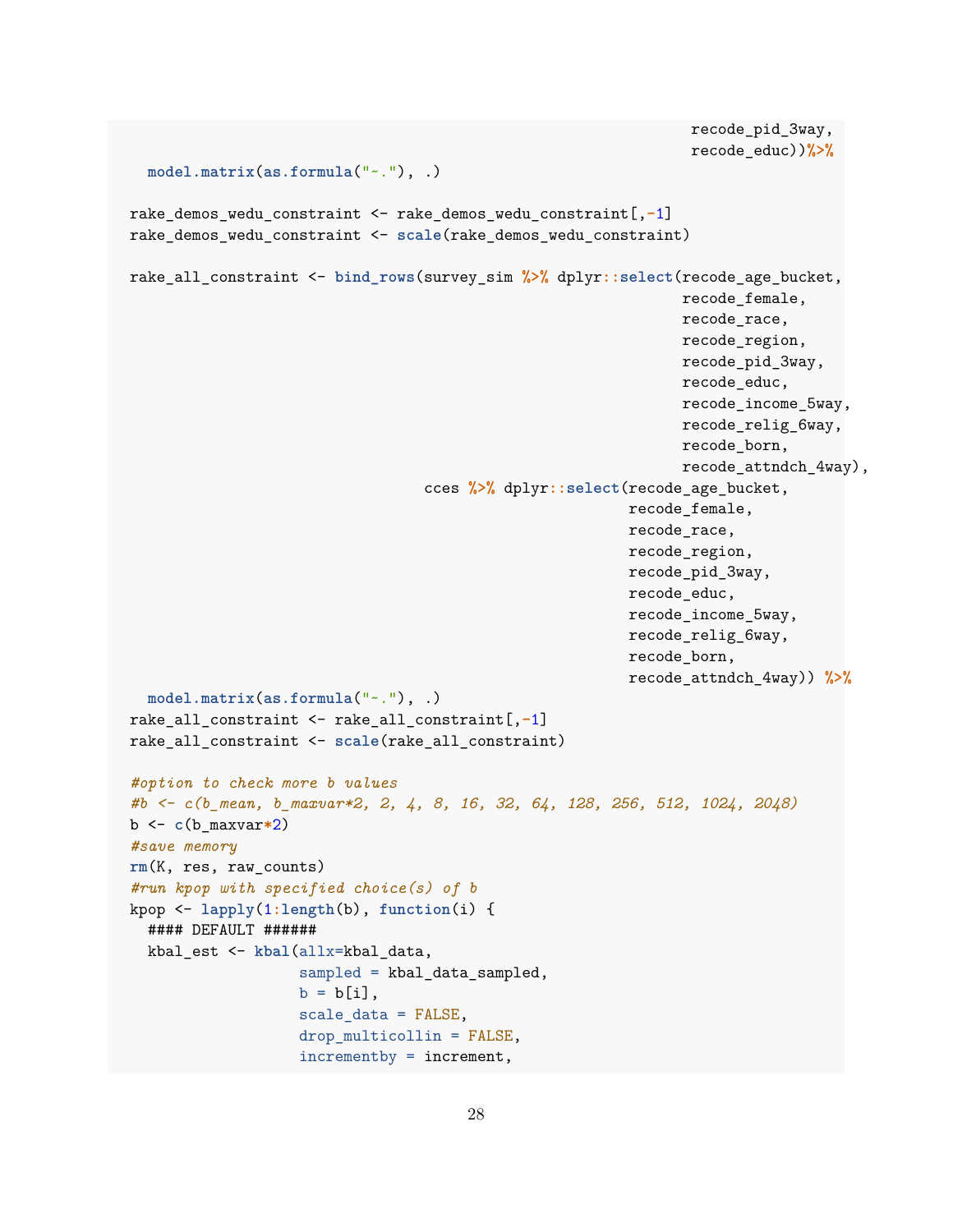```
meanfirst = FALSE,
                 ebal.tol = tolerance,
                 ebal.maxit = maxit,minnumdims = min_num_dims,
                 maxnumdims = max_num_dims,
                 linkernel = if(TEST){TRUE} else{ FALSE},
                 sampledinpop = FALSE,
                 fullSVD = TRUE)
kpop_svyd <- svydesign(~1, data = survey_sim,
                       weights = kbal_est$w[kbal_data_sampled ==1])
kpop <- est_mean("diff_cces_on_cces", kpop_svyd)
#save memory by saving only the svd to re use
svdK = kbal_est$svdK
numdims = kbal_est$numdims
biasbound_r = kbal_est$biasbound.orig/kbal_est$biasbound.opt
biasbound = kbal_est$biasbound.opt
#CONVERGED
dist_record = data.frame(t(kbal_est$dist.record))
min_converged = dist_record[which.min(dist_record[dist_record$Ebal.Convergence ==1, "BiasBo
rm(kbal_est)
#### CONVG ###
kbal_est_conv <- kbal(allx=kbal_data,
                        K.svd = svdK,sampled = kbal_data_sampled,
                        numdims = min_converged,
                        ebal.tol = tolerance,
                        ebal.maxit = maxit,minnumdims = min_num_dims,
                        maxnumdims = max_num_dims,
                        scale_data = FALSE,
                        drop_multicollin = FALSE,
                        incrementby = increment,
                        meanfirst = FALSE,
                        sampledinpop = FALSE,
                        ebal.convergence = TRUE)
  kpop_svyd_conv <- svydesign(~1, data = survey_sim,
                              weights = kbal_est_conv$w[kbal_data_sampled ==1])
  kpop_conv <- est_mean("diff_cces_on_cces", kpop_svyd_conv)
```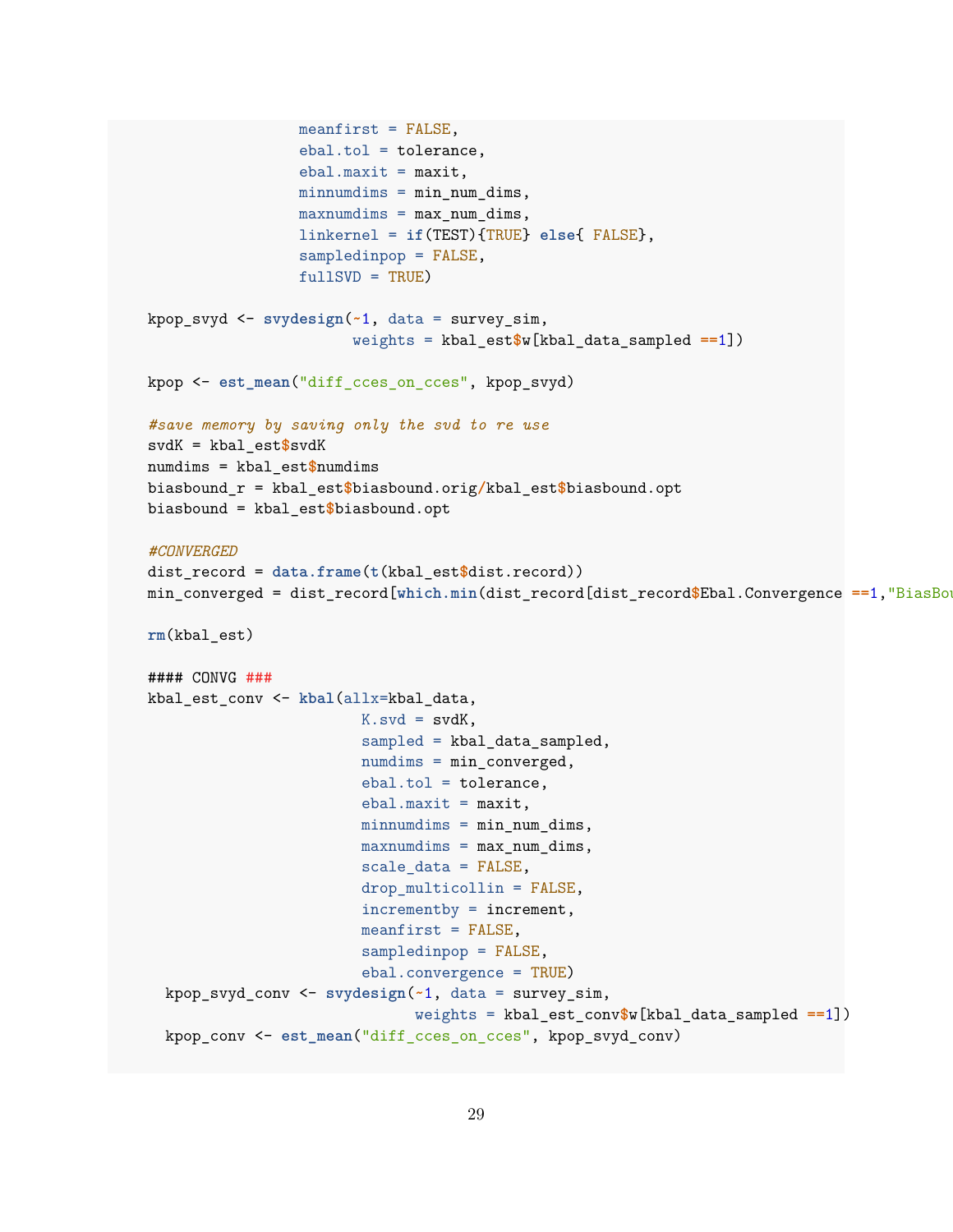```
numdims_conv = kbal_est_conv$numdims
  biasbound_r_conv = kbal_est_conv$biasbound.orig/kbal_est_conv$biasbound.opt
  biasbound_conv = kbal_est_conv$biasbound.opt
  rm(kbal_est_conv)
####### aMF #######
kbal_mf_est <- kbal(K.svd = svdK,
                    allx=kbal_data,
                    sampled = kbal_data_sampled,
                    ebal.tol = tolerance,
                    ebal.maxit = maxit,
                    minnumdims = minnumdims,maxnumdims = maxnumdims,scale_data = FALSE,
                    drop_multicollin = FALSE,
                    incrementby = increment,
                    meanfirst = TRUE,sampledinpop = FALSE)
kpop_mf_svyd <- svydesign(~1, data = survey_sim,
                          weights = kbal_mf_est$w[kbal_data_sampled ==1])
kpop_mf <- est_mean("diff_cces_on_cces", kpop_mf_svyd)
mfnumdims = kbal_mf_est$numdims
mf_appended_dims = kbal_mf_est$meanfirst.dims
biasbound_r_mf = kbal_mf_est$biasbound.orig/kbal_mf_est$biasbound.opt
biasbound_mf = kbal_mf_est$biasbound.opt
rm(kbal_mf_est)
#########MF: DEMOS constraint method:
kbal_demos_est <- kbal(K.svd = svdK,
                       allx=kbal_data,
                       sampled = kbal_data_sampled,
                       ebal.tol = tolerance,
                       ebal.maxit = maxit,minnumdims = min_num_dims,
                       maxnumdims = max_namedims,scale_data = FALSE,
                       drop_multicollin = FALSE,
                       incrementby = increment,
                       constraint = rake_demos_constraint,
                       meanfirst = FALSE,
                       sampledinpop = FALSE)
```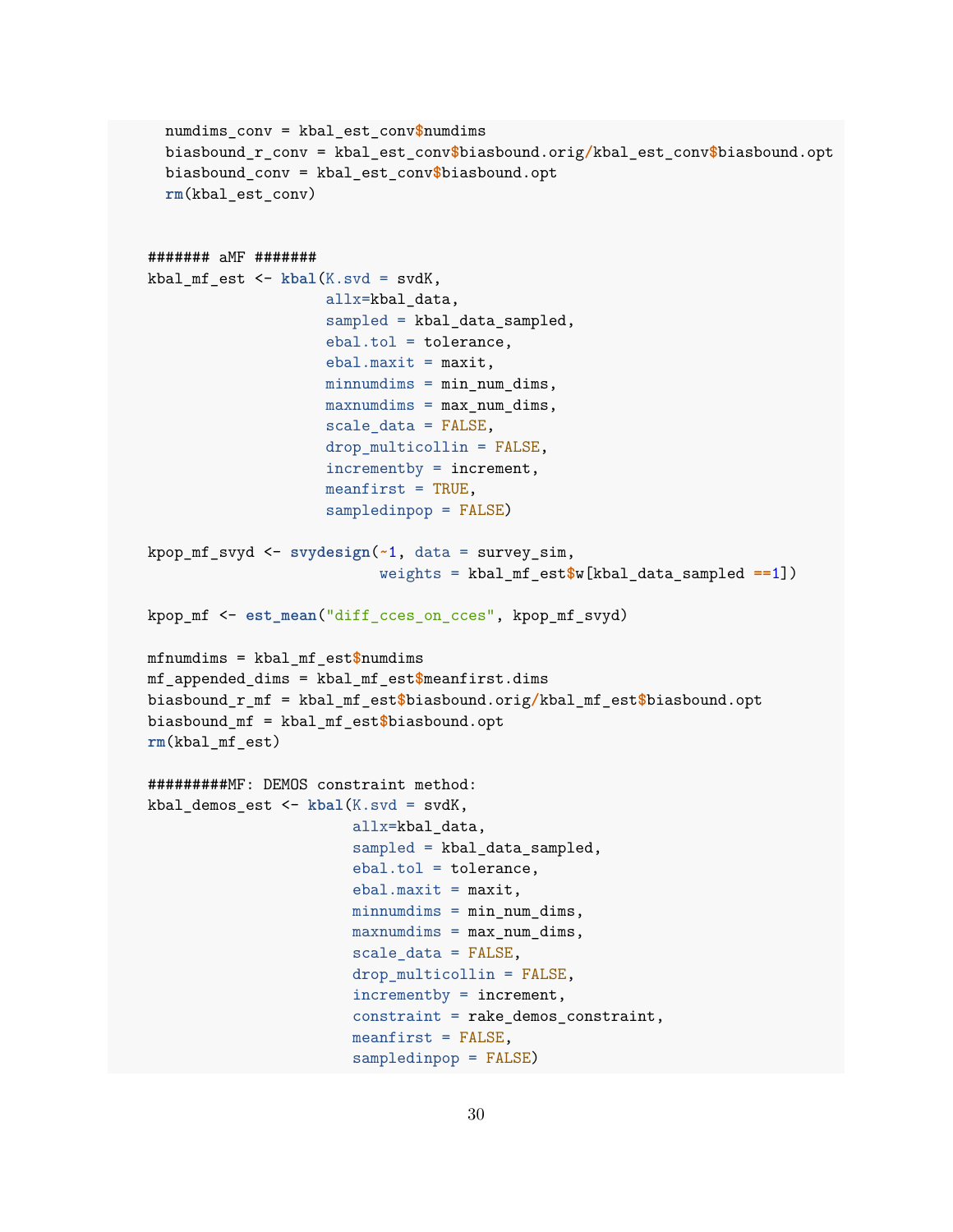```
kpop_demos_svyd <- svydesign(~1, data = survey_sim,
                             weights = kbal_demos_est$w[kbal_data_sampled ==1])
kpop_demos <- est_mean("diff_cces_on_cces", kpop_demos_svyd)
numdims_demos = kbal_demos_est$numdims
biasbound_r_demos = kbal_demos_est$biasbound.orig/kbal_demos_est$biasbound.opt
biasbound_demos = kbal_demos_est$biasbound.opt
rm(kbal_demos_est)
######### MF: DEMOS + EDU constraint method:
kbal_demos_wedu_est <- kbal(K.svd = svdK,
                            allx=kbal_data,
                            sampled = kbal_data_sampled,
                            ebal.tol = tolerance,
                            ebal.maxit = maxit,minnumdims = min_num_dims,
                            maxnumdims = max_name\_dims,scale_data = FALSE,
                            drop_multicollin = FALSE,
                            incrementby = increment,
                            constraint = rake_demos_wedu_constraint,
                            meanfirst = FALSE,
                            sampledinpop = FALSE)
kpop_demos_wedu_svyd <- svydesign(~1, data = survey_sim,
                                  weights = kbal_demos_wedu_est$w[kbal_data_sampled ==1])
kpop_demos_wedu <- est_mean("diff_cces_on_cces", kpop_demos_wedu_svyd)
numdims_demos_wedu = kbal_demos_wedu_est$numdims
if(is.null(numdims_demos_wedu)) {numdims_demos_wedu = c("dn_converge") }
biasbound_r_demos_wedu = kbal_demos_wedu_est$biasbound.orig/kbal_demos_wedu_est$biasbound.
biasbound_demos_wedu = kbal_demos_wedu_est$biasbound.opt
rm(kbal_demos_wedu_est)
#########MF ALL constraint method:
kbal_all_est <- kbal(K.svd = svdK,
                     allx=kbal_data,
                     sampled = kbal_data_sampled,
                     ebal.tol = tolerance,
                     ebal.maxit = maxit,minnumdims = minnumdims,
                     maxnumdims = max_name\_dims,
```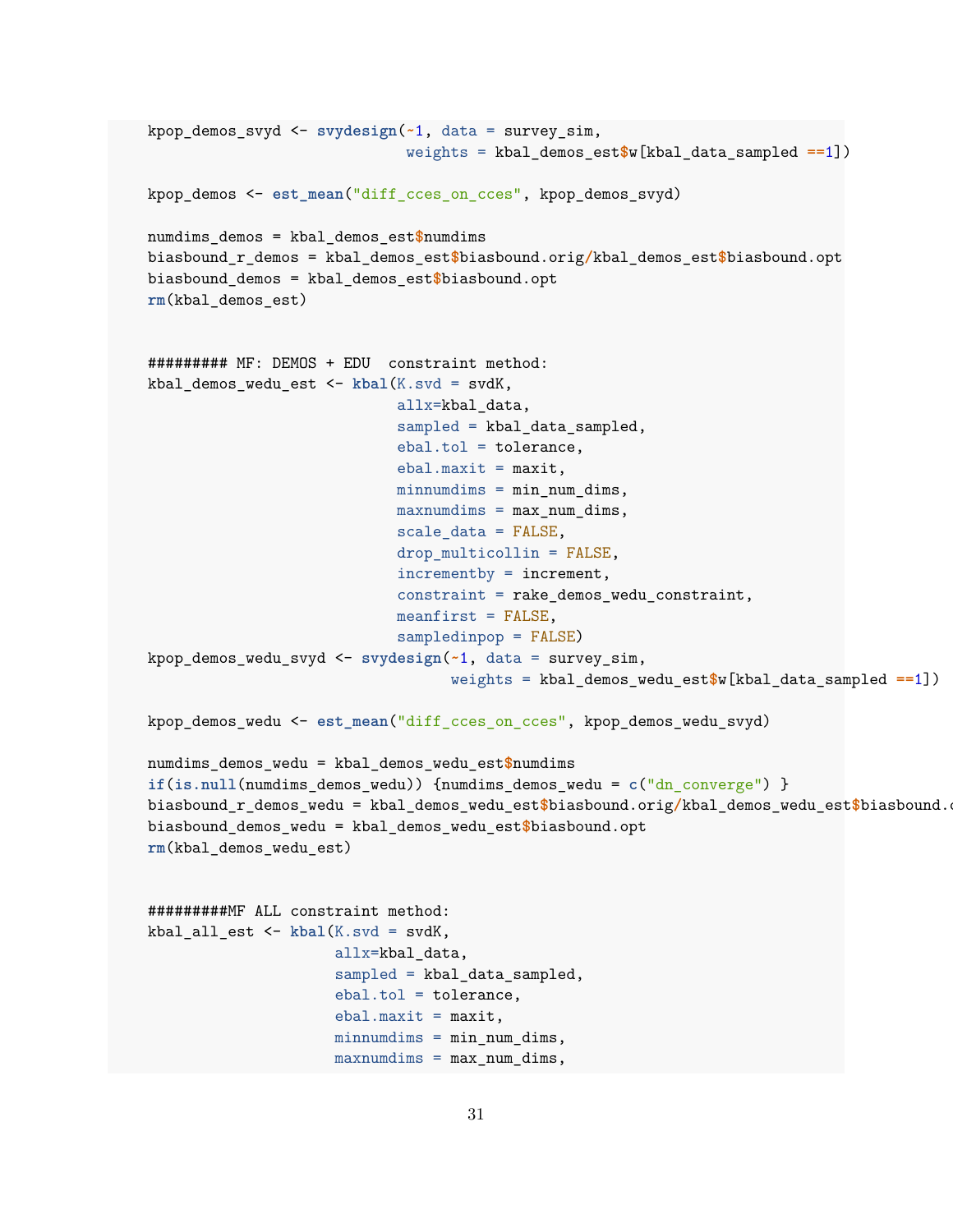```
scale_data = FALSE,
                     drop_multicollin = FALSE,
                     incrementby = increment,
                     constraint = rake_all_constraint,
                     meanfirst = FALSE,
                     sampledinpop = FALSE)
kpop_all_svyd <- svydesign(~1, data = survey_sim,
                           weights = kbal_all_est$w[kbal_data_sampled ==1])
kpop_all <- est_mean("diff_cces_on_cces", kpop_all_svyd)
numdims_all = kbal_all_est$numdims
if(is.null(numdims_all)) {numdims_all = c("dn_converge") }
biasbound_r_all = kbal_all_est$biasbound.orig/kbal_all_est$biasbound.opt
biasbound_all = kbal_all_est$biasbound.opt
rm(kbal_all_est)
rm(svdK)
##### return
out = list()
out$sims = data.frame(b[i],
                      kpop,
                      kpop_mf,
                      kpop_conv,
                      kpop_demos,
                      kpop_demos_wedu,
                      kpop_all,
                      bb = biasbound,bbr = biasbound_r,
                      bb_conv = biasbound_conv,
                      bbr_conv = biasbound_r_conv,
                      bb_mf = biasbound_mf,
                      bbr_mf = biasbound_r_mf,
                      bb_demos = biasbound_demos,
                      bbr_demos = biasbound_r_demos,
                      bb_demos_wedu = biasbound_demos_wedu,
                      bbr_demos_wedu = biasbound_r_demos_wedu,
                      bb_all = biasbound_all,
                      bbr_all = biasbound_r_all,
                      numdims,
                      numdims_conv,
                      mfnumdims,
                      mf_appended_dims,
                      numdims_demos,
                      numdims_demos_wedu,
```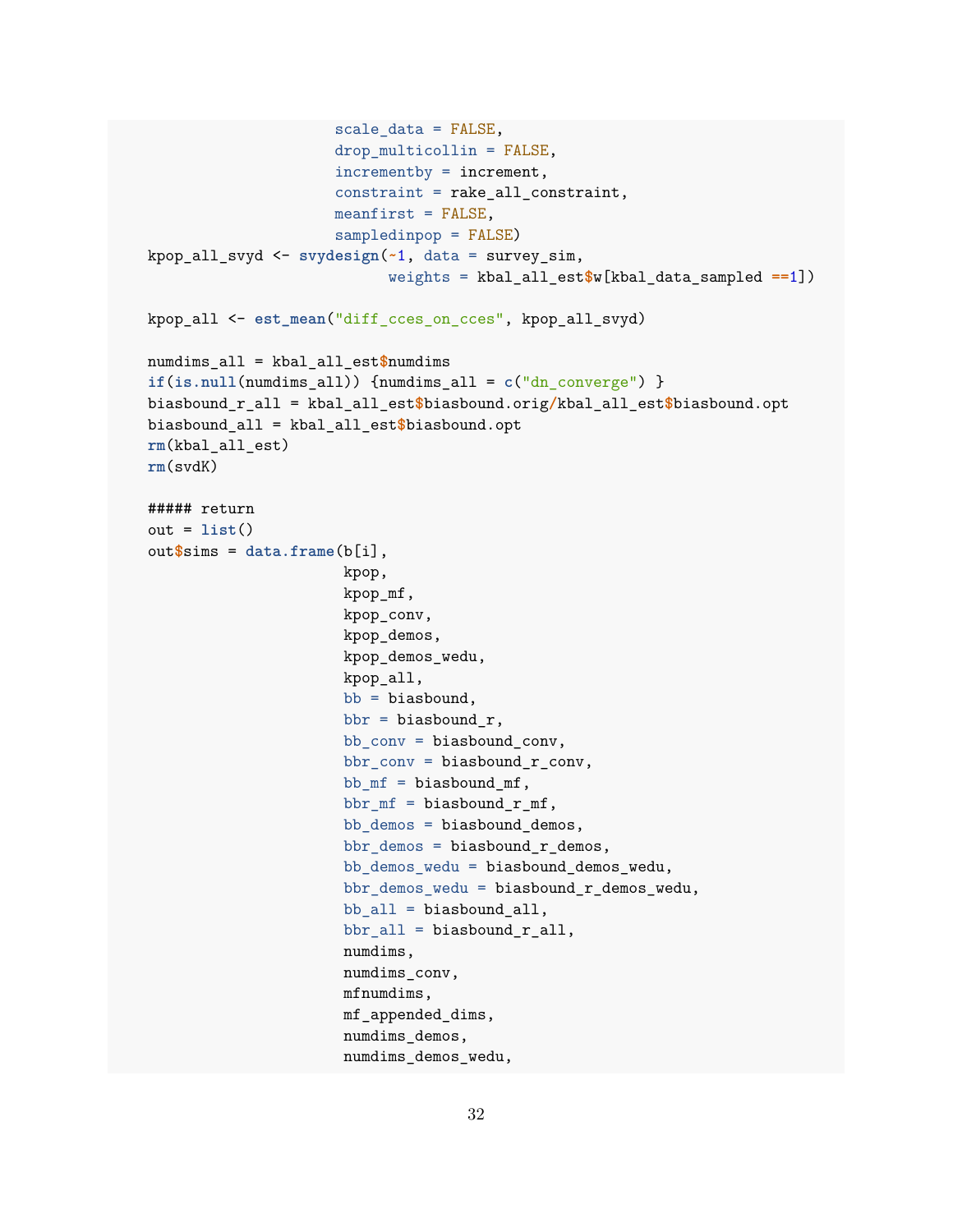```
numdims_all)
#weights
out$weights = list(
                   b[i].
                   kpop w = weights(kpop, svyd),
                   kpop_w_conv = weights(kpop_svyd_conv),
                   kpop_mf_w = weights(kpop_mf_svyd),
                   kpop demos w = weights(kpop demos svyd),
                   kpop_demos_wedu_w = weights(kpop_demos_wedu_svyd),
                   kpop_all_w = weights(kpop_all_svyd))
######## Margins ########
out$km <- round(cbind(
                      b = b[i]/100,
                      kpop = svymean(margins_formula, kpop_svyd),
                      kpop_conv = svymean(margins_formula, kpop_svyd_conv),
                      kpop_mf = svymean(margins_formula, kpop_mf_svyd),
                      kpop_demos = svymean(margins_formula, kpop_demos_svyd),
                      kpop_demos_wedu = svymean(margins_formula, kpop_demos_wedu_svyd),
                      kpop_all = svymean(margins_formula, kpop_all_svyd)) * 100,
                4)
rm(kpop_svyd, kpop_mf_svyd, kpop_svyd_conv, kpop_demos_svyd,
   kpop_demos_wedu_svyd, kpop_all_svyd)
return(out)
})
############################################ OUTPUT
out = list()
out$sims = cbind(nsim,
               n,
               unweighted,
               rake_demos_noeduc,
               rake_demos_weduc,
               rake_all,
               post_stratification,
               post_strat_reduc,
               post_strat_all,
               rake_truth,
               lapply(kpop, `[[`,1) %>% bind_rows())
margin <- round(cbind(sample = svymean(margins_formula, survey_design),
```

```
33
```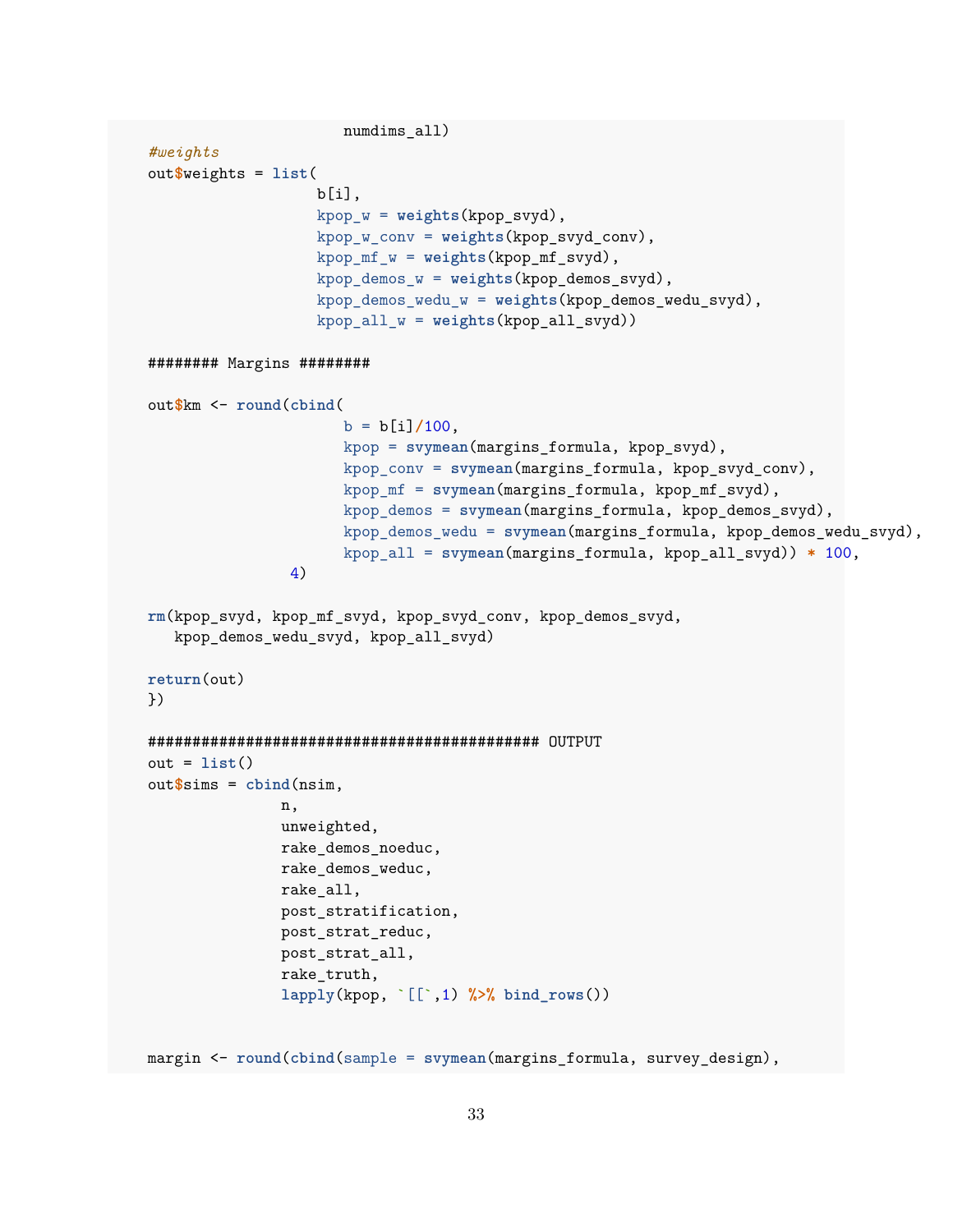```
cces = svymean(margins_formula, cces_svy),
                        rake_demos_noeduc = svymean(margins_formula,
                                                    rake_demos_noeduc_svyd),
                        rake_demos_weduc = svymean(margins_formula,
                                                   rake demos weduc svyd),
                        rake_all = svymean(margins_formula,
                                           rake_all_svyd),
                        post_stratification = svymean(margins_formula,
                                                      post_stratification_svyd),
                        post_strat_reduc = svymean(margins_formula,
                                                   post_strat_reduc_svyd),
                        post_strat_all = svymean(margins_formula,
                                                 post_strat_all_svyd),
                        rake_truth = truth_margins) * 100, 5)
      #these are just means so let's not multiply by 100
      margin["recode_age",] <- margin["recode_age",]/100
     margin["recode_agesq",] <- margin["recode_agesq",]/100
     margin["recode_agecubed",] <- margin["recode_agecubed",]/100
      margin = cbind(margin,
                     as.data.frame(sapply(kpop, `[`, 3)))
     margin <- margin[,grepl("km.kpop", colnames(margin))|
                         !grepl("km.", colnames(margin)) ]
      colnames(margin)[grepl("km.kpop", colnames(margin))] <- unlist(lapply(b, function(x)
          c(paste0("kpop_b", round(x,3)),
           paste0("kpop_cvg_b", round(x,3)),
           paste0("kpop_mf_b", round(x,3)),
           paste0("kpop_demos_b", round(x,3)),
           paste0("kpop_demos_wedu_b", round(x,3)) ,
           paste0("kpop_all_b", round(x,3)) ) ))
   out$margins = margin
   return(out)
 }, mc.cores = detectCores() - cores_saved)
})
good = which(lapply(sims, function (x) return(class(x))) == "list")
save(sims,tolerance, maxit, increment, min_num_dims,
```